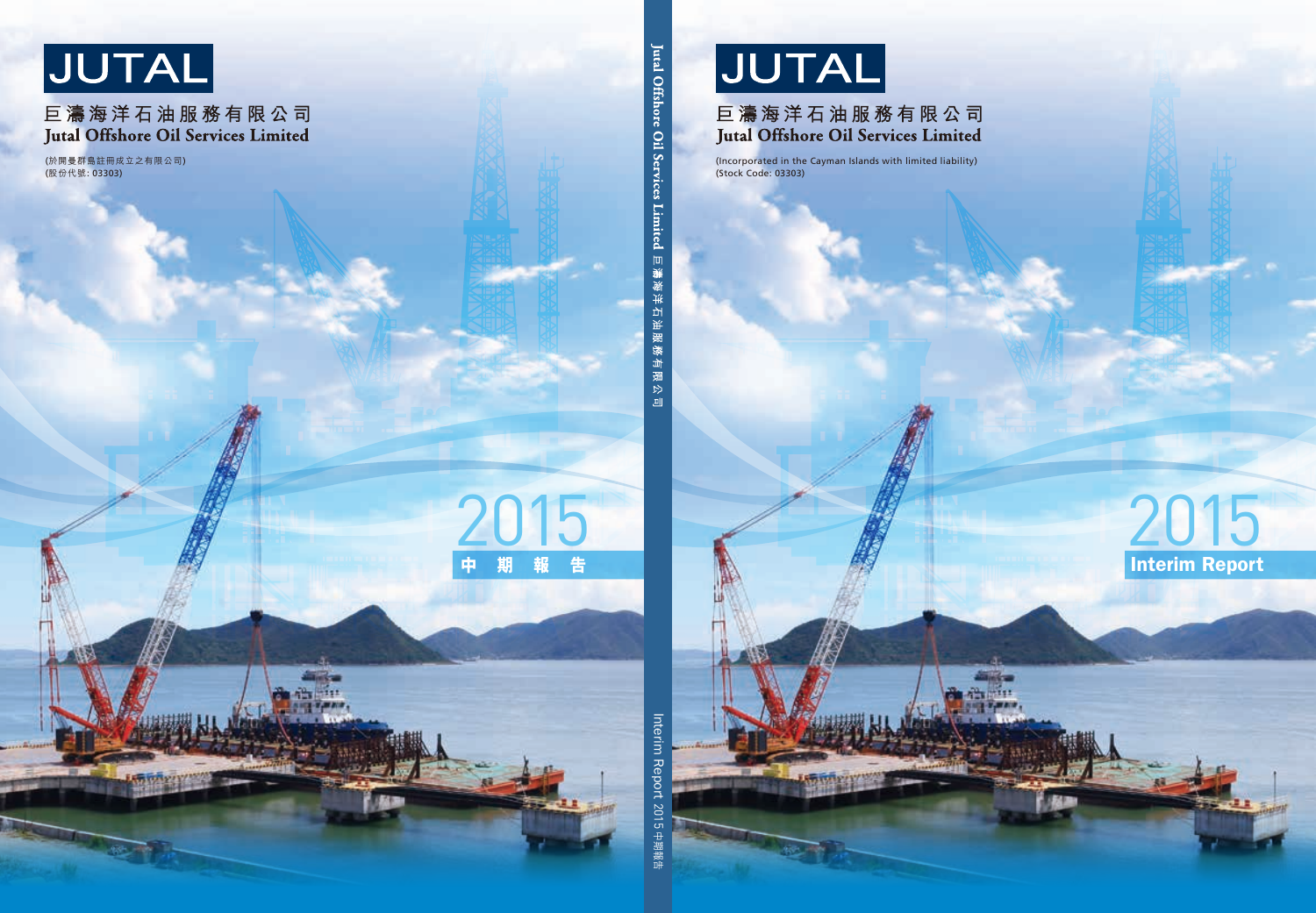# **Contents**

| <b>FINANCIAL HIGHLIGHTS</b>                            | $\overline{2}$ |
|--------------------------------------------------------|----------------|
| <b>INDEPENDENT REVIEW REPORT</b>                       | 3              |
| CONDENSED CONSOLIDATED STATEMENT OF PROFIT OR LOSS     | 5              |
| CONDENSED CONSOLIDATED STATEMENT OF PROFIT OR LOSS     |                |
| AND OTHER COMPREHENSIVE INCOME                         | 6              |
| CONDENSED CONSOLIDATED STATEMENT OF FINANCIAL POSITION | $\overline{7}$ |
| CONDENSED CONSOLIDATED STATEMENT OF CHANGES IN EQUITY  | 9              |
| CONDENSED CONSOLIDATED STATEMENT OF CASH FLOWS         | 10             |
| NOTES TO THE CONDENSED FINANCIAL STATEMENTS            | 11             |
| MANAGEMENT DISCUSSION AND ANALYSIS                     | 23             |
| DIRECTORS REPORT AND CORPORATE GOVERNANCE              | 32             |
| CORPORATE INFORMATION<br><b>SERVICE</b>                | 44             |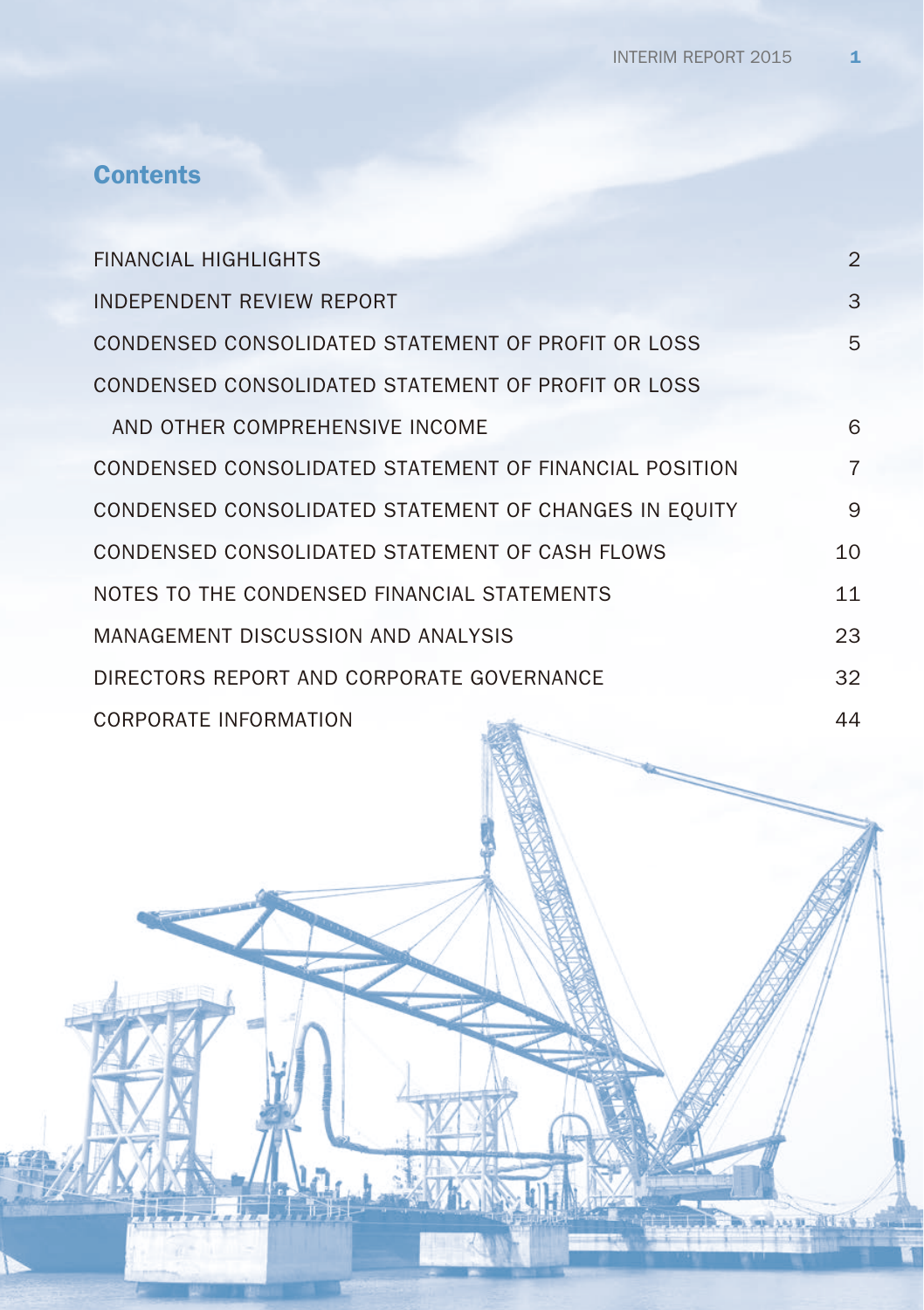## Financial Highlights

- Turnover was RMB319,444,000, a 30.83% decrease from the same period last year.
- Gross profit was RMB83,589,000, a 16.45% decrease from the same period last year.
- Profit attributable to owners of the Company was RMB31,309,000, a 4.49% decrease from the same period last year.
- Basic earnings per share was RMB0.039 for the six months ended 30 June 2015.
- The Board resolved that no interim dividend would be declared in respect of the six months ended 30 June 2015.

The Board of Directors (the "Board") of Jutal Offshore Oil Services Limited (the "Company") is pleased to present the unaudited condensed consolidated results for the six months ended 30 June 2015 of the Company and its subsidiaries (collectively referred to as the "Group"), together with the comparative figures for the corresponding period in 2014. The unaudited condensed consolidated interim financial information for the six months ended 30 June 2015 has been reviewed by the audit committee of the Company (the "Audit Committee"). RSM Nelson Wheeler, the Company's auditor, has conducted its review on the unaudited condensed consolidated interim financial information for the six months ended 30 June 2015 in accordance with the Hong Kong Standard on Review Engagements 2410 "Review of Interim Financial Information Performed by the Independent Auditor of the Entity" issued by the Hong Kong Institute of Certified Public Accountant ("HKICPA").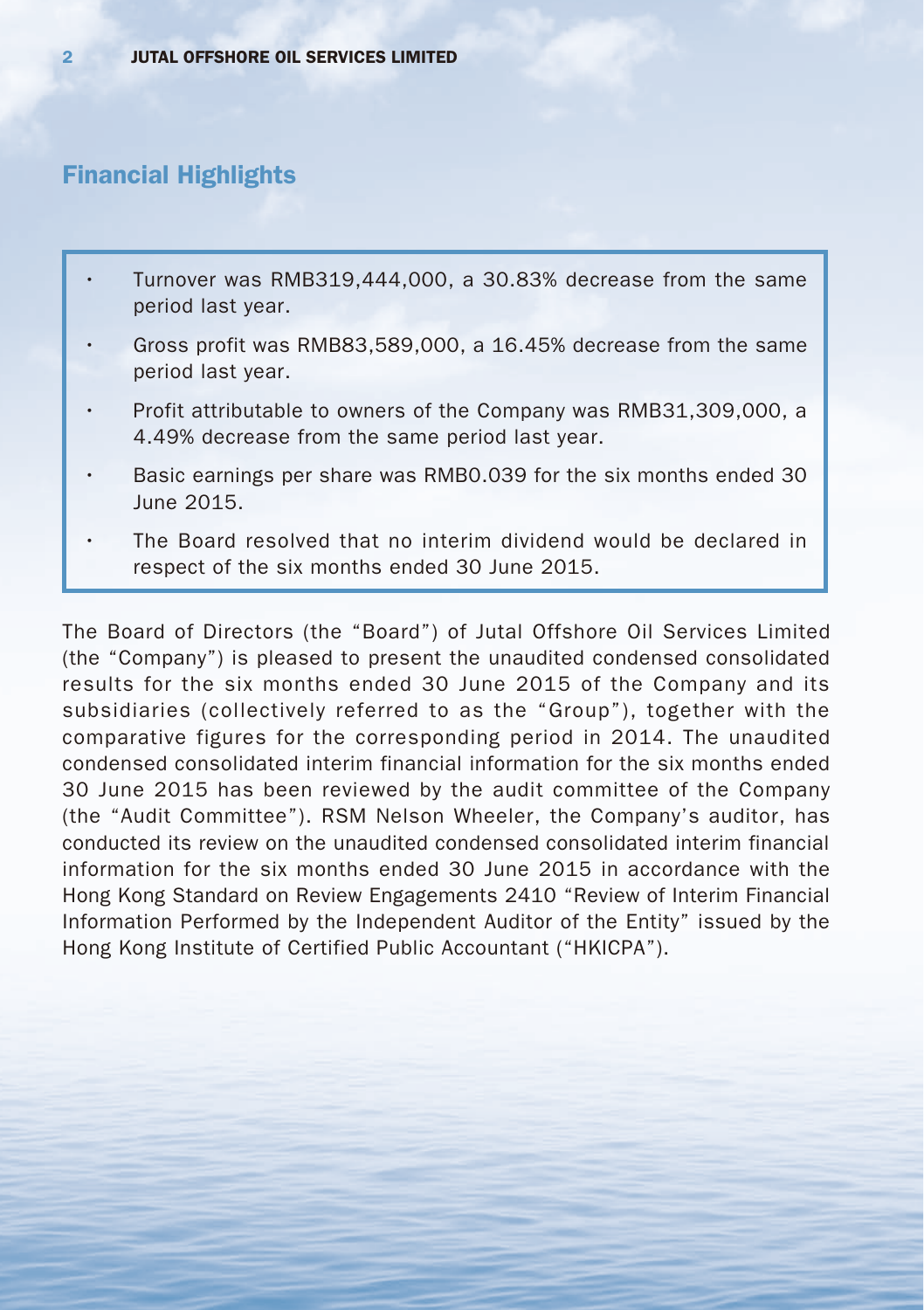## Independent Review Report



#### TO THE BOARD OF DIRECTORS OF JUTAL OFFSHORE OIL SERVICES LIMITED

*(Incorporated in the Cayman Islands with limited liability)*

#### INTRODUCTION

We have reviewed the interim financial information set out on pages 5 to 22 which comprises the condensed consolidated statement of financial position of the Company as at 30 June 2015 and the related condensed consolidated statement of profit or loss, condensed consolidated statement of profit or loss and other comprehensive income, condensed consolidated statement of changes in equity and condensed consolidated statement of cash flows for the six-month period then ended, and a summary of significant accounting policies and other explanatory notes. The Rules Governing the Listing of Securities on The Stock Exchange of Hong Kong Limited require the preparation of a report on interim financial information to be in compliance with the relevant provisions thereof and Hong Kong Accounting Standard 34 "Interim Financial Reporting" ("HKAS 34") issued by the Hong Kong Institute of Certified Public Accountants (the "HKICPA"). The directors are responsible for the preparation and presentation of this interim financial information in accordance with HKAS 34. Our responsibility is to express a conclusion on this interim financial information based on our review and to report our conclusion solely to you, as a body, in accordance with our agreed terms of engagement, and for no other purpose. We do not assume responsibility towards or accept liability to any other person for the contents of this report.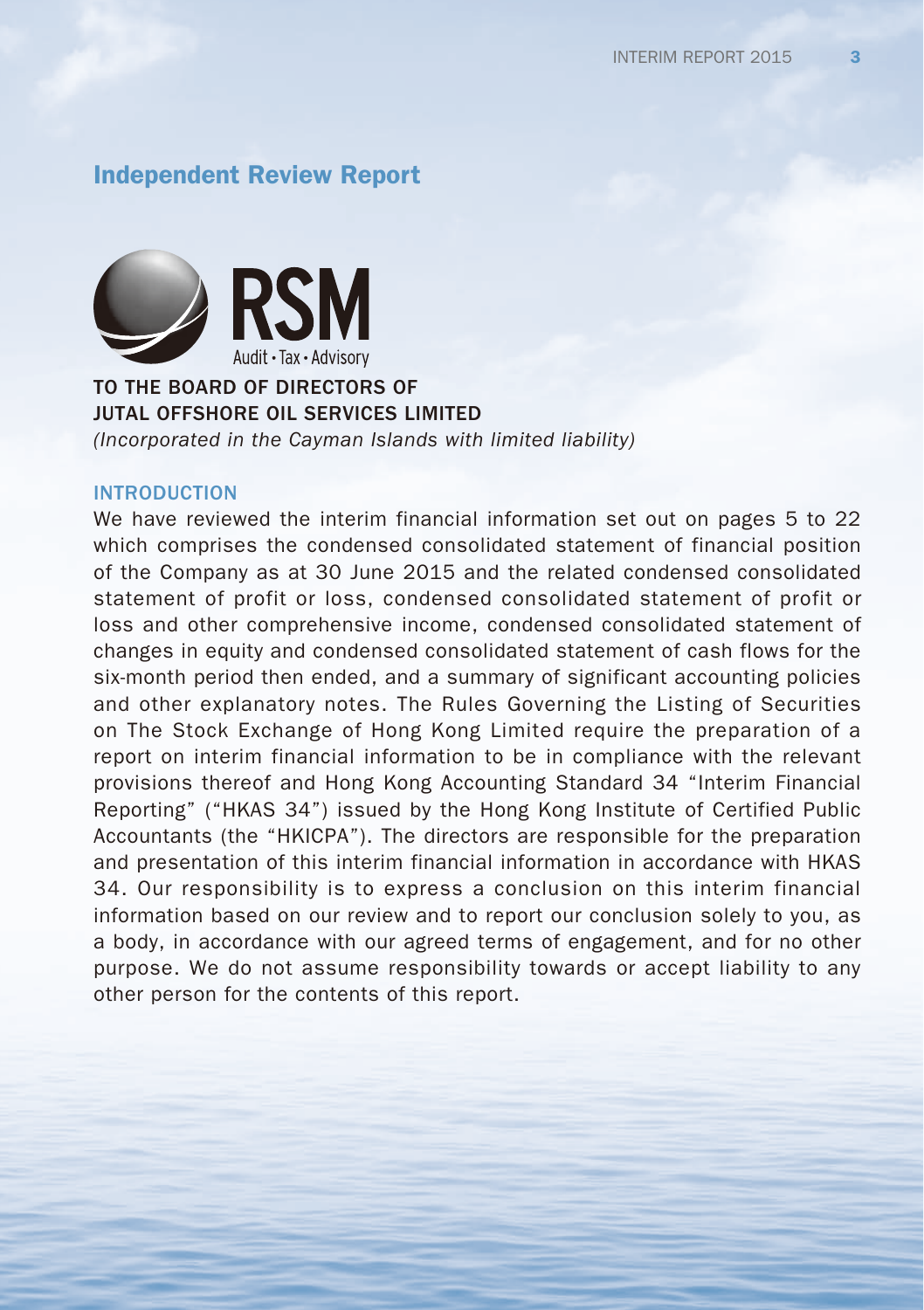## Independent Review Report

#### SCOPE OF REVIEW

We conducted our review in accordance with Hong Kong Standard on Review Engagements 2410 "Review of Interim Financial Information Performed by the Independent Auditor of the Entity" issued by the HKICPA. A review of interim financial information consists of making inquires, primarily of persons responsible for financial and accounting matters, and applying analytical and other review procedures. A review is substantially less in scope than an audit conducted in accordance with Hong Kong Standards on Auditing and consequently does not enable us to obtain assurance that we would become aware of all significant matters that might be identified in an audit. Accordingly, we do not express an audit opinion.

#### **CONCLUSION**

Based on our review, nothing has come to our attention that causes us to believe that the interim financial information is not prepared, in all material respects, in accordance with HKAS 34.

RSM Nelson Wheeler *Certified Public Accountants* Hong Kong

31 August 2015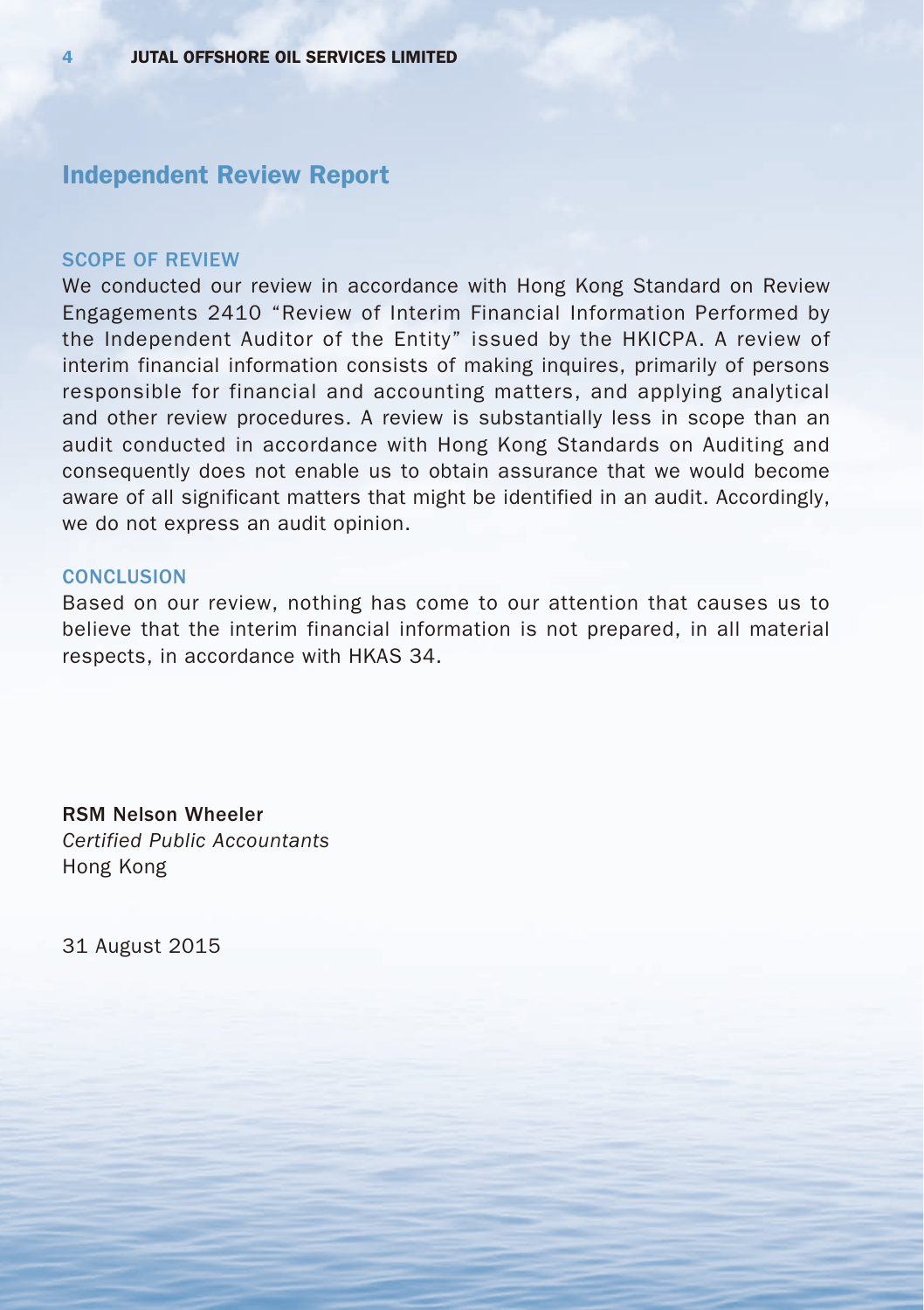# Condensed Consolidated Statement of Profit or Loss

*For the six months ended 30 June 2015*

|                                                                | <b>Six months ended 30 June</b> |                  |                |
|----------------------------------------------------------------|---------------------------------|------------------|----------------|
|                                                                |                                 | 2015             | 2014           |
|                                                                | <b>Note</b>                     | <b>RMB'000</b>   | <b>RMB'000</b> |
|                                                                |                                 | (Unaudited)      | (Unaudited)    |
|                                                                |                                 |                  |                |
| <b>Turnover</b><br>Cost of sales and service                   |                                 | 319,444          | 461,847        |
|                                                                |                                 | (235, 855)       | (361, 799)     |
| <b>Gross profit</b>                                            |                                 | 83,589           | 100,048        |
| Other income                                                   | $\overline{4}$                  | 6,210            | 1,438          |
| Administrative expenses                                        |                                 | (56, 244)        | (57, 840)      |
| Other operating expenses                                       |                                 | (4,825)          | (990)          |
|                                                                |                                 |                  |                |
| <b>Profit from operations</b>                                  |                                 | 28,730           | 42,656         |
| Finance costs                                                  | 5                               | (6, 512)         | (10, 180)      |
| Share of profits of an associate                               |                                 | 14,329           | 8,256          |
| Profit before tax                                              |                                 | 36,547           | 40,732         |
| Income tax expense                                             | 6                               | (5, 238)         | (7,950)        |
|                                                                |                                 |                  |                |
| Profit for the period attributable to<br>owners of the Company | $\overline{7}$                  | 31,309           | 32,782         |
| Earnings per share                                             | 9                               | <b>RMB</b>       | <b>RMB</b>     |
| <b>Basic</b>                                                   |                                 | <b>3.9 CENTS</b> | 4.5 CENTS      |
| Diluted                                                        |                                 | <b>3.9 CENTS</b> | 4.4 CENTS      |
|                                                                |                                 |                  |                |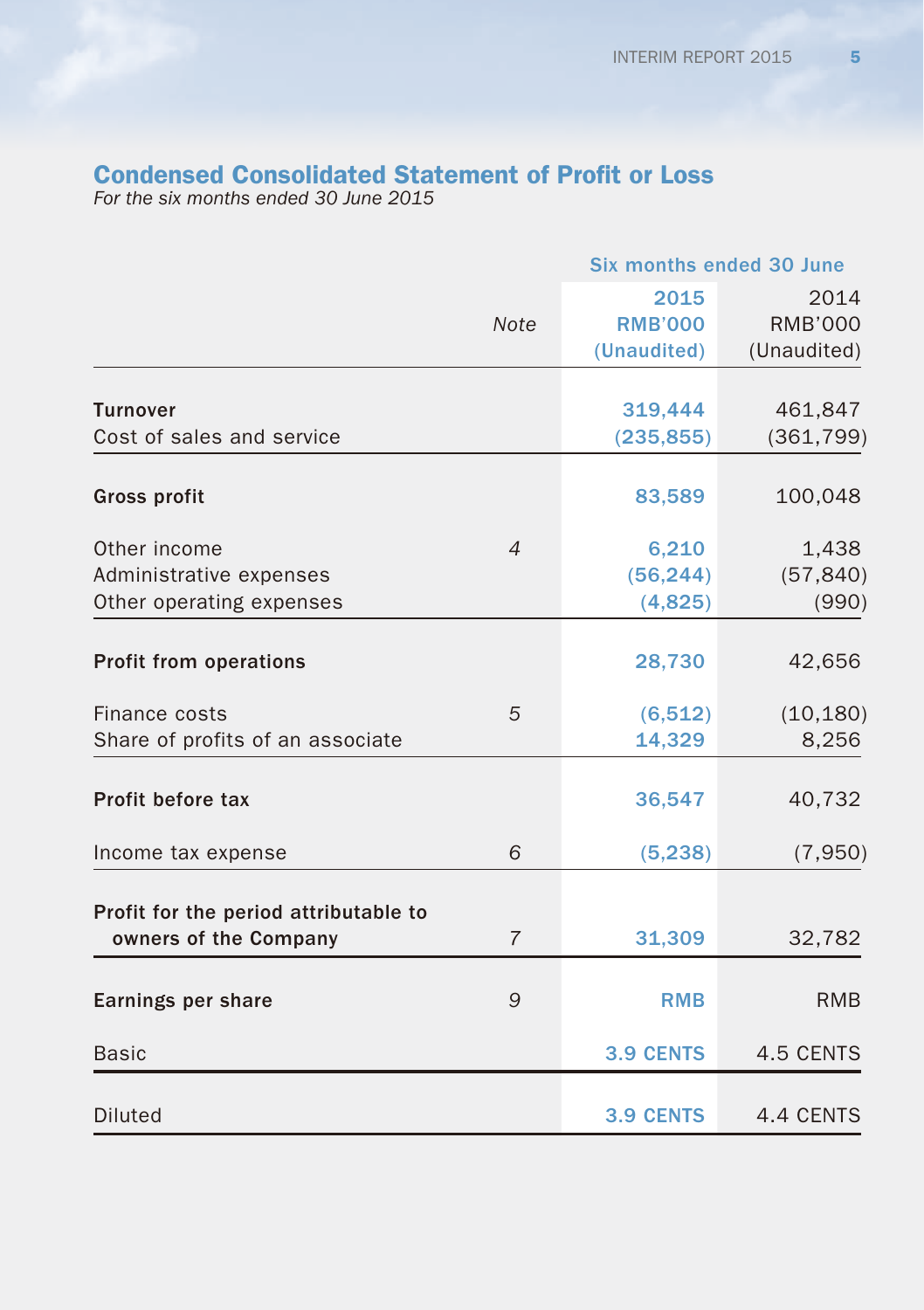# Condensed Consolidated Statement of Profit or Loss and Other Comprehensive Income

*For the six months ended 30 June 2015*

|                                                                                    | Six months ended 30 June |             |
|------------------------------------------------------------------------------------|--------------------------|-------------|
|                                                                                    | 2015                     | 2014        |
|                                                                                    | <b>RMB'000</b>           | RMB'000     |
|                                                                                    | (Unaudited)              | (Unaudited) |
|                                                                                    |                          |             |
| Profit for the period                                                              | 31,309                   | 32,782      |
| Other comprehensive income:                                                        |                          |             |
| Item that will be reclassified to profit or loss:                                  |                          |             |
| Exchange differences on translating foreign                                        |                          |             |
| operations                                                                         | (252)                    | (405)       |
|                                                                                    |                          |             |
| Other comprehensive income for the period,                                         |                          |             |
| net of tax                                                                         | (252)                    | (405)       |
|                                                                                    |                          |             |
| Total comprehensive income for the period<br>attributable to owners of the Company | 31,057                   | 32.377      |
|                                                                                    |                          |             |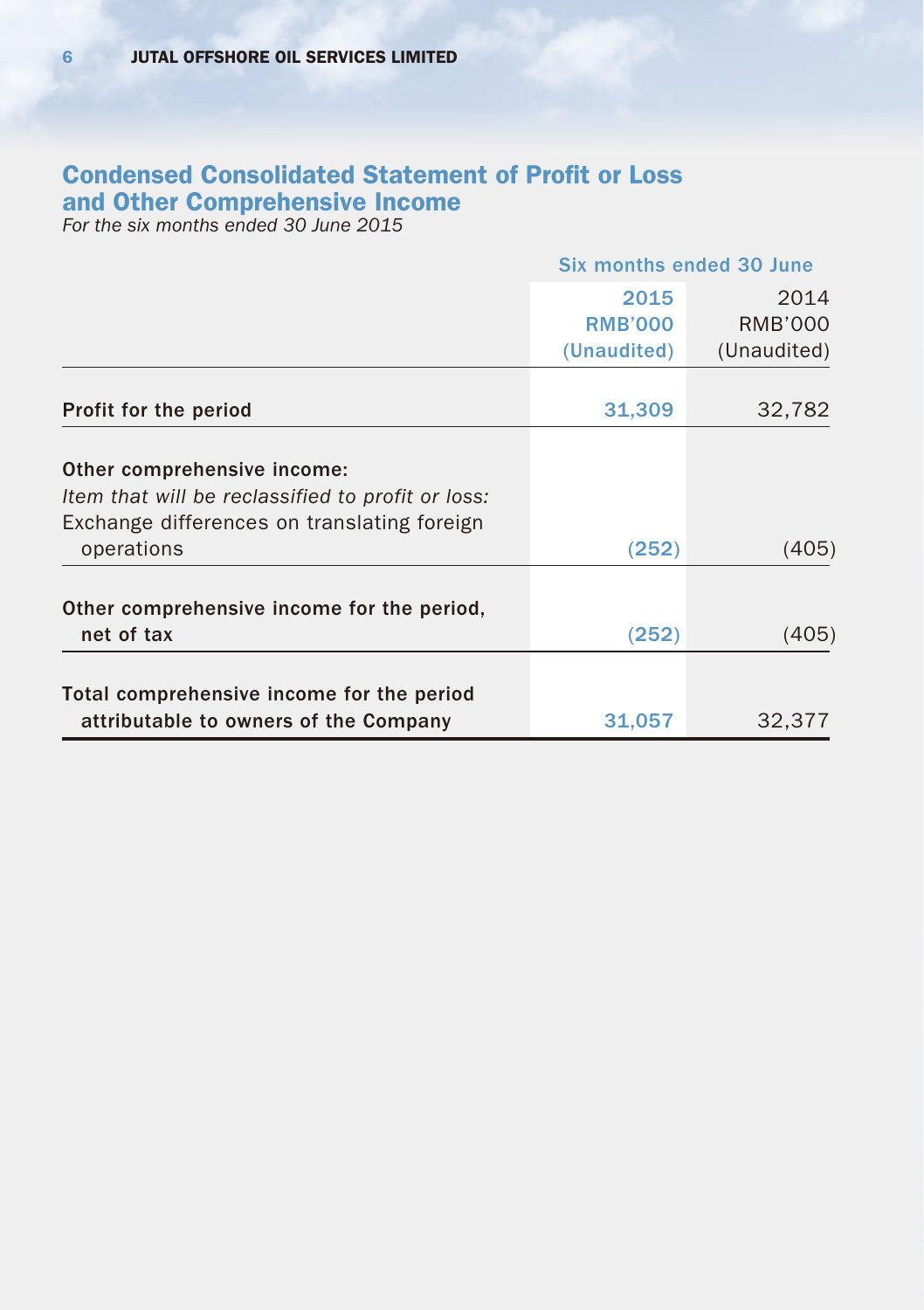### Condensed Consolidated Statement of Financial Position *At 30 June 2015*

|                                                                                                                                                                                        | <b>Note</b> | 30 June<br>2015<br><b>RMB'000</b><br>(Unaudited)               | 31 December<br>2014<br><b>RMB'000</b><br>(Audited)     |
|----------------------------------------------------------------------------------------------------------------------------------------------------------------------------------------|-------------|----------------------------------------------------------------|--------------------------------------------------------|
| <b>Non-current assets</b>                                                                                                                                                              |             |                                                                |                                                        |
| Property, plant and equipment<br>Prepaid land lease payments<br>Goodwill<br>Intangible assets<br>Investment in an associate<br>Derivative financial instruments<br>Deferred tax assets | 10          | 521,624<br>515<br>182,090<br>2,725<br>304,643<br>590<br>5,426  | 525,442<br>547<br>182,090<br>3,366<br>290.314<br>7,677 |
|                                                                                                                                                                                        |             | 1,017,613                                                      | 1,009,436                                              |
| <b>Current assets</b>                                                                                                                                                                  |             |                                                                |                                                        |
| Inventories<br>Trade and bills receivables<br>Gross amount due from customers<br>for contract work<br>Prepayments, deposits and other                                                  | 11          | 22,270<br>231,731<br>184,462                                   | 19,752<br>288,518<br>215,333                           |
| receivables<br>Due from directors<br>Due from an associate<br>Derivative financial instruments<br>Current tax assets<br>Pledged bank deposits<br>Bank and cash balances                |             | 57,675<br>1,690<br>2,957<br>1,235<br>2,609<br>32,874<br>55,090 | 65,325<br>1,387<br>170<br>1,417<br>31,498<br>95,426    |
|                                                                                                                                                                                        |             | 592,593                                                        | 718,826                                                |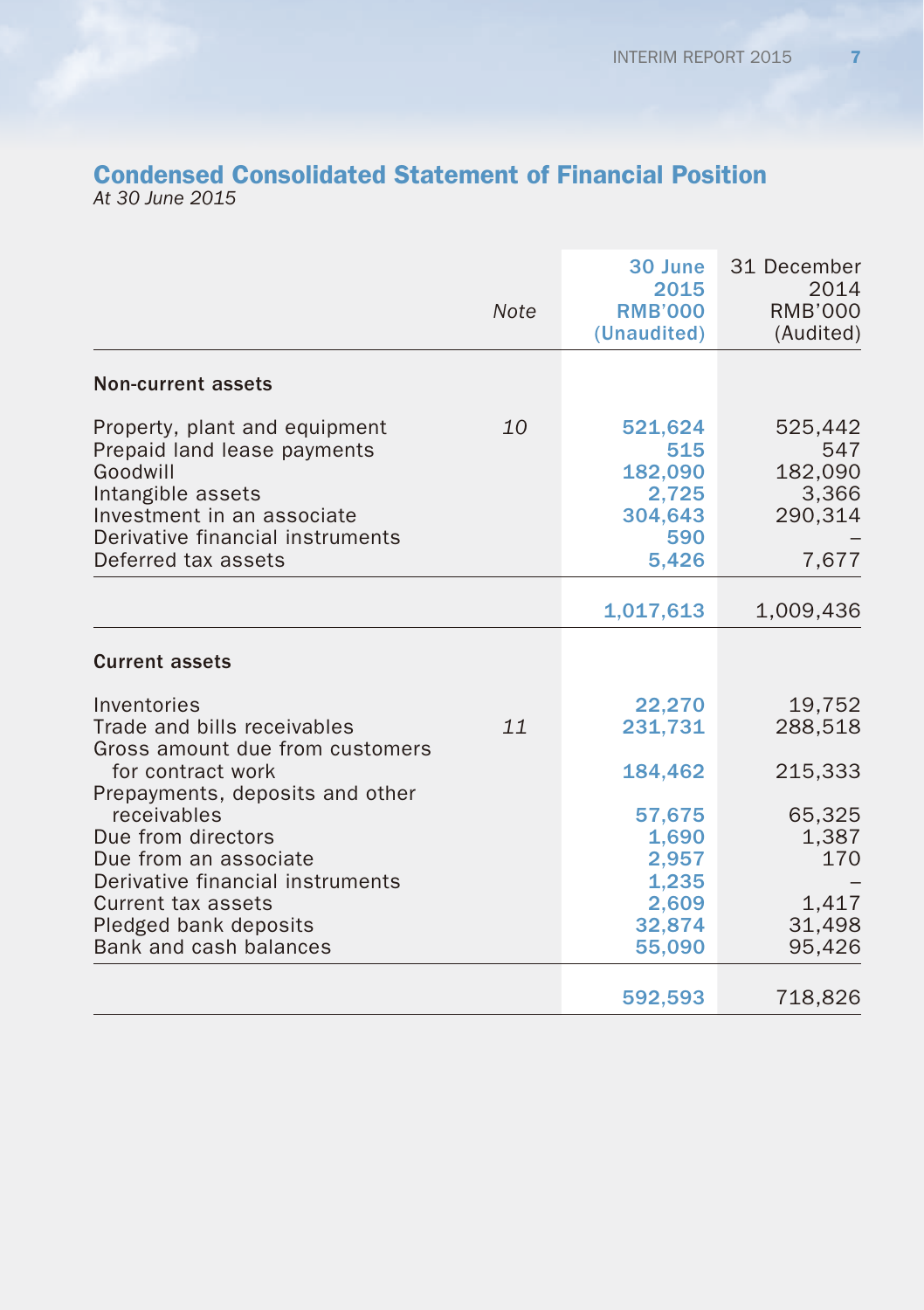### Condensed Consolidated Statement of Financial Position *At 30 June 2015*

|                                                    |             | 30 June                               | 31 December<br>2014         |
|----------------------------------------------------|-------------|---------------------------------------|-----------------------------|
|                                                    | <b>Note</b> | 2015<br><b>RMB'000</b><br>(Unaudited) | <b>RMB'000</b><br>(Audited) |
| <b>Current liabilities</b>                         |             |                                       |                             |
| Trade and bills payables                           | 12          | 116,833                               | 217,164                     |
| Gross amount due to customers for<br>contract work |             | 8,084                                 | 5,452                       |
| Accruals and other payables                        |             | 95,109                                | 107,025                     |
| Warranty provisions                                |             | 3,000                                 | 2,701                       |
| <b>Bank borrowings</b>                             |             | 192,469                               | 230,240                     |
| <b>Current tax liabilities</b>                     |             |                                       | 1,661                       |
|                                                    |             | 415,495                               | 564,243                     |
| Net current assets                                 |             | 177,098                               | 154,583                     |
| <b>Total assets less current liabilities</b>       |             | 1,194,711                             | 1,164,019                   |
| <b>Non-current liabilities</b>                     |             |                                       |                             |
| Deferred revenue                                   |             | 10,049                                | 8,000                       |
| Deferred tax liabilities                           |             | 33,223                                | 29,650                      |
|                                                    |             | 43,272                                | 37,650                      |
| <b>NET ASSETS</b>                                  |             | 1,151,439                             | 1,126,369                   |
| <b>Capital and reserves</b>                        |             |                                       |                             |
| Share capital<br>Reserves                          | 13          | 7,506<br>1,143,933                    | 7,504<br>1,118,865          |
| <b>TOTAL EQUITY</b>                                |             | 1,151,439                             | 1,126,369                   |

Approved by the Board of Directors on 31 August 2015

*Chairman Director*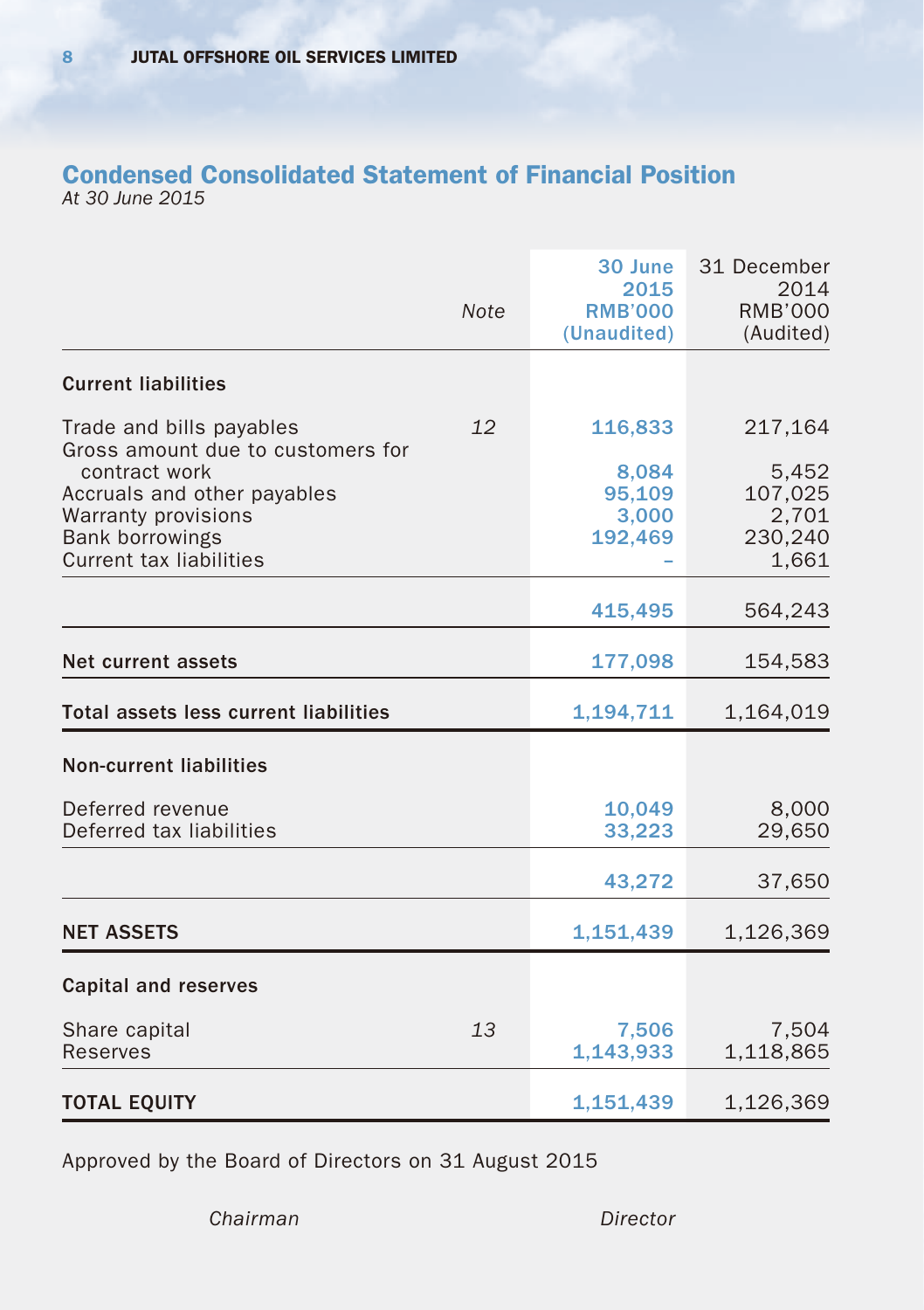#### Condensed Consolidated Statement of Changes in Equity *For the six months ended 30 June 2015*

Attributable to owners of the Company (Unaudited) Share capital **Share** premium account **Special** reserve **Convertible** loan notes equity reserve Foreign currency Share-based translation reserve payment reserve **Warrants** reserves **Statutory** reserves Retained profits Proposed final dividend RMB'000 RMB'000 RMB'000 RMB'000 RMB'000 RMB'000 RMB'000 RMB'000 RMB'000 RMB'000 RMB'000 At 1 January 2014 6,958 755,972 (52,040) 2,951 (61,645) 13,888 – 36,385 304,521 11,564 1,018,554 Total comprehensive income for the period – – – – (405) – – – 32,782 – 32,377 Issue of shares on exercise of share options 32 4,478 – – – (1,139) – – – – 3,371 Share-based payments – – – – – 859 – – – – 859 Share options forfeited – – – – – (259) – – 259 – – Approval of year 2013 final dividend – – – – – – – – (25) (11,564) (11,589) Changes in equity for the heinn (11,1) or and all the period in the period of the second and the second transmission of the second t At 30 June 2014 6,990 760,450 (52,040) 2,951 (62,050) 13,349 – 36,385 337,537 – 1,043,572 At 1 January 2015 7,504 851,024 (52,040) 2,951 (59,383) 6,132 160 36,915 326,705 6,401 1,126,369 Total comprehensive income for the period – – – – (252) – – – 31,309 – 31,057 Issue of shares on exercise of share options 2 239 – – – (71) – – – – 170 Share-based payments – – – – – 246 – – – – 246 Share options forfeited – – – – – (1,496) – – 1,496 – – Approval of year 2014 final dividend – – – – – – – – (2) (6,401) (6,403) Changes in equity for the period 2 239 – – (252) (1,321) – – 32,803 (6,401) 25,070

At 30 June 2015 7,506 851,263 (52,040) 2,951 (59,635) 4,811 160 36,915 359,508 – 1,151,439

**Total** equity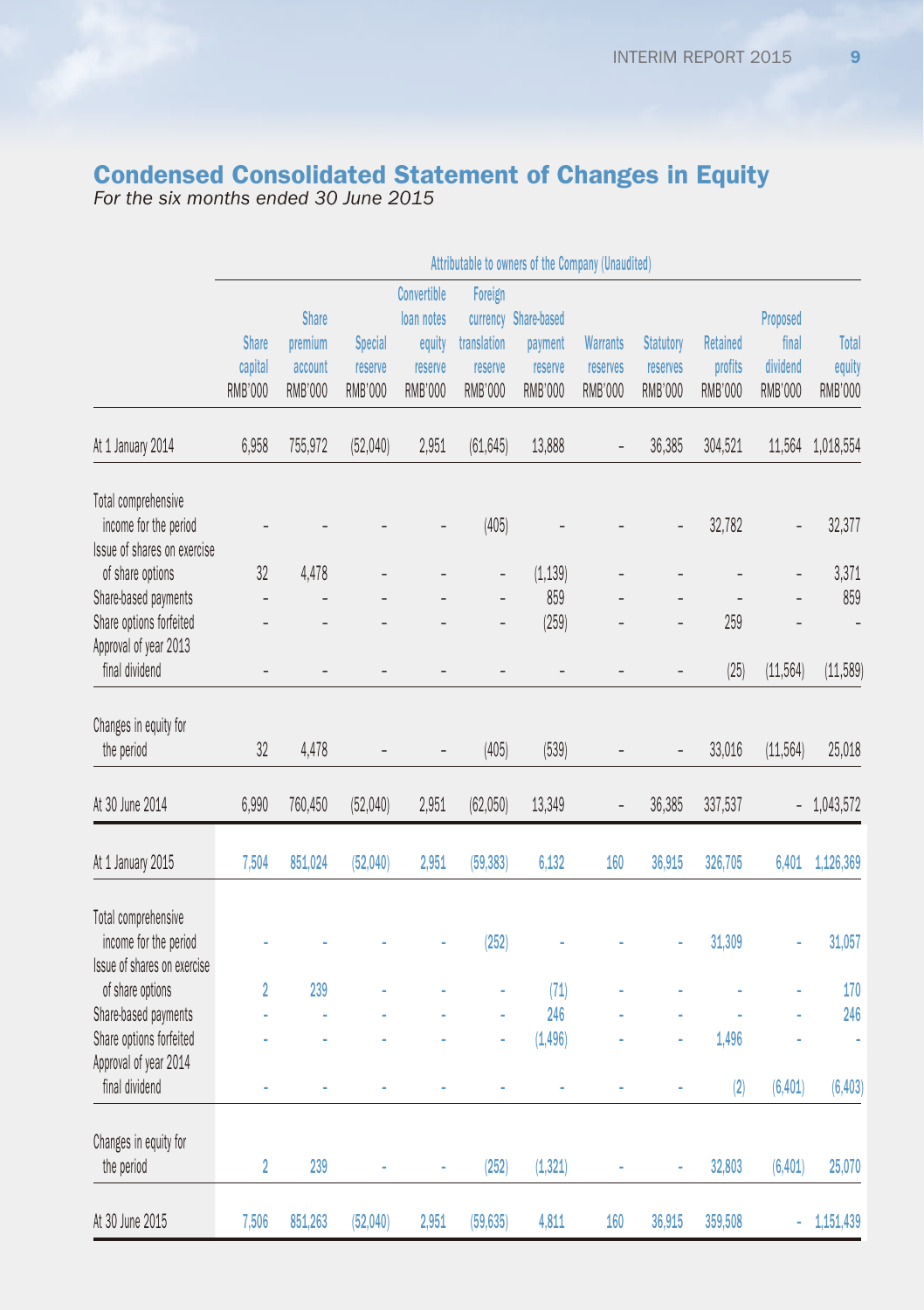## Condensed Consolidated Statement of Cash Flows

*For the six months ended 30 June 2015*

|                                                                                              | Six months ended 30 June              |                                       |  |
|----------------------------------------------------------------------------------------------|---------------------------------------|---------------------------------------|--|
| <b>Note</b>                                                                                  | 2015<br><b>RMB'000</b><br>(Unaudited) | 2014<br><b>RMB'000</b><br>(Unaudited) |  |
| NET CASH USED IN OPERATING ACTIVITIES                                                        | (6, 276)                              | (14, 679)                             |  |
| Purchases of property, plant and equipment                                                   | (10,628)                              | (65, 074)                             |  |
| Government grant received<br>Acquisition of a subsidiary<br>Other investing cash flows (net) | 5,170<br>796                          | (6, 208)<br>403                       |  |
| NET CASH USED IN INVESTING ACTIVITIES                                                        | (4,662)                               | (70, 879)                             |  |
| Bank loans raised<br>Repayment of bank loans<br>Proceeds from issue of shares on exercise of | 192,469<br>(230, 240)                 | 273,350<br>(174,000)                  |  |
| share options                                                                                | 170                                   | 3,371                                 |  |
| NET CASH (USED IN)/GENERATED FROM<br><b>FINANCING ACTIVITIES</b>                             | (37,601)                              | 102,721                               |  |
| NET INCREASE IN CASH AND CASH EQUIVALENTS                                                    | (48, 539)                             | 17,163                                |  |
| CASH AND CASH EQUIVALENTS<br>AT BEGINNING OF PERIOD                                          | 108,510                               | 100,265                               |  |
| <b>EFFECT OF FOREIGN EXCHANGE RATE CHANGES</b>                                               | (252)                                 | (405)                                 |  |
| CASH AND CASH EQUIVALENTS<br>AT END OF PERIOD, REPRESENTED BY                                | 59,719                                | 117,023                               |  |
| Bank and cash balances<br>Pledged bank deposits                                              | 55,090                                | 102,737                               |  |
| (mature in three months or less)                                                             | 4,629                                 | 14,286                                |  |
|                                                                                              | 59,719                                | 117,023                               |  |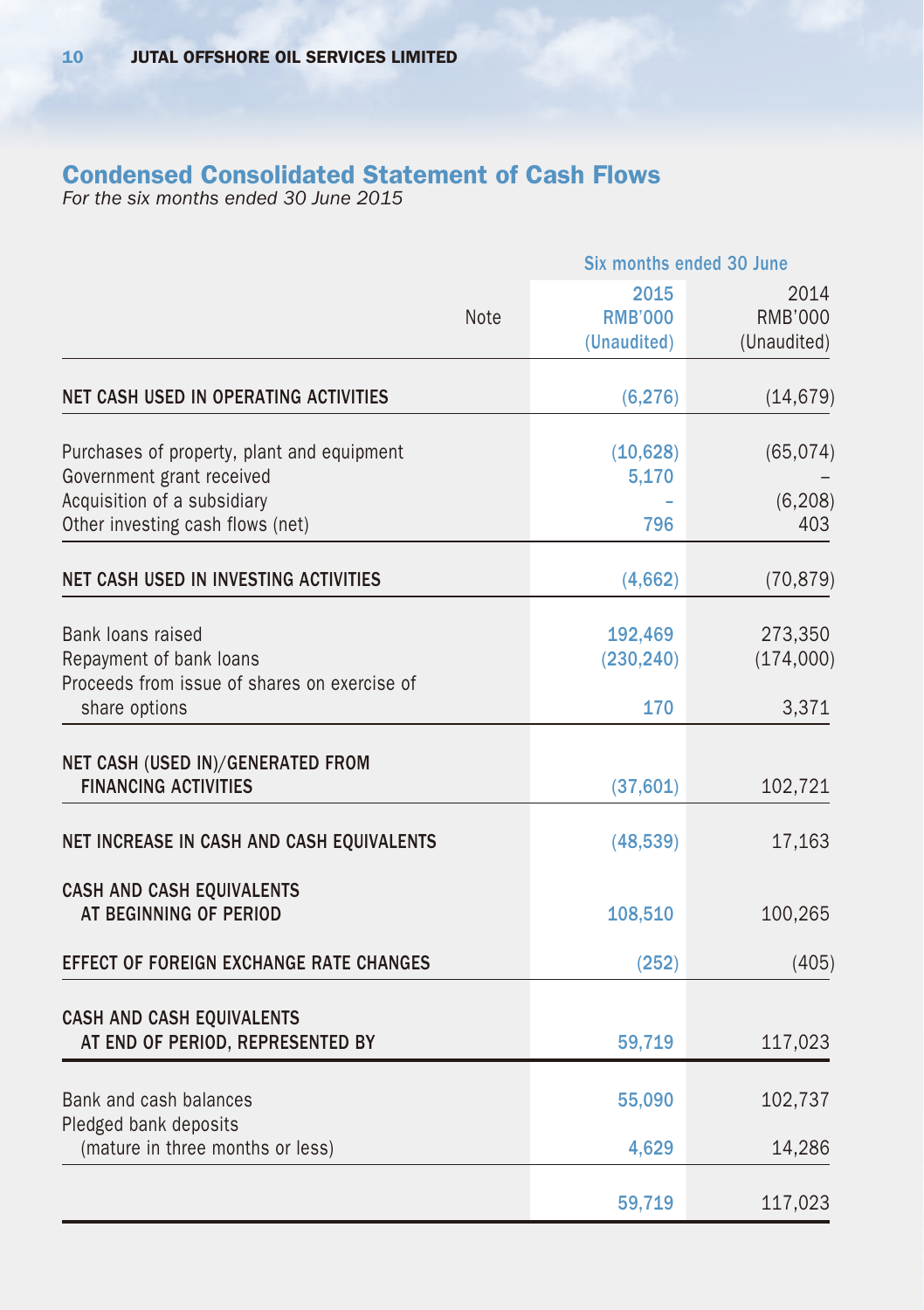*For the six months ended 30 June 2015*

### 1. BASIS OF PREPARATION

These condensed financial statements have been prepared in accordance with Hong Kong Accounting Standard 34 "Interim Financial Reporting" issued by the Hong Kong Institute of Certified Public Accountants (the "HKICPA") and the applicable disclosures required by the Rules Governing the Listing of Securities on The Stock Exchange of Hong Kong Limited.

These condensed financial statements should be read in conjunction with the 2014 annual financial statements. The accounting policies and methods of computation used in the preparation of these condensed financial statements are consistent with those used in the annual financial statements for the year ended 31 December 2014.

## 2. ADOPTION OF NEW AND REVISED HONG KONG FINANCIAL REPORTING **STANDARDS**

In the current period, the Group has adopted all the new and revised Hong Kong Financial Reporting Standards ("HKFRSs") issued by the HKICPA that are relevant to its operations and effective for its accounting year beginning on 1 January 2015. HKFRSs comprise Hong Kong Financial Reporting Standards; Hong Kong Accounting Standards; and Interpretations. The adoption of these new and revised HKFRSs did not result in significant changes to the Group's accounting policies, presentation of the Group's financial statements and amounts reported for the current period and prior years.

The Group has not applied the new HKFRSs that have been issued but are not yet effective. The Group has already commenced an assessment of the impact of these new HKFRSs but is not yet in a position to state whether these new HKFRSs would have a material impact on its results of operations and financial position.

### 3. SEGMENT INFORMATION

The Group has three reportable segments as follows:

- Provision of technical support and related services for oil and gas industry and sales of related equipment and materials.
- Fabrication of oil and gas facilities and oil and gas processing skid equipment.
- Provision of technical support services for shipbuilding industry.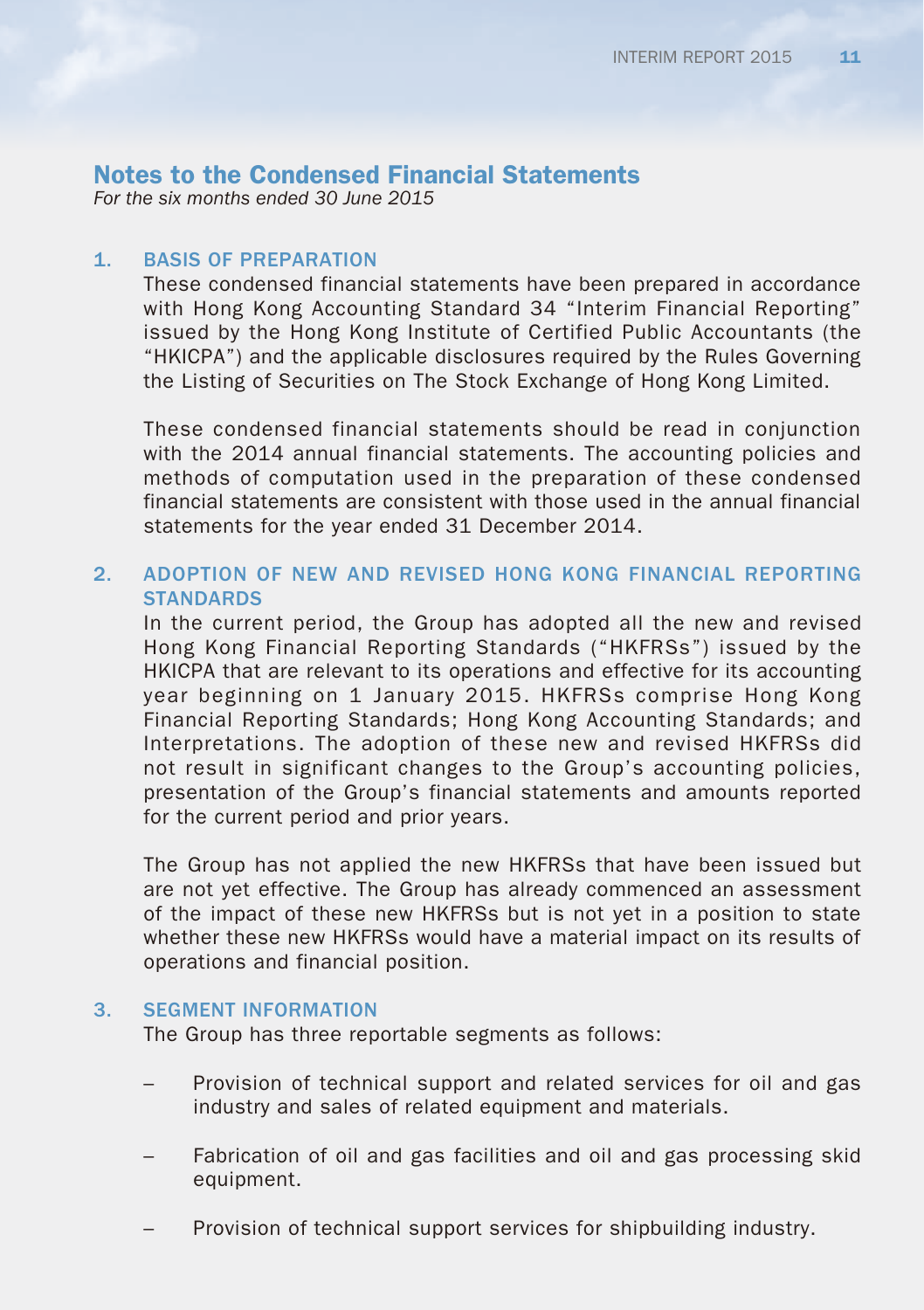*For the six months ended 30 June 2015*

## 3. SEGMENT INFORMATION (Continued)

The Group's reportable segments are strategic business units that offer different products and services. They are managed separately because each business requires different technology and marketing strategies.

|                                 | <b>Provision of</b><br>technical<br>support and<br>related services<br>for oil and gas<br>industry and sales<br>of related<br>equipment<br>and materials<br><b>RMB'000</b><br>(Unaudited) | <b>Fabrication of oil</b><br>and gas facilities<br>and oil and gas<br>processing skid<br>equipment<br><b>RMB'000</b><br>(Unaudited) | Provision of<br>technical support<br>services for<br>shipbuilding<br>industry<br><b>RMB'000</b><br>(Unaudited) | Total<br>RMB'000<br>(Unaudited) |
|---------------------------------|-------------------------------------------------------------------------------------------------------------------------------------------------------------------------------------------|-------------------------------------------------------------------------------------------------------------------------------------|----------------------------------------------------------------------------------------------------------------|---------------------------------|
| Six months ended 30 June 2015   |                                                                                                                                                                                           |                                                                                                                                     |                                                                                                                |                                 |
| Revenue from external customers | 53,024                                                                                                                                                                                    | 238,972                                                                                                                             | 27,448                                                                                                         | 319,444                         |
| Segment profit                  | 11,804                                                                                                                                                                                    | 66,065                                                                                                                              | 5,720                                                                                                          | 83,589                          |
| At 30 June 2015:                |                                                                                                                                                                                           |                                                                                                                                     |                                                                                                                |                                 |
| Segment assets                  | 39,775                                                                                                                                                                                    | 922,224                                                                                                                             | 20,875                                                                                                         | 982,874                         |
| Segment liabilities             | 15,483                                                                                                                                                                                    | 153,562                                                                                                                             | 14,853                                                                                                         | 183,898                         |
| Six months ended 30 June 2014   |                                                                                                                                                                                           |                                                                                                                                     |                                                                                                                |                                 |
| Revenue from external customers | 49,773                                                                                                                                                                                    | 385,943                                                                                                                             | 26,131                                                                                                         | 461,847                         |
| Segment profit                  | 15,240                                                                                                                                                                                    | 80,449                                                                                                                              | 4,359                                                                                                          | 100,048                         |
| At 31 December 2014:            | (Audited)                                                                                                                                                                                 | (Audited)                                                                                                                           | (Audited)                                                                                                      | (Audited)                       |
| Segment assets                  | 47,225                                                                                                                                                                                    | 1,008,043                                                                                                                           | 26,109                                                                                                         | 1,081,377                       |
| Segment liabilities             | 24,102                                                                                                                                                                                    | 257,738                                                                                                                             | 13,217                                                                                                         | 295,057                         |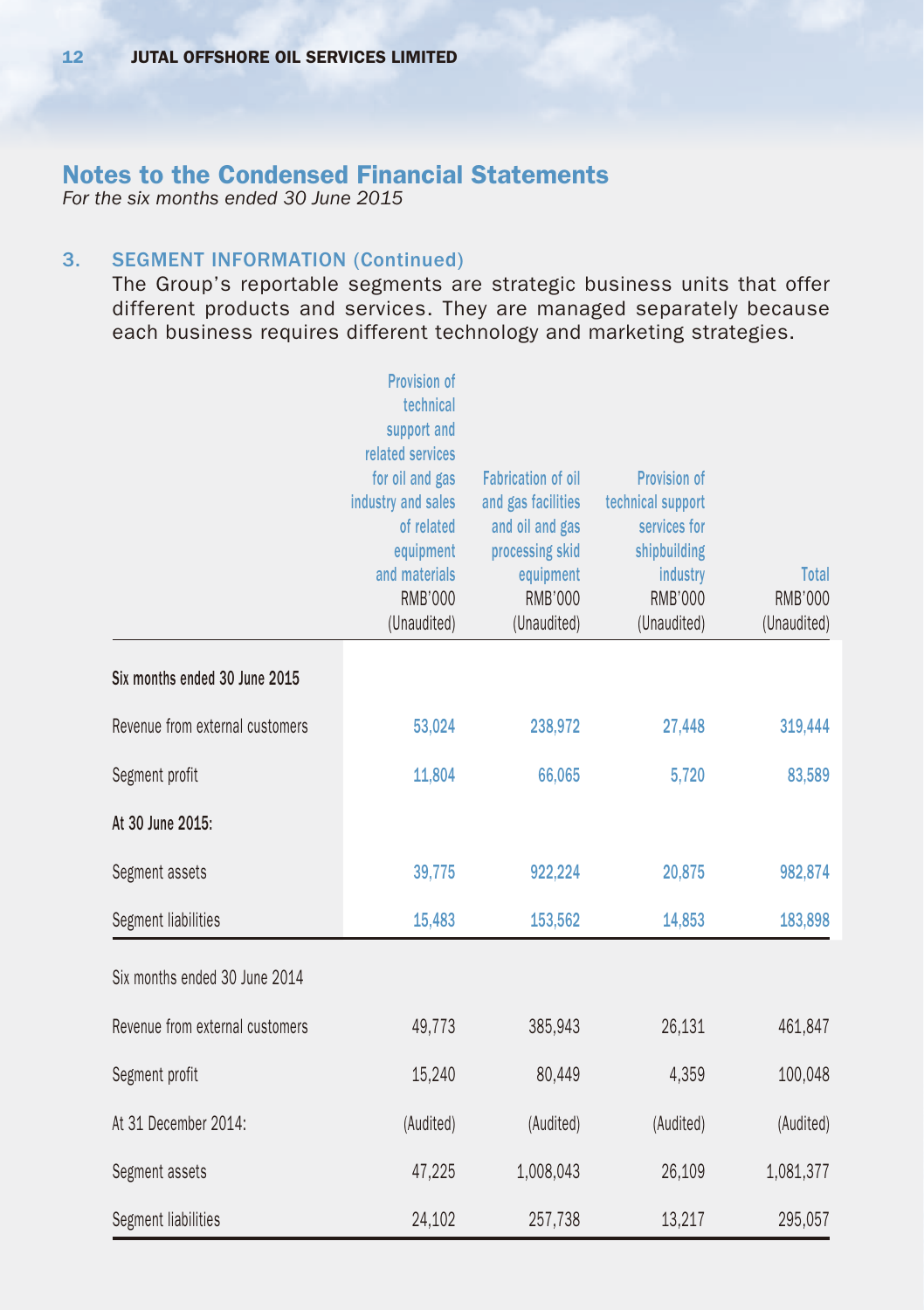*For the six months ended 30 June 2015*

## 3. SEGMENT INFORMATION (Continued)

|                                     | Six months ended 30 June |             |
|-------------------------------------|--------------------------|-------------|
|                                     | 2015                     | 2014        |
|                                     | <b>RMB'000</b>           | RMB'000     |
|                                     | (Unaudited)              | (Unaudited) |
|                                     |                          |             |
| Reconciliations of segment profit:  |                          |             |
| Total profit of reportable segments | 83,589                   | 100,048     |
| Unallocated amounts:                |                          |             |
| Other income                        | 6,210                    | 1,438       |
| Finance costs                       | (6,512)                  | (10, 180)   |
| Other corporate expenses            | (61,069)                 | (58, 830)   |
| Share of profits of an associate    | 14,329                   | 8,256       |
|                                     |                          |             |
| Consolidated profit before tax      |                          |             |
| for the period                      | 36,547                   | 40,732      |

## 4. OTHER INCOME

|                                  |                                       | Six months ended 30 June              |  |
|----------------------------------|---------------------------------------|---------------------------------------|--|
|                                  | 2015<br><b>RMB'000</b><br>(Unaudited) | 2014<br><b>RMB'000</b><br>(Unaudited) |  |
| Gain on disposals of property,   |                                       |                                       |  |
| plant and equipment              | 143                                   | 62                                    |  |
| Interest income on bank deposits | 438                                   | 280                                   |  |
| Net foreign exchange gains       | 336                                   | 788                                   |  |
| Government grant recognised      | 2,951                                 |                                       |  |
| Fair value gains on derivative   |                                       |                                       |  |
| financial instruments            | 1,825                                 |                                       |  |
| Sundry income                    | 517                                   | 308                                   |  |
|                                  |                                       |                                       |  |
|                                  | 6.210                                 | 1,438                                 |  |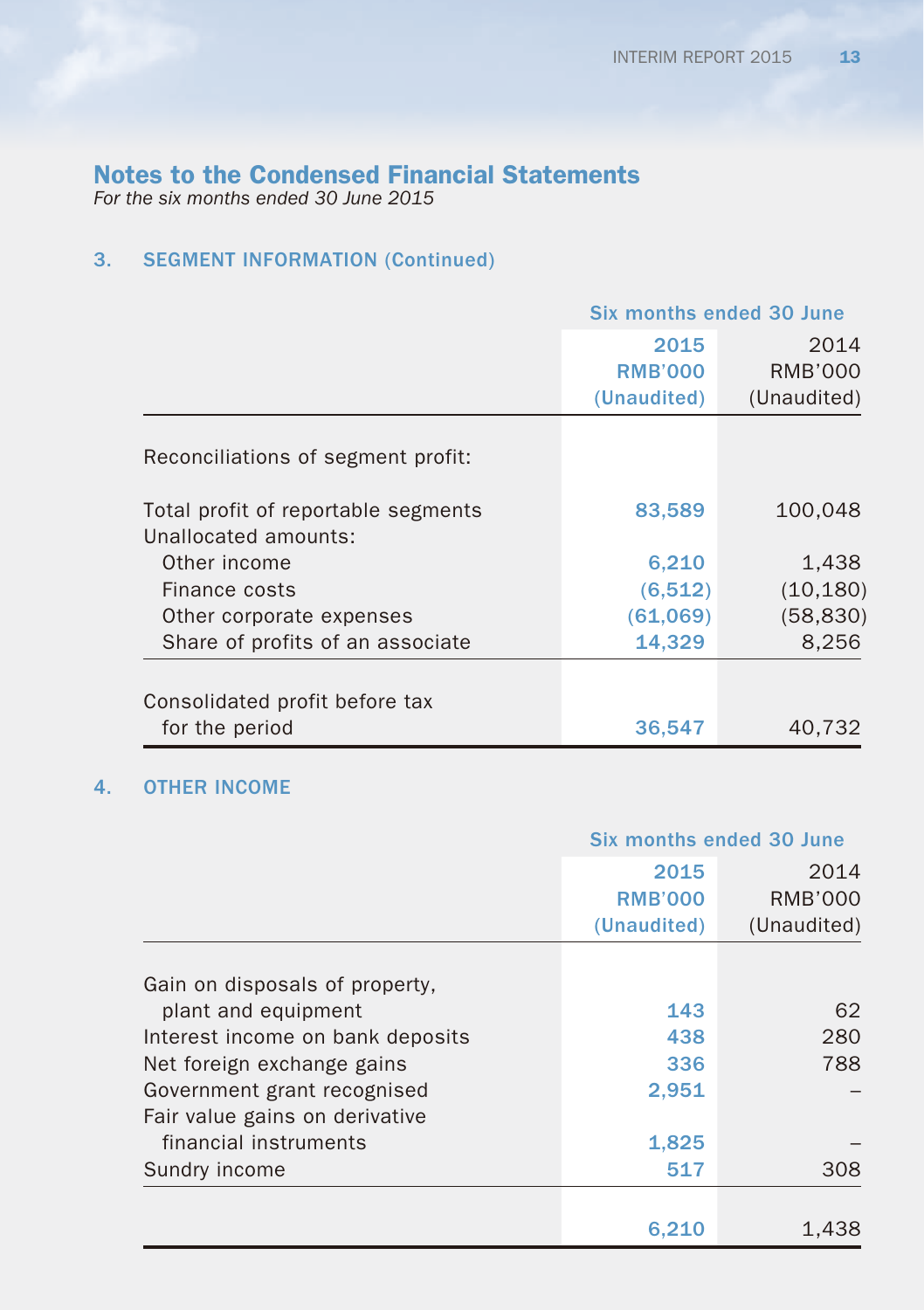*For the six months ended 30 June 2015*

#### 5. FINANCE COSTS

|                                         | <b>Six months ended 30 June</b>       |                                       |
|-----------------------------------------|---------------------------------------|---------------------------------------|
|                                         | 2015<br><b>RMB'000</b><br>(Unaudited) | 2014<br><b>RMB'000</b><br>(Unaudited) |
|                                         |                                       |                                       |
| Interest on bank loans<br><b>Others</b> | 5,665<br>847                          | 8,837<br>1,343                        |
|                                         |                                       |                                       |
|                                         | 6,512                                 | 10,180                                |

### 6. INCOME TAX EXPENSE

|                                                                                                                | Six months ended 30 June              |                                |
|----------------------------------------------------------------------------------------------------------------|---------------------------------------|--------------------------------|
|                                                                                                                | 2015<br><b>RMB'000</b><br>(Unaudited) | 2014<br>RMB'000<br>(Unaudited) |
| Current tax - PRC Enterprise Income Tax<br>Provision for the period<br>(Over)/under provision in prior periods | (589)                                 | 2,945<br>378                   |
| Deferred tax                                                                                                   | (589)<br>5,827                        | 3,323<br>4,627                 |
|                                                                                                                | 5,238                                 | 7,950                          |

No provision for Hong Kong Profits Tax has been made for the period as the Group did not generate any assessable profits arising in Hong Kong (six months ended 30 June 2014: Nil).

The PRC Enterprise Income Tax has been provided on the assessable profit of the Group's subsidiaries in the PRC in accordance with the relevant PRC Enterprise Income Tax laws and regulations.

Tax charge on profits assessable elsewhere have been calculated at the rates of tax prevailing in the countries in which the Group operates, based on existing legislation, interpretation and practices in respect thereof.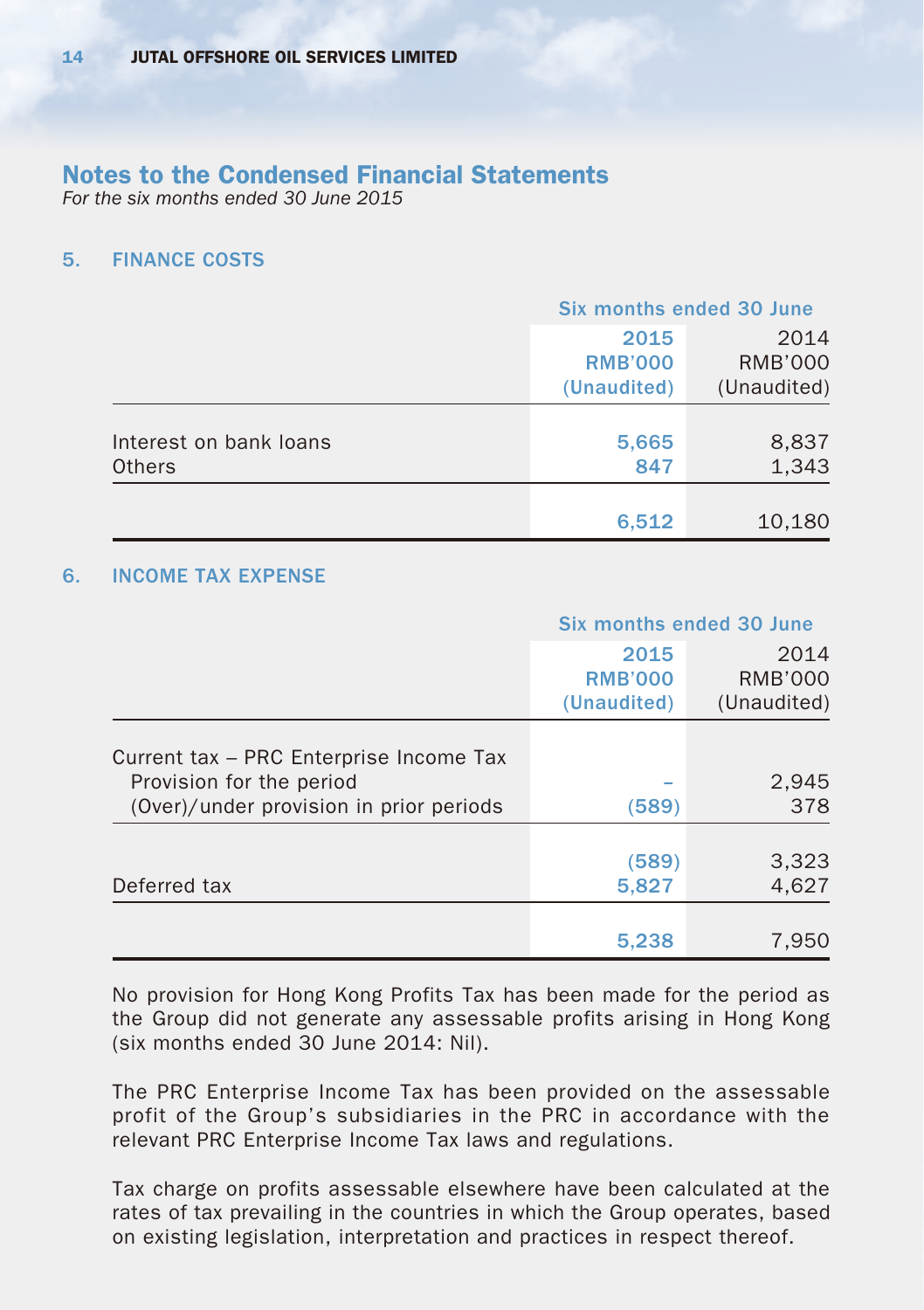*For the six months ended 30 June 2015*

## 7. PROFIT FOR THE PERIOD

The Group's profit for the period is arrived at after charging:

|                                            | Six months ended 30 June |             |
|--------------------------------------------|--------------------------|-------------|
|                                            | 2015                     | 2014        |
|                                            | <b>RMB'000</b>           | RMB'000     |
|                                            | (Unaudited)              | (Unaudited) |
|                                            |                          |             |
| Allowance for trade and other receivables  | 4,550                    | 950         |
| Amortisation of intangible assets          | 641                      | 889         |
| Amortisation of prepaid land lease payment | 32                       | 32          |
| Depreciation                               | 14,231                   | 10,745      |
| Directors' emoluments                      |                          |             |
| $-$ As directors                           | 240                      | 240         |
| - For management                           | 2,168                    | 2,634       |
| - Share-based payments                     |                          | 60          |
|                                            | 2,408                    | 2,934       |

### 8. DIVIDENDS

|                                         | <b>Six months ended 30 June</b> |                |  |
|-----------------------------------------|---------------------------------|----------------|--|
|                                         | 2015                            | 2014           |  |
|                                         | <b>RMB'000</b>                  | <b>RMB'000</b> |  |
|                                         | (Unaudited)                     | (Unaudited)    |  |
|                                         |                                 |                |  |
| Approved of final dividend for the year |                                 |                |  |
| ended 31 December 2014 - HK\$0.01       |                                 |                |  |
| (2013: HK\$0.02) per ordinary share     | 6.403                           | 11.589         |  |

The Board of the Directors does not recommend payment of any interim dividend for the six months ended 30 June 2015 (six months ended 30 June 2014: Nil).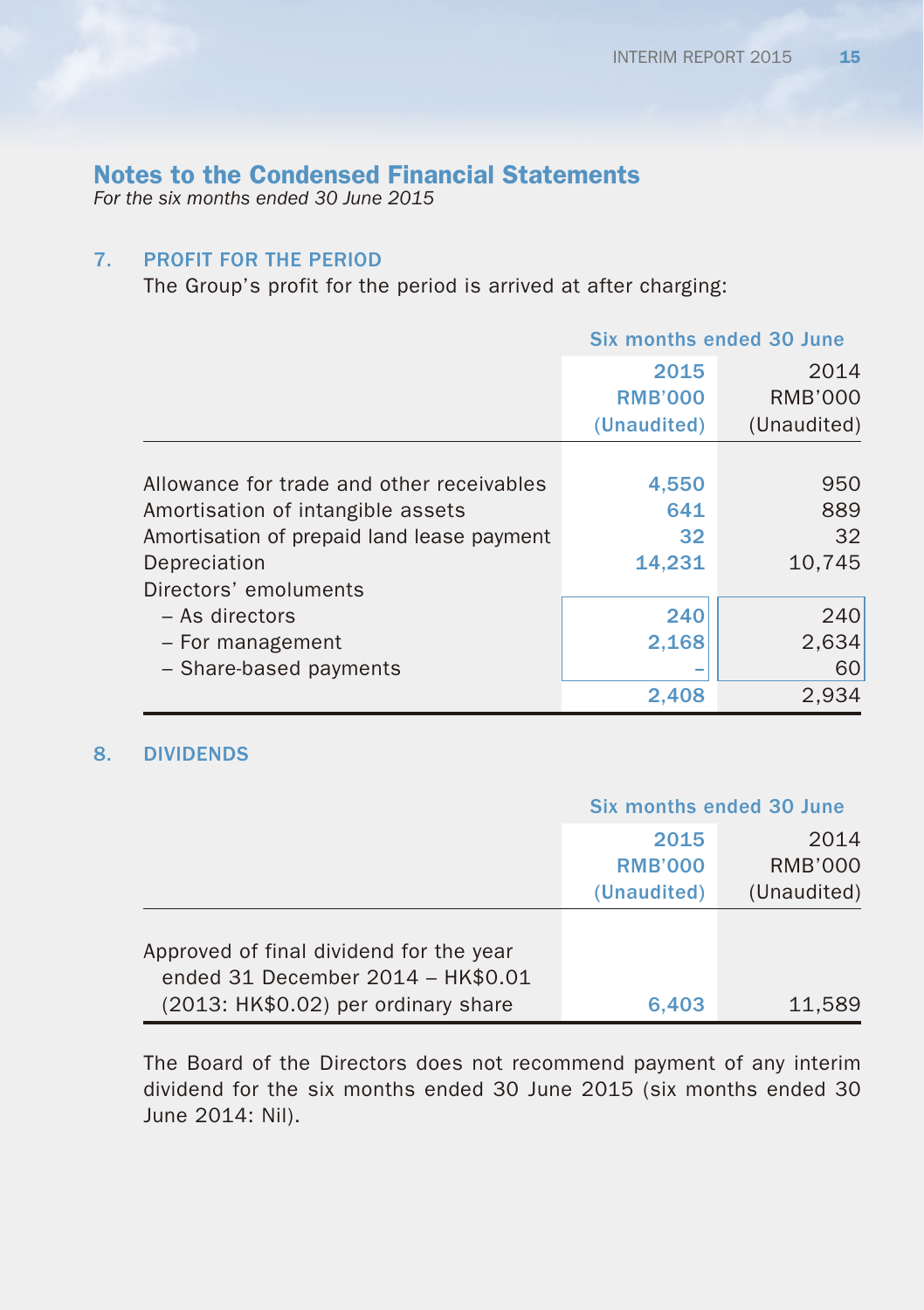*For the six months ended 30 June 2015*

#### 9. EARNINGS PER SHARE

The calculation of basic and diluted earnings per share is based on the following:

|                                                                              | Six months ended 30 June |             |  |  |
|------------------------------------------------------------------------------|--------------------------|-------------|--|--|
|                                                                              | 2015                     | 2014        |  |  |
|                                                                              | <b>RMB'000</b>           | RMB'000     |  |  |
|                                                                              | (Unaudited)              | (Unaudited) |  |  |
| Earnings                                                                     |                          |             |  |  |
| Earnings for the purpose of calculating                                      |                          |             |  |  |
| basic and diluted earnings per share                                         | 31,309                   | 32,782      |  |  |
|                                                                              |                          |             |  |  |
| Number of shares                                                             |                          |             |  |  |
| Weighted average number of ordinary<br>shares for the purpose of calculating |                          |             |  |  |
| basic earnings per share<br>Effect of dilutive potential ordinary shares     | 800,224,996              | 732,223,726 |  |  |
| arising from share options                                                   | 1,347,398                | 10,458,433  |  |  |
| Weighted average number of ordinary<br>shares for the purpose of calculating |                          |             |  |  |
| diluted earnings per share                                                   | 801,572,394              | 742,682,159 |  |  |

Basic earnings per share attributable to owners of the Company is calculated by dividing the profit for the period attributable to owners of the Company by the weighted average number of the ordinary shares in issue during the period.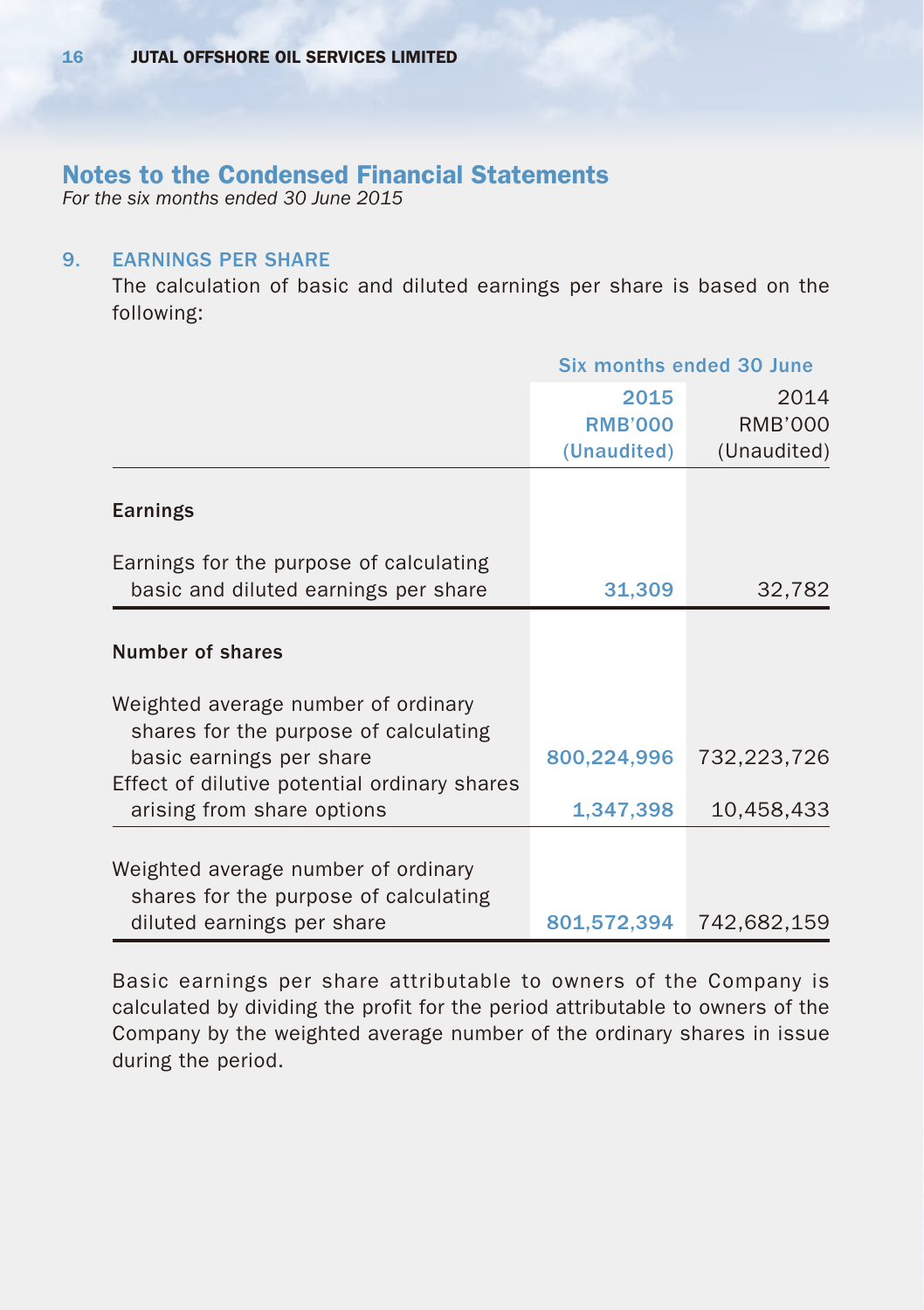*For the six months ended 30 June 2015*

## 9. EARNINGS PER SHARE (Continued)

Diluted earnings per share attributable to owners of the Company is calculated by dividing the profit attributable to owners of the Company for the period by the weighted average number of ordinary shares in issue during the period after adjusting for the number of diluted potential ordinary shares granted under the Company's share option scheme.

### 10. PROPERTY, PLANT AND EQUIPMENT

During the six months ended 30 June 2015, the Group acquired property, plant and equipment of approximately RMB10,628,000 (six months ended 30 June 2014: RMB65,074,000).

## 11. TRADE AND BILLS RECEIVABLES

|                              | 30 June        | 31 December |
|------------------------------|----------------|-------------|
|                              | 2015           | 2014        |
|                              | <b>RMB'000</b> | RMB'000     |
|                              | (Unaudited)    | (Audited)   |
|                              |                |             |
| Trade receivables            | 216,811        | 263,766     |
| Allowance for doubtful debts | (11,981)       | (7, 463)    |
|                              |                |             |
|                              | 204,830        | 256,303     |
| <b>Bills receivables</b>     | 26,901         | 32,215      |
|                              |                |             |
|                              | 231,731        | 288,518     |

The Group's trade receivables mainly represent progress billings receivables from contract customers.

The Group's trading terms with contract customers are mainly on credit. The credit terms other than retentions receivable generally range from 30 to 90 days. The credit terms for retentions receivable generally range from 12 to 24 months after the completion of the contracts. Application for progress payment of contract works is made on a regular basis. The Group seeks to maintain strict control over its outstanding receivables. Overdue balances are reviewed regularly by the directors.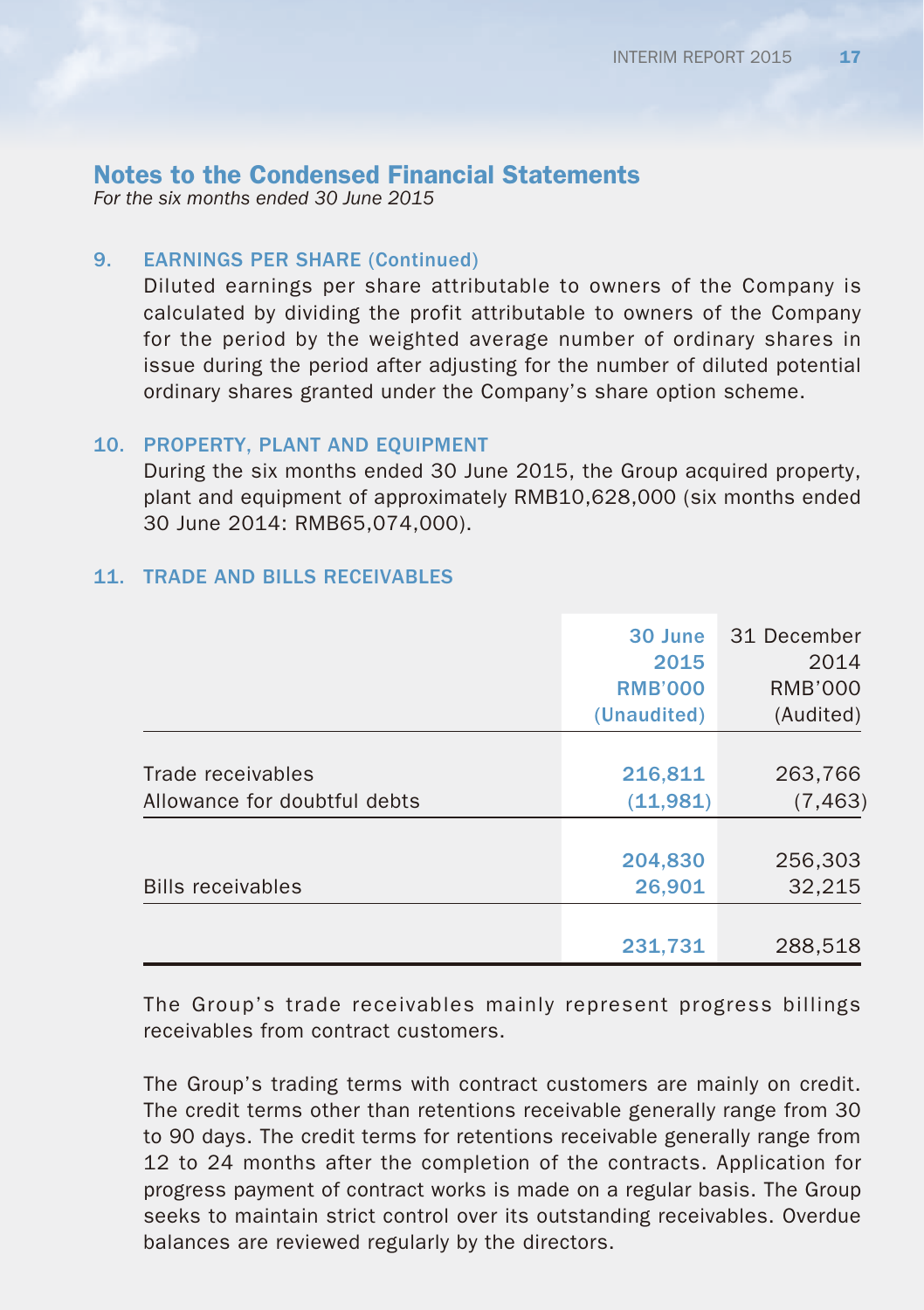*For the six months ended 30 June 2015*

## 11. TRADE AND BILLS RECEIVABLES (Continued)

The ageing analysis of trade receivables, based on the invoice date, and net of allowance, is as follows:

|                | 30 June        | 31 December    |
|----------------|----------------|----------------|
|                | 2015           | 2014           |
|                | <b>RMB'000</b> | <b>RMB'000</b> |
|                | (Unaudited)    | (Audited)      |
|                |                |                |
| 0 to 30 days   | 44,066         | 95,784         |
| 31 to 90 days  | 79,531         | 102,574        |
| 91 to 365 days | 66,591         | 43,502         |
| Over 365 days  | 14,642         | 14,443         |
|                |                |                |
|                | 204,830        | 256,303        |

## 12. TRADE AND BILLS PAYABLES

|                       | 30 June        | 31 December    |
|-----------------------|----------------|----------------|
|                       | 2015           | 2014           |
|                       | <b>RMB'000</b> | <b>RMB'000</b> |
|                       | (Unaudited)    | (Audited)      |
|                       |                |                |
| Trade payables        | 110,458        | 205,777        |
| <b>Bills payables</b> | 6,375          | 11,387         |
|                       |                |                |
|                       | 116,833        | 217,164        |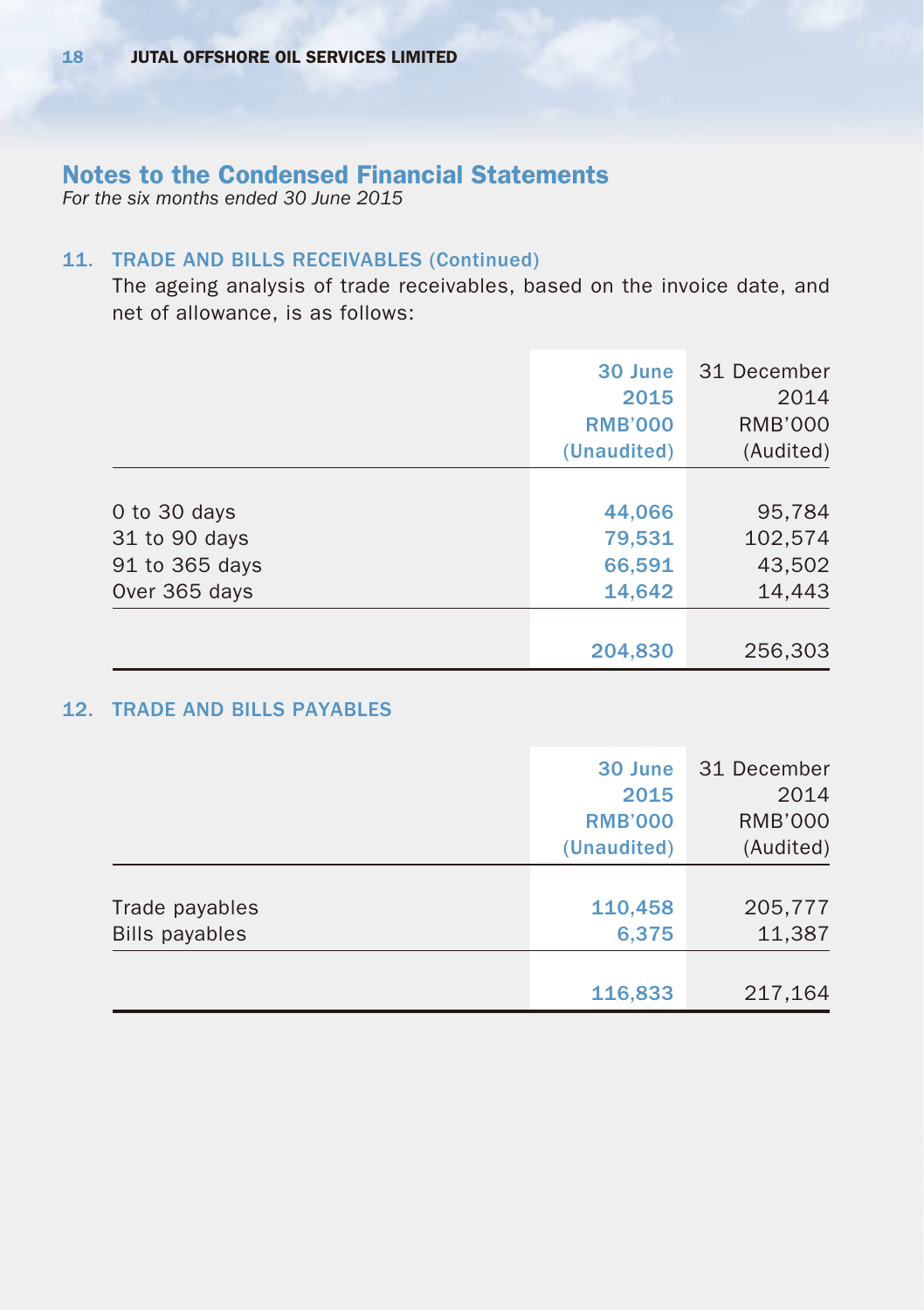*For the six months ended 30 June 2015*

## 12. TRADE AND BILLS PAYABLES (Continued)

The aging analysis of trade payables, based on the date of receipt of goods and services, is as follows:

|                | 30 June        | 31 December    |
|----------------|----------------|----------------|
|                | 2015           | 2014           |
|                | <b>RMB'000</b> | <b>RMB'000</b> |
|                | (Unaudited)    | (Audited)      |
|                |                |                |
| 0 to 30 days   | 14,596         | 65,274         |
| 31 to 90 days  | 22,199         | 42,236         |
| 91 to 365 days | 61,023         | 89,636         |
| Over 365 days  | 12,640         | 8,631          |
|                |                |                |
|                | 110,458        | 205,777        |

## 13. SHARE CAPITAL

|                                                                                                                  | Number of<br>shares | <b>Amount</b><br>HK\$'000 |
|------------------------------------------------------------------------------------------------------------------|---------------------|---------------------------|
| Authorised:<br>Ordinary shares of HK\$0.01 each<br>At 31 December 2014 (Audited) and<br>30 June 2015 (Unaudited) | 1,500,000,000       | 15,000                    |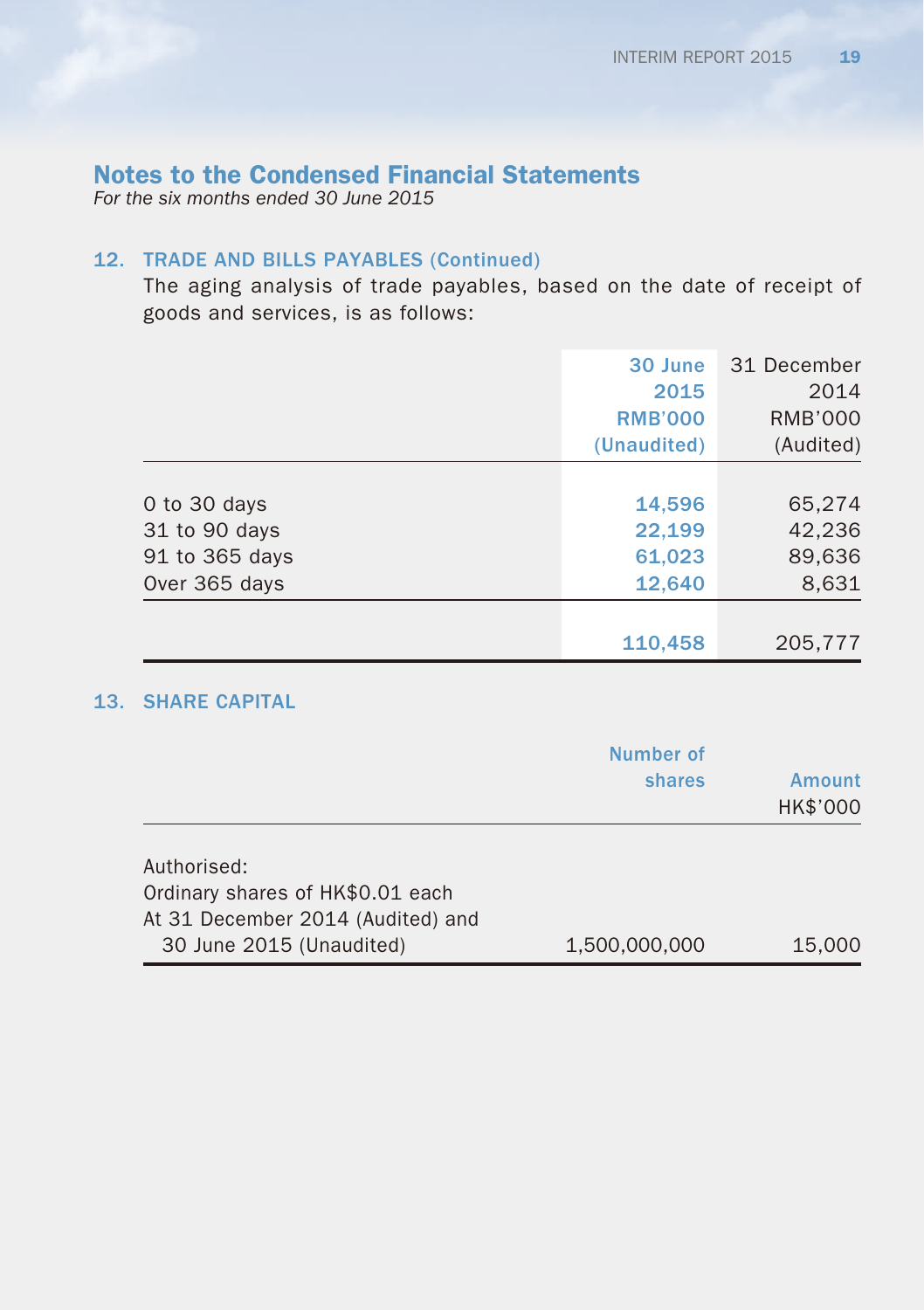*For the six months ended 30 June 2015*

## 13. SHARE CAPITAL (Continued)

|                                                               |      | Number of   |          | <b>Equivalent to</b> |
|---------------------------------------------------------------|------|-------------|----------|----------------------|
|                                                               | Note | shares      | Amount   | amount               |
|                                                               |      |             | HK\$'000 | <b>RMB'000</b>       |
| Issued and fully paid:<br>Ordinary shares of<br>HK\$0.01 each |      |             |          |                      |
| At 1 January 2014 (Audited)                                   |      | 731,899,278 | 7,319    | 6,958                |
| Exercise of share options                                     | (a)  | 28,255,000  | 283      | 226                  |
| Issue of shares on<br>subscription                            | (b)  | 40,000,000  | 400      | 320                  |
| At 31 December 2014                                           |      |             |          |                      |
| (Audited)                                                     |      | 800,154,278 | 8,002    | 7,504                |
| Exercise of share options                                     | (c)  | 200,000     | 2        | 2                    |
| At 30 June 2015 (Unaudited)                                   |      | 800.354.278 | 8.004    | 7.506                |

*Note:*

(a) Share options were exercised by option holders during the year ended 31 December 2014 to subscribe for a total of 28,255,000 ordinary shares in the Company at total consideration of approximately HK\$34,297,000 equivalent to approximately RMB27,437,000 of which approximately RMB226,000 was credited to share capital and the balance of approximately RMB27,211,000 was credited to the share premium account. Approximately RMB9,057,000 has been transferred from the share-based payment reserve to the share premium account.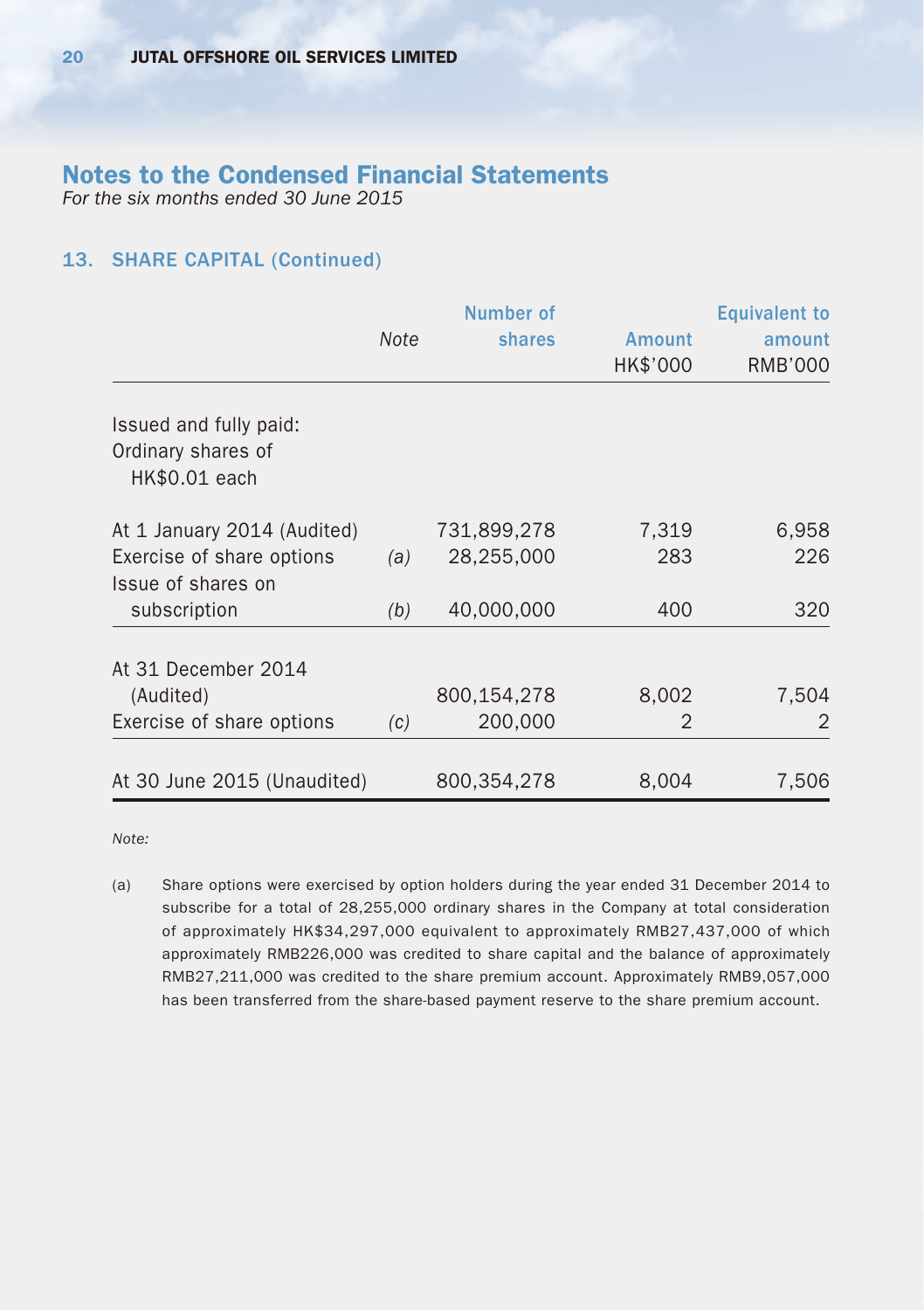*For the six months ended 30 June 2015*

#### 13. SHARE CAPITAL (Continued)

*Note: (Continued)*

- (b) On 7 July 2014, the Company and not less than six independent investors entered into a share subscription agreement in respect of subscription of 40,000,000 ordinary shares of HK\$0.01 each to the independent investors at a price of HK\$1.85 per share. The subscription was completed on 23 July 2014 and the premium on the issue of shares, amounting to approximately RMB58,784,000, net of share issue expenses, was credited to the Company's share premium account.
- (c) Share options were exercised by option holders during the six months period ended 30 June 2015 to subscribe for a total of 200,000 ordinary shares in the Company at total consideration of approximately HK\$212,000 equivalent to approximately RMB170,000 of which approximately RMB2,000 was credited to share capital and the balance of approximately RMB168,000 was credited to the share premium account. Approximately RMB71,000 has been transferred from the share-based payment reserve to the share premium account.

#### 14. RELATED PARTY TRANSACTIONS

In addition to those related party transactions and balances disclosed elsewhere in the condensed financial statements, the Group had the following transactions with its related parties during the period:

|                                                                                                                                                                                           |     | Six months ended 30 June |                |  |
|-------------------------------------------------------------------------------------------------------------------------------------------------------------------------------------------|-----|--------------------------|----------------|--|
|                                                                                                                                                                                           |     | 2015                     | 2014           |  |
|                                                                                                                                                                                           |     | <b>RMB'000</b>           | <b>RMB'000</b> |  |
|                                                                                                                                                                                           |     | (Unaudited)              | (Unaudited)    |  |
| Contract revenue and other sales<br>income received/receivable<br>from a related company, Dalian<br>Shipbuilding Industry Offshore<br>Company Limited ("Dalian<br>Shipbuilding Offshore") | (a) | 34,963                   | 28,419         |  |
| Contract revenue received/receivable<br>from an associate, Penglai Jutal<br><b>Offshore Engineering Heavy</b><br><b>Industries Company Limited</b>                                        |     |                          |                |  |
| ("Penglai Jutal")                                                                                                                                                                         | (b) | 4.160                    |                |  |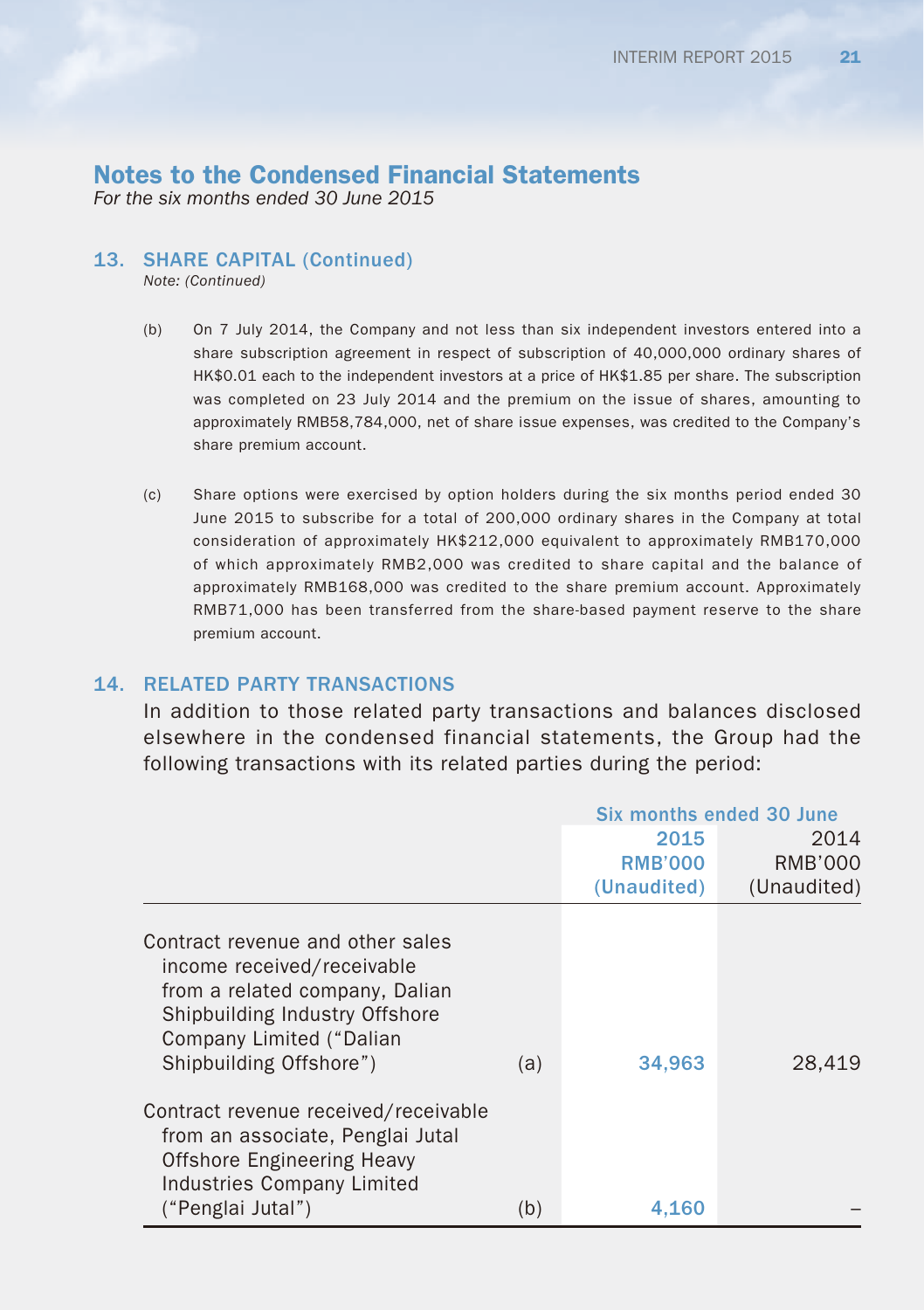#### Notes to the Condensed Financial Statements *For the six months ended 30 June 2015*

## 14. RELATED PARTY TRANSACTIONS (Continued)

- (a) Dalian Shipbuilding Offshore is an associate of Prospering Investments Limited, a Company beneficially wholly-owned by Mr. Wang Lishan, the chairman of the Company, an executive director and is the ultimate controlling party of the Company. At 30 June 2015, contract revenue receivable of approximately RMB5,916,000 (At 31 December 2014: RMB12,138,000) from Dalian Shipbuilding Offshore was included in the Group's trade and bills receivables.
- (b) At 30 June 2015, contract revenue receivable of approximately RMB3,175,000 (At 31 December 2014: Nil) from Penglai Jutal was included in the Group's due from an associate.

#### 15. SEASONALITY

The Group's revenue from the oil and gas industry is subject to seasonal factors and the Group's financial results will be affected by the number and size of projects awarded to the Group through tendering process and the progress of completion of such projects. Therefore, the Group is unable to forecast the trend of seasonality and its impact to the Group's financial results.

#### 16. CAPITAL COMMITMENTS

|                                                                  | 30 June<br>2015<br><b>RMB'000</b><br>(Unaudited) | 31 December<br>2014<br>RMB'000<br>(Audited) |
|------------------------------------------------------------------|--------------------------------------------------|---------------------------------------------|
| Property, plant and equipment<br>Contracted but not provided for | 25,371                                           | 1.142                                       |

#### 17. CONTINGENT LIABILITIES

As at 30 June 2015, the Group did not have any significant contingent liabilities (At 31 December 2014: Nil).

#### 18. APPROVAL OF FINANCIAL STATEMENTS

The financial statements were approved and authorised for issue by the Board of Directors on 31 August 2015.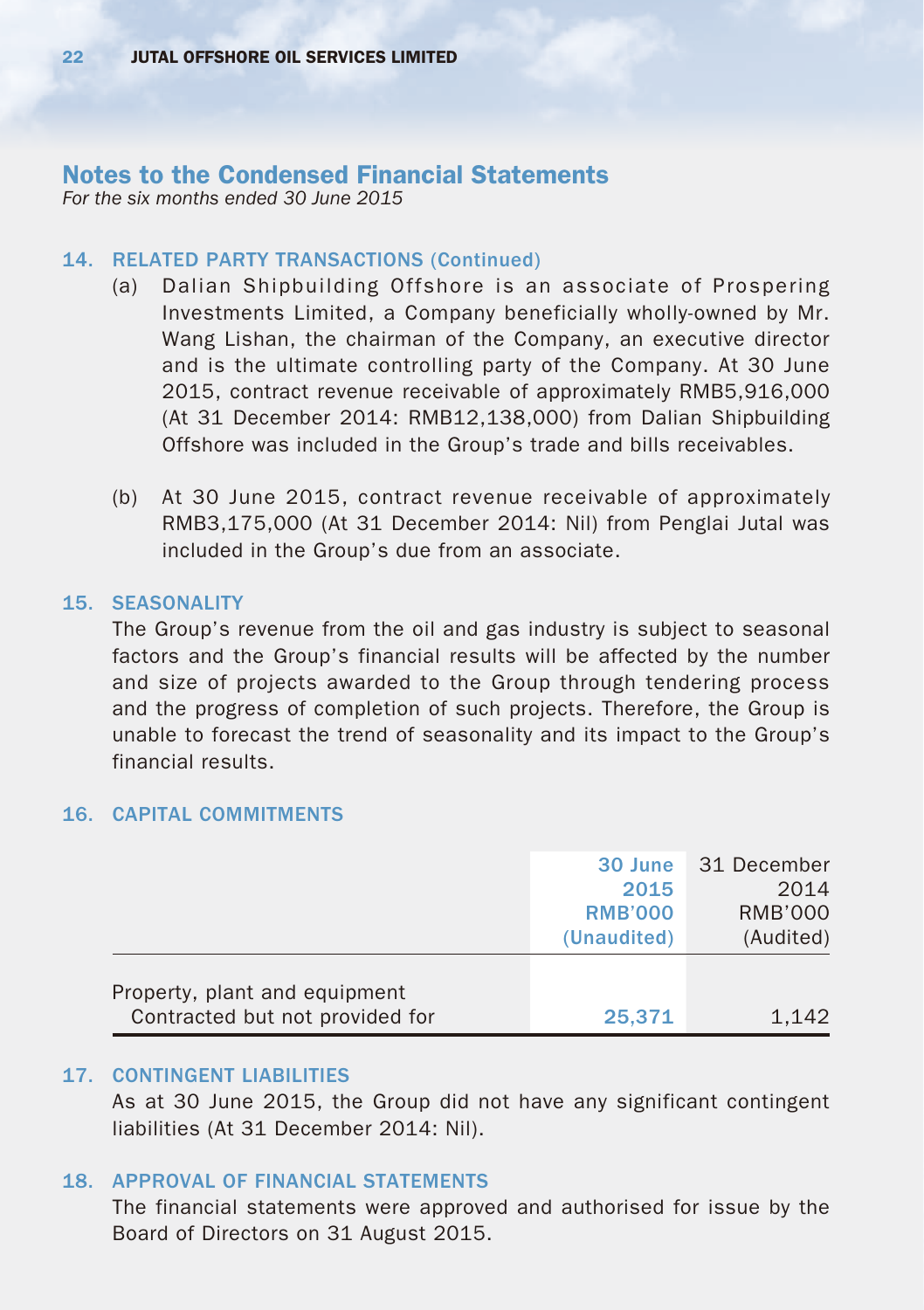#### 1. BUSINESS REVIEW

Since 2015, the Group has adopted various measures to strive to reduce cost and enhance efficiency and expand the market etc., so as to actively cope with the market situation after the fall in oil price. All division businesses were carried out orderly, contribute to maintain a stable operation. We continued to maintain a high quality work in the projects related to FPSO construction, which was contracted last year, and have realized a satisfactory earning. The subsea equipments for offshore gas fields project in Australia were totally completed and delivered in the reporting period. We have achieved not only high-quality manufacturing but also excellent safety performance of more than 2 million working hours of zero loss and injury incident. As a result, our client specially awarded us with the honour of "Year Recognition Contractor". We have also started further construction of our Zhuhai manufacturing site to prepare for future projects needs.

### Turnover

The Group recorded a total turnover of approximately RMB319,444,000 in the first half of year 2015, representing a decrease of RMB142,403,000 or 30.83% compared to the corresponding period of last year, primarily due to a decrease of approximately RMB146,971,000 or 38.08% in turnover from the business of fabrication of oil and gas facilities and oil and gas processing skid equipment compared to the corresponding period of last year; the turnover from the business of providing technical support and related services to oil and gas industry and the sales of related equipment and materials and the business of providing technical support services to shipbuilding industry increased slightly by 6.53% and 5.04% respectively, which represents a slight increase as compared to the same period in last year. The significant decrease in turnover from the business of fabrication of oil and gas facilities and oil and gas processing skid equipment as compared to the corresponding period of last year was primarily due to that several relatively long-term large projects were substantially completed in last year, and some potential projects that the Group had been tracking were suspended or deferred due to the clients' compression in investment caused by the drop in the international oil price, resulting in the decrease in workload in the first half of the year as compared to the past.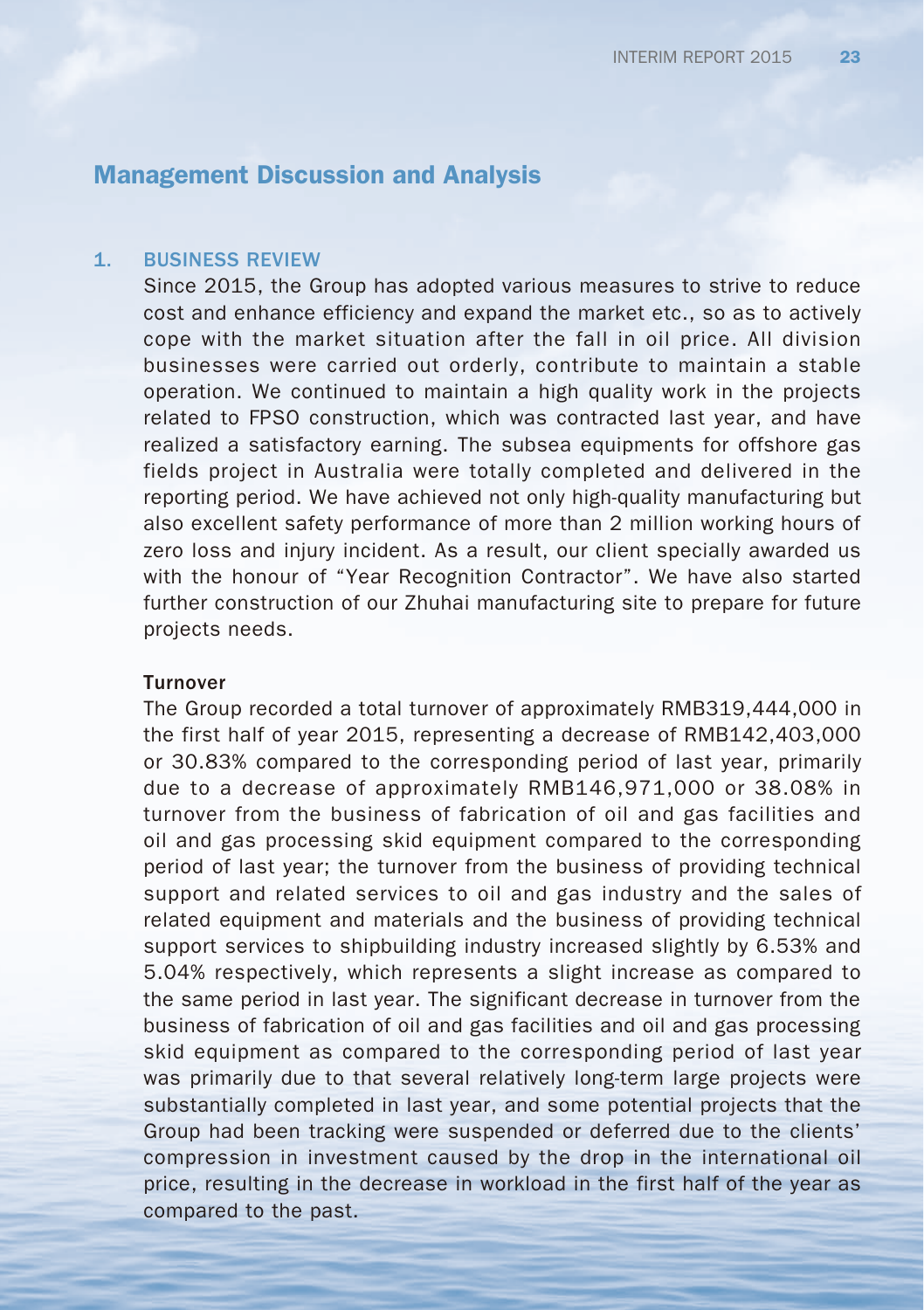## 1. BUSINESS REVIEW (Continued)

## Turnover (Continued)

The table below set out the analysis of turnover by product or service for the six months ended 30 June 2013, 2014 and 2015:

|    |                                                                                                                                    |                | For the six months ended 30 June |                |                        |                |                        |  |
|----|------------------------------------------------------------------------------------------------------------------------------------|----------------|----------------------------------|----------------|------------------------|----------------|------------------------|--|
|    | Product/service                                                                                                                    | 2015           |                                  | 2013<br>2014   |                        |                |                        |  |
|    |                                                                                                                                    |                | Percentage<br>of total           |                | Percentage<br>of total |                | Percentage<br>of total |  |
|    |                                                                                                                                    |                | turnover                         |                | turnover               |                | turnover               |  |
|    |                                                                                                                                    | <b>RMB'000</b> | $\%$                             | <b>RMB'000</b> | $\%$                   | <b>RMB'000</b> | %                      |  |
| 1. | Provision of technical support<br>and related services for oil and<br>gas industry and sales of related<br>equipment and materials | 53,024         | 16                               | 49,773         | 11                     | 41,602         | 11                     |  |
| 2. | Fabrication of oil and gas facilities<br>and oil and gas processing skid<br>equipment                                              | 238,972        | 75                               | 385,943        | 83                     | 307,458        | 83                     |  |
| 3. | Provision of technical support<br>services for shipbuilding industry                                                               | 27,448         | 9                                | 26,131         | 6                      | 21,694         | 6                      |  |
|    | Total                                                                                                                              | 319,444        | 100                              | 461,847        | 100                    | 370.754        | 100                    |  |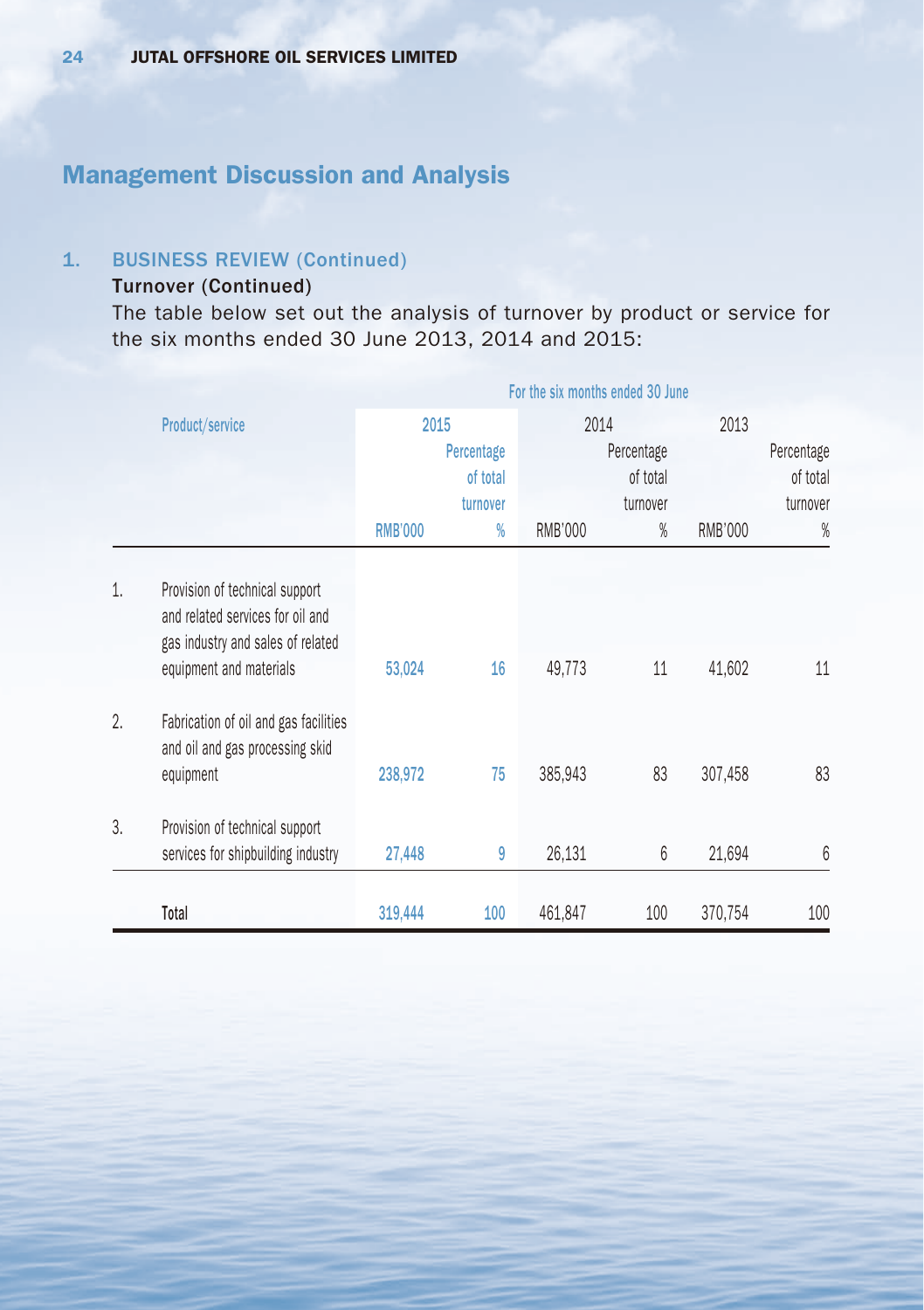### 1. BUSINESS REVIEW (Continued)

#### Cost of Sales and Service

In the reporting period, cost of sales and service of the Group amounted to approximately RMB235,855,000, representing a decrease of RMB125,944,000 or a drop of 34.81% compared to the corresponding period of last year. Cost of sales and service comprised direct costs and manufacturing overheads. Direct costs in the current period amounted to approximately RMB205,883,000, representing 87.29% of total cost of sales and service, and a decrease of RMB127,584,000 or a decrease of 38.26% from RMB333,467,000 in the corresponding period of last year. The Group calculates the cost of sales and service of projects on an orderby-order basis. Since the composition of cost differs for each project, the composition of cost of sales and service varies from project to project. Manufacturing overheads has increased by RMB1,640,000 or a growth of 5.79% from RMB28,332,000 in the corresponding period of last year to approximately RMB29,972,000 in current reporting period.

#### Gross Profit

The total amount of gross profit of the Group amounted to approximately RMB83,589,000 for the reporting period, representing a decrease of RMB16,459,000 or a decrease of 16.45% compared to RMB100,048,000 in the corresponding period of last year. The overall gross profit margin increased to 26.17% from 21.66% in the corresponding period of last year. Changes in business structure resulted in various changes in the gross profit margin of our different business segments in the current period.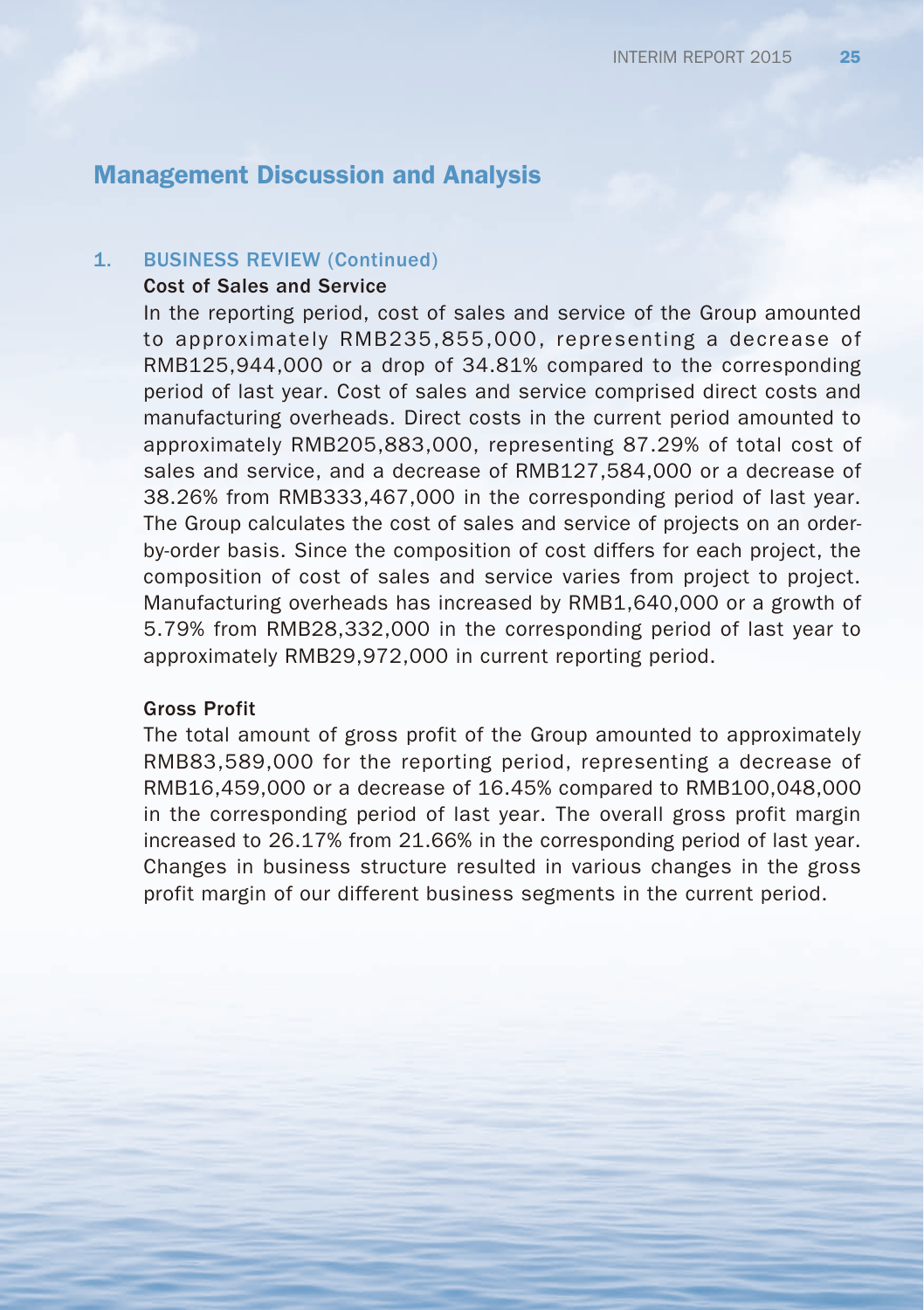## 1. BUSINESS REVIEW (Continued)

## Gross Profit (Continued)

The table below set out the analysis of gross profit by product or service for the six months ended 30 June 2013, 2014 and 2015:

|    |                                                                                                                         |                |                     |              | For the six months ended 30 June |              |              |         |              |              |
|----|-------------------------------------------------------------------------------------------------------------------------|----------------|---------------------|--------------|----------------------------------|--------------|--------------|---------|--------------|--------------|
|    | Product/service                                                                                                         |                | 2015                |              |                                  | 2014         |              |         | 2013         |              |
|    |                                                                                                                         |                | <b>Gross profit</b> | Percentage   |                                  | Gross profit | Percentage   |         | Gross profit | Percentage   |
|    |                                                                                                                         |                | margin              | of total     |                                  | margin       | of total     |         | margin       | of total     |
|    |                                                                                                                         | <b>RMB'000</b> | %                   | gross profit | <b>RMB'000</b>                   | %            | gross profit | RMB'000 | %            | gross profit |
| 1. | Provision of technical<br>support and related<br>services for oil and<br>gas industry and sales<br>of related equipment |                |                     |              |                                  |              |              |         |              |              |
|    | and materials                                                                                                           | 11,804         | 22                  | 14           | 15,240                           | 31           | 15           | 6,276   | 15           | 6            |
| 2. | Fabrication of oil and<br>gas facilities and oil<br>and gas processing<br>skid equipment                                | 66,065         | 28                  | 79           | 80,449                           | 21           | 81           | 92,114  | 30           | 89           |
|    |                                                                                                                         |                |                     |              |                                  |              |              |         |              |              |
| 3. | Provision of technical<br>support services for                                                                          |                |                     |              |                                  |              |              |         |              |              |
|    | shipbuilding industry                                                                                                   | 5,720          | 21                  | 7            | 4,359                            | 17           | 4            | 5,554   | 26           | 5            |
|    | Total                                                                                                                   | 83,589         |                     | 100          | 100,048                          |              | 100          | 103,944 |              | 100          |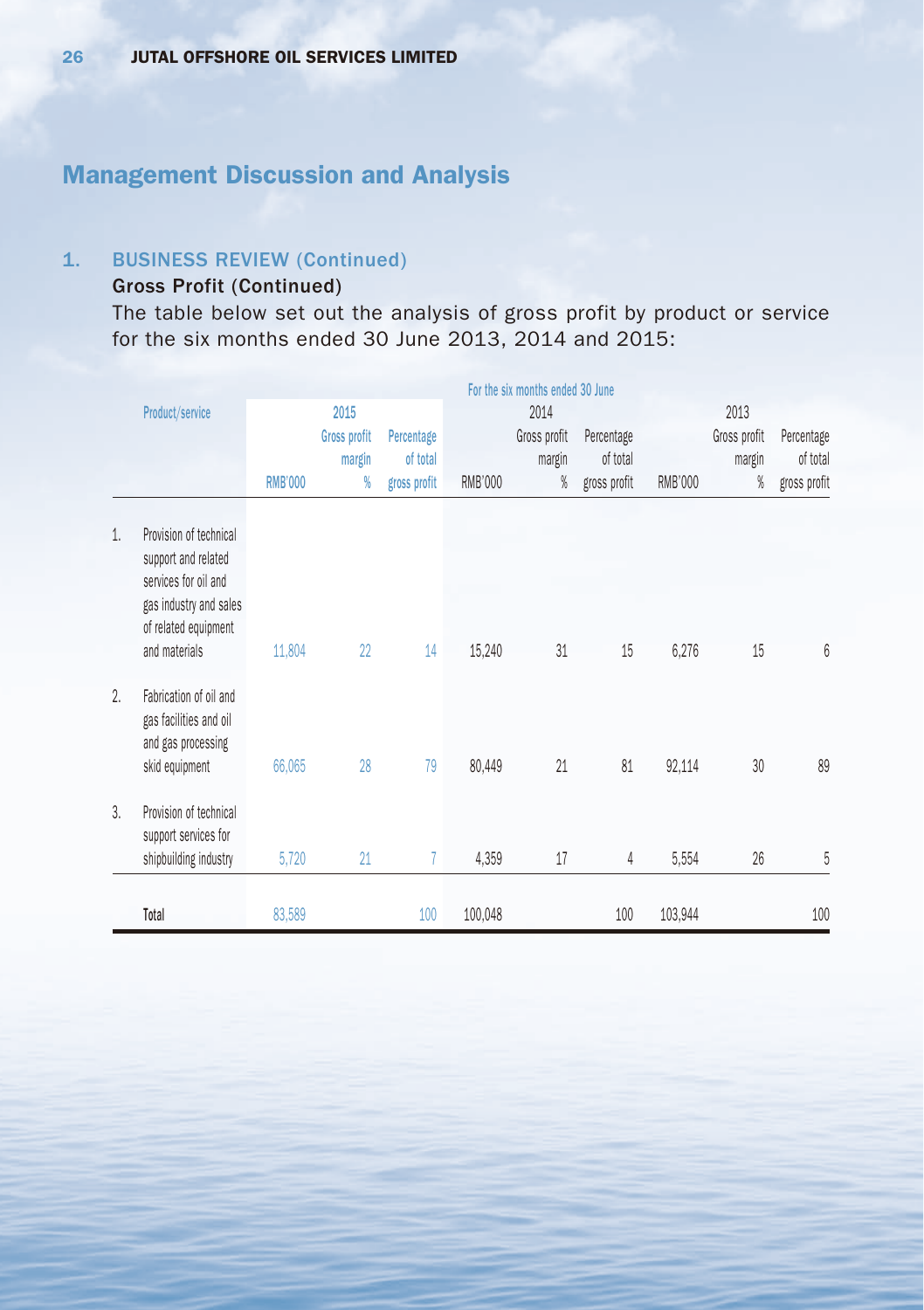#### 1. BUSINESS REVIEW (Continued)

#### Other income

Other income of the Group in the first half of 2015 increased by 331.85% or RMB4,772,000 as compared to the corresponding period of the last year, primarily due to recognition of government grant of RMB2,951,000 and fair value gains on derivative financial instruments of RMB1,825,000 during the period.

#### Administrative and Other Operating Expenses

Administrative and other operating expenses of the Group in the first half of 2015 were approximately RMB61,069,000, representing an increase of RMB2,239,000 compared to the corresponding period of the last year.

#### Finance Costs

In the reporting period, finance costs of the Group reached approximately RMB6,512,000, which was mainly comprised of interest expenses from bank borrowings and other expenses such as bank charges.

#### Share of Profits of an Associate

The Group held 30% of equity interest in Penglai Jutal Offshore Engineering Heavy Industries Co. Ltd. ("Penglai Jutal"). In the first half of 2015, Penglai Jutal recorded net profit after tax of approximately RMB47,763,000. The Group's share of profit from Penglai Jutal amounted to approximately RMB14,329,000 under equity accounting method.

### Profit for the period Attributable to Owners of the Company

In the first half of 2015, profit attributable to owners of the Company amounted to approximately RMB31,309,000, representing a decrease of 4.49% compared to the corresponding period in last year. Basic earnings per share attributable to owners of the Company were approximately RMB0.039.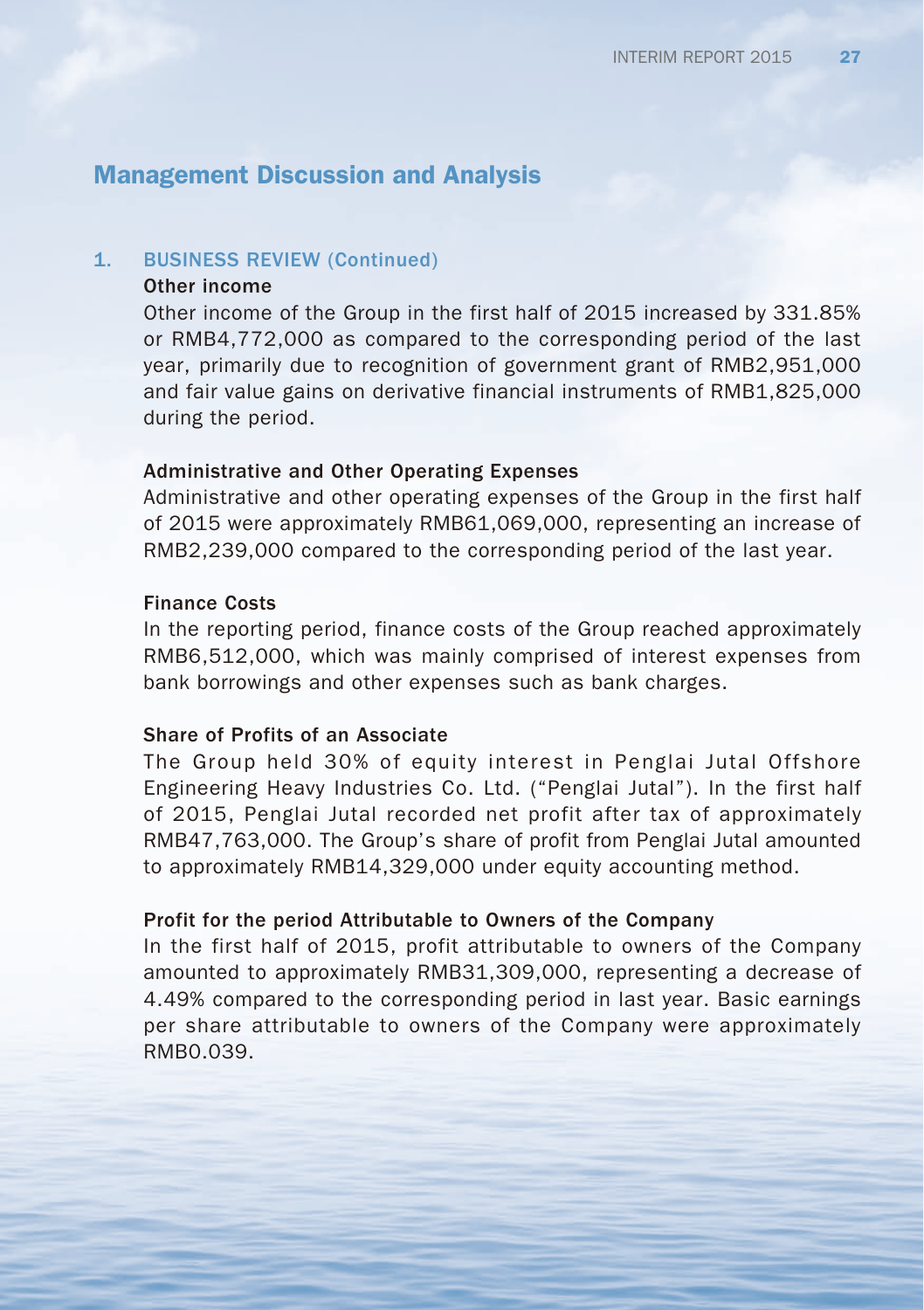### 1. BUSINESS REVIEW (Continued)

### Liquidity and Financial Resources

As at 30 June 2015, the balance of working funds (cash on hand and bank deposits) of the Group amounted to approximately RMB59,719,000 (31 December 2014: RMB108,510,000). During the period, net cash outflow from operating activities amounted to approximately RMB6,276,000, net cash outflow from investing activities amounted to approximately RMB4,662,000, and net cash outflow from financing activities amounted to RMB37,601,000.

As at 30 June 2015, the Group had a total of banking facilities amounted to approximately RMB365,675,000, of which approximately RMB225,065,000 was utilized and approximately RMB140,610,000 was unutilized. Unutilized banking facilities available for raising bank loans was approximately RMB79,000,000. As at 30 June 2015, bank borrowings of the Group amounted to approximately RMB192,469,000.

#### Capital Structure

During the reporting period, 200,000 ordinary shares were issued by exercising share options under the Company's share option scheme.

As at 30 June 2015, the share capital of the Company comprised 800,354,278 ordinary shares (31 December 2014: 800,154,278 ordinary shares).

As at 30 June 2015, the net assets of the Group amounted to approximately RMB1,151,439,000 (31 December 2014: RMB1,126,369,000), comprising non-current assets of approximately RMB1,017,613,000 (31 December 2014: RMB1,009,436,000), net current assets of approximately RMB177,098,000 (31 December 2014: RMB154,583,000) and non-current liabilities of approximately RMB43,272,000 (31 December 2014: RMB37,650,000).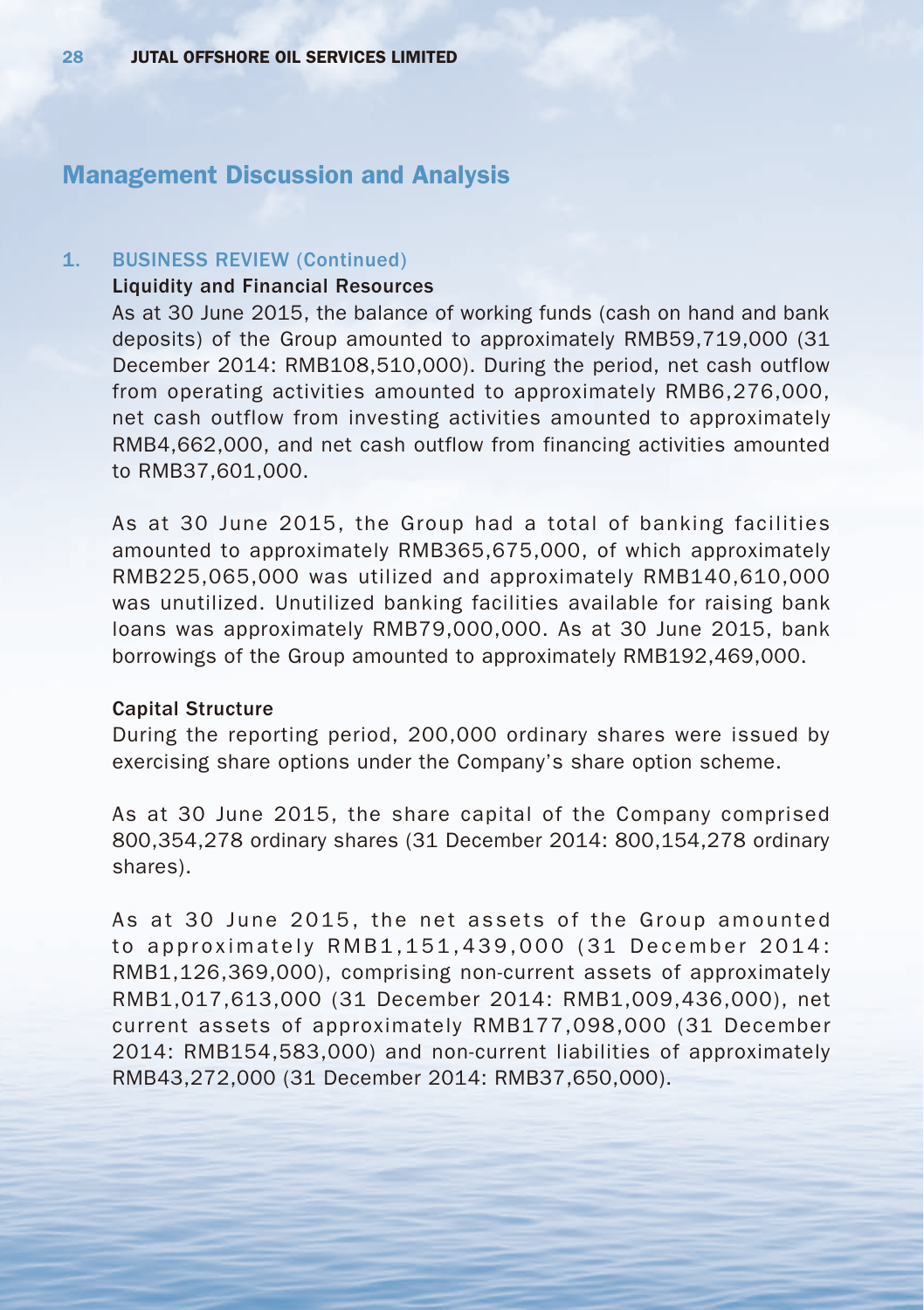#### 1. BUSINESS REVIEW (Continued)

### Significant Investment

The Group is processing further construction in the Zhuhai manufacturing site, and expects to complete in the second half of this year. The investment budget is about RMB50 million. Save as above, the Group does not foresee any other significant investment in the reporting period.

#### Foreign Exchange Risk

The principal place of production and operation of the Group is in the People's Republic of China, and the functional currency of the principal operating subsidiaries of the Group is RMB. The Group also operates its business overseas and possesses assets which are priced in currencies other than RMB. Fluctuation of RMB against other currencies like United States Dollars ("USD") and Hong Kong Dollars ("HKD") would bring certain foreign exchange risk to the Group. The Group would minimise the amount of assets which were priced in other currencies like USD and HKD, perform rolling estimates on foreign exchange rates, and would consider potential foreign exchange risk when entering into business contracts.

#### Assets Pledged by the Group

As at 30 June 2015, a piece of land of the Group located in Zhuhai and part of its building structures and plant with carrying amount of RMB210,738,000 were pledged to a commercial bank in China in order to obtain better financing conditions. The bank deposits of approximately RMB32,874,000 were pledged as security deposits for the issuance of performance bonds, letter of credits and bank acceptance.

#### Contingent Liabilities

As at 30 June 2015, the Group did not have any significant contingent liabilities.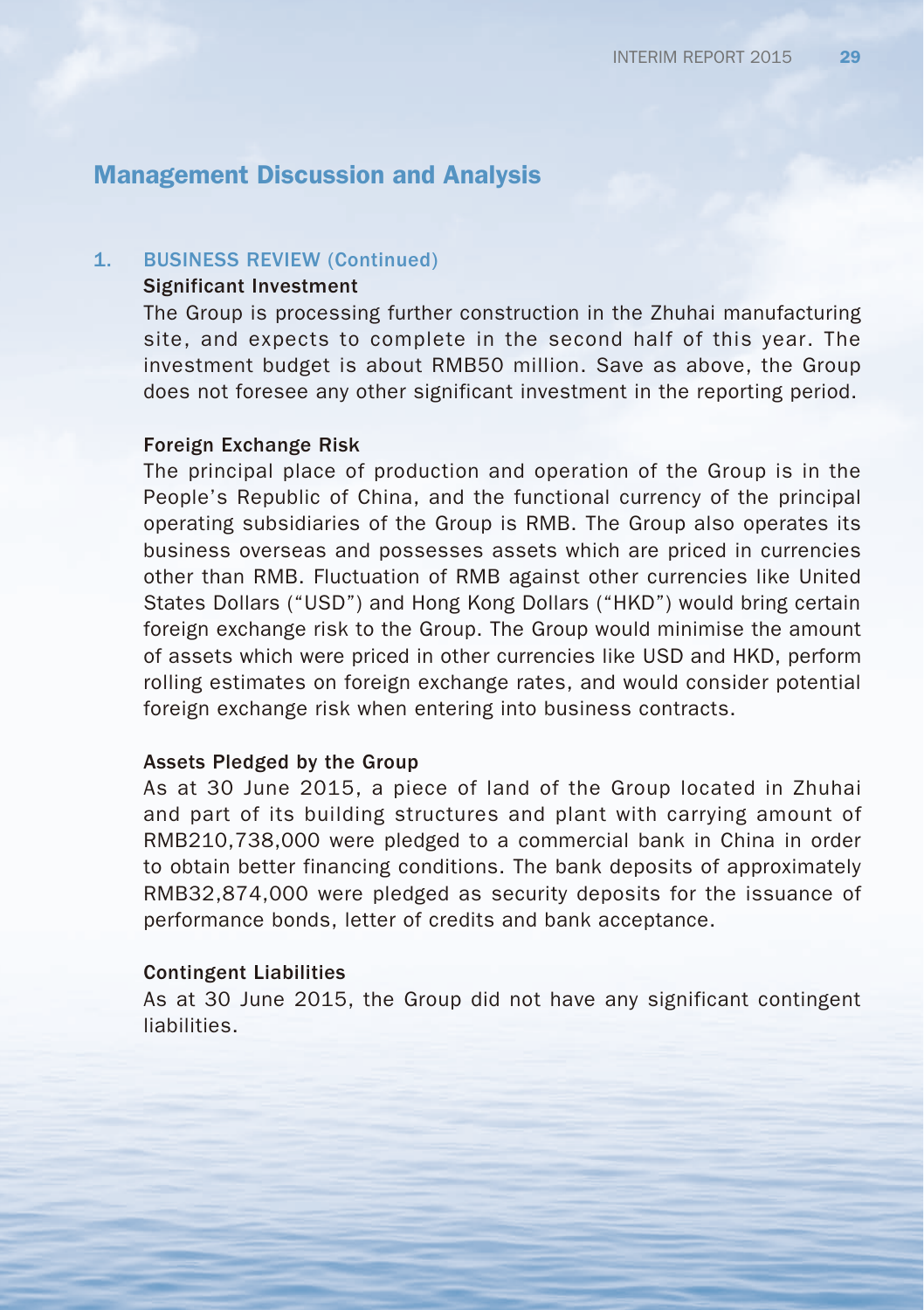#### 1. BUSINESS REVIEW (Continued)

## Capital Management

The Group's objectives when managing capital are to safeguard the Group's ability to continue as a going concern and to maximise the return to the shareholders through the optimisation of the debt and equity balance.

The Group sets the amount of capital in proportion to risk. The Group manages the capital structure and makes adjustment to it in the light of changes in economic conditions and the risk characteristics of the underlying assets. In order to maintain or adjust the capital structure, the Group may adjust the payment of dividends, issue new shares, buy-back shares, raise new debts, redeem existing debts or sell assets to reduce debts.

The Group monitors its capital by using a gearing ratio, which is bank borrowings divided by total equity of the Group. The Group's policy is to keep the gearing ratio at a reasonable level.

The gearing ratios of the Group at 30 June 2015 and at 31 December 2014 were as follows:

|                 | 30 June                | 31 December            |
|-----------------|------------------------|------------------------|
|                 | 2015<br><b>RMB'000</b> | 2014<br><b>RMB'000</b> |
|                 |                        |                        |
| Bank borrowings | 192,469                | 230,240                |
| Total equity    | 1,151,439              | 1,126,369              |
| Gearing ratio   | 16.72%                 | 20.44%                 |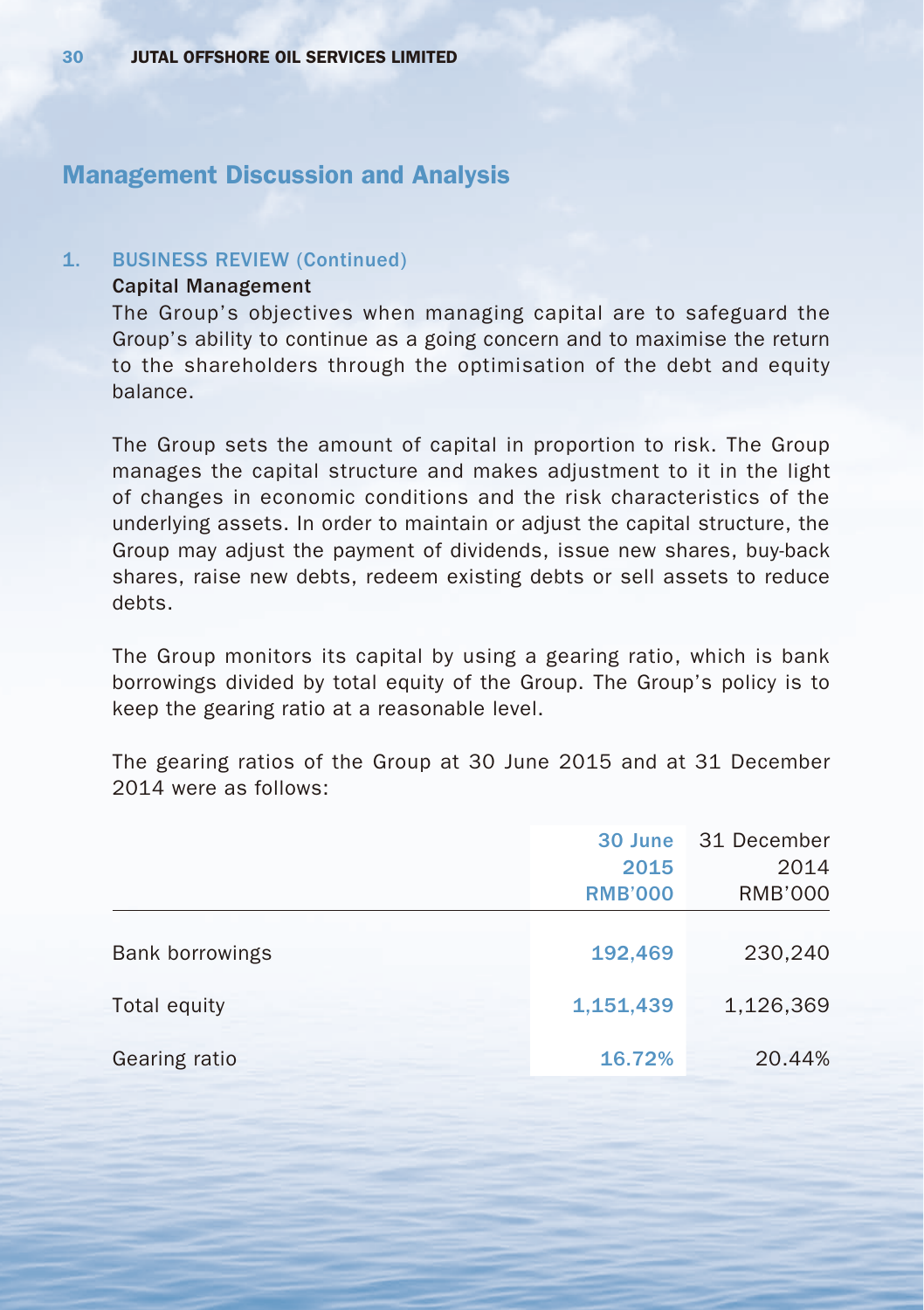### 1. BUSINESS REVIEW (Continued)

### Employees and Remuneration Policy

As at 30 June 2015, the Group had a total of 3,048 employees (31 December 2014: 3,353), of which 582 (31 December 2014: 664) were management and technical staff, and 2,466 (31 December 2014: 2,689) were technicians. Total staff cost for the reporting period was approximately RMB140,613,000.

The Group determines the remuneration and incentives of employees with reference to the prevailing industry practice, and based on their position, duties and performance. The Group contributes to social security funds including pension fund, medical, unemployment and industrial accident insurances for employees in the PRC, and contributes to mandatory provident fund for employees in Hong Kong according to corresponding laws and regulations.

The Group puts emphasis on development of employees, encourages employees to pursue continuous education, and formulates training programs for employees every year.

#### 2. FUTURE OUTLOOK

Currently, the industry faces the challenge of low oil prices. The Group will continue to exercise cost control on various expenses, boost production efficiency, actively explore different market opportunities and formulate specific market strategies. Recently, we will focus on our operations on business including our newly awarded orders such as the fabrication of FPSO's topside modules, the construction of facilities for E-House package and the fabrication of gas facilities for the overseas market. We will also further enhance the facilities of the Zhuhai manufacturing site according to our business plan and project construction requirements.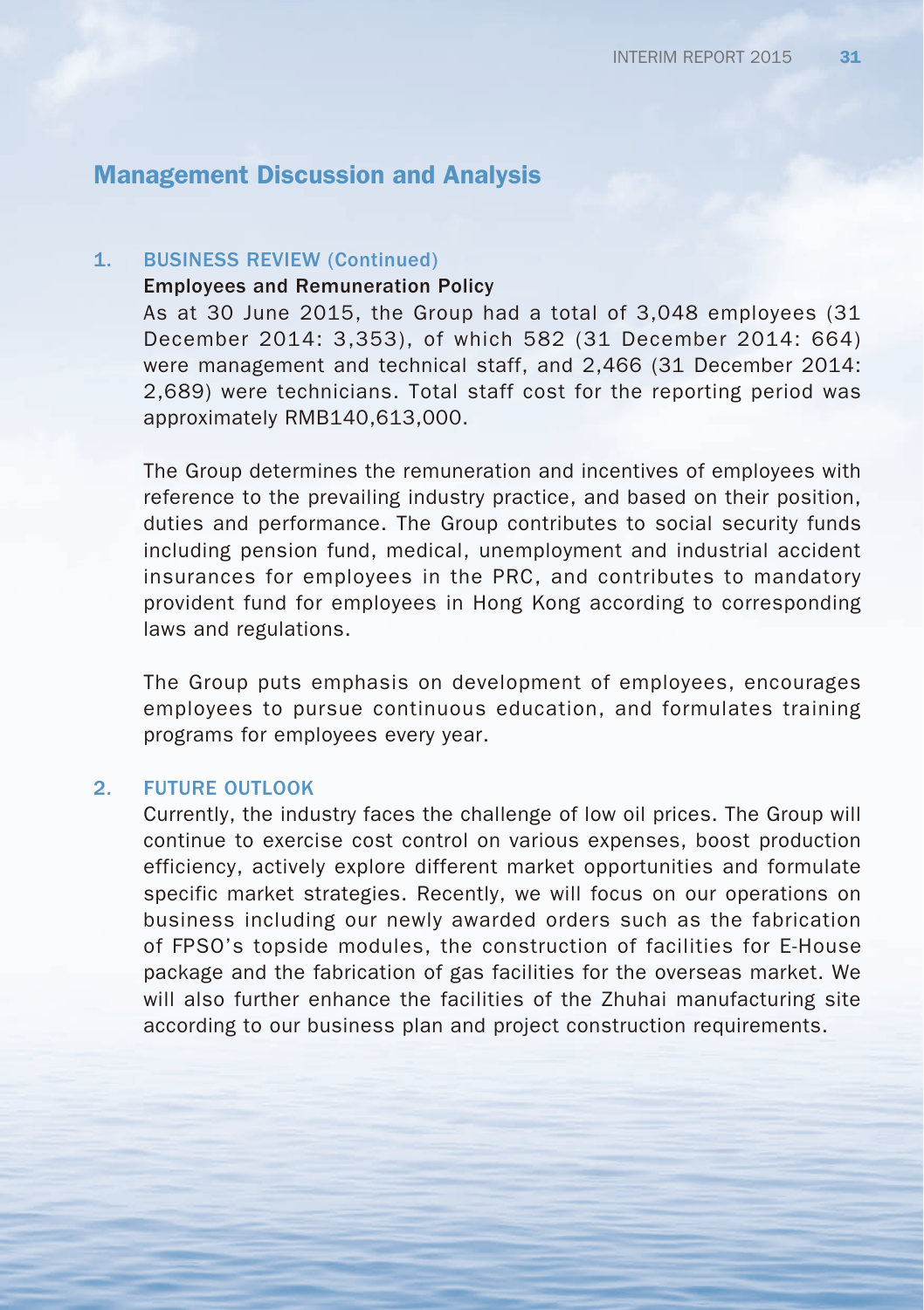#### INTERIM DIVIDEND

The Board does not recommend payment of any interim dividend for the six months ended 30 June 2015.

#### SHARE OPTION

The Company's share option scheme ("Share Option Scheme") was adopted on 28 August 2006 by the way of passing resolutions by all of the then Shareholders of the Company with a valid period of 10 years commencing on the date on which the shares of the Company commenced trading on the main board of the Stock Exchange. The Share Option Scheme enables the Company to grant options to eligible participants as incentives and rewards for their contribution to the Group. Eligible participants include all full time employee, Directors (including independent non-executive Directors) and parttime employees with weekly working hours of 10 hours and above, of the Group, substantial Shareholders of each member of the Group, associates of the Directors and substantial Shareholders of any member of the Group, trustee of any trust pre-approved by the board of Directors (the "Board"); and any advisor (professional or otherwise),consultant, distributor, supplier, agent, customer, joint venture partner, service provider to the Group whom the Board considers, in its sole discretion, has contributed or contributes to the Group.

The General Scheme Limit of the Share Option Scheme has been refreshed and approved by Shareholder's resolution at the Company's Annual General Meeting held on 27 May 2009. The total number of Shares which may be issued upon exercise of all options to be granted under the Share Option Scheme must not, in aggregate, exceed 49,800,000 Shares, representing 10% of the shares in issue on the date of the said Annual General Meeting (498,000,000 Shares). The total number of Shares issued and to be issued upon exercise of the options granted to each participant (including both exercised and outstanding options) in any 12-month period must not exceed 1% of the relevant class of the shares in issue from time to time.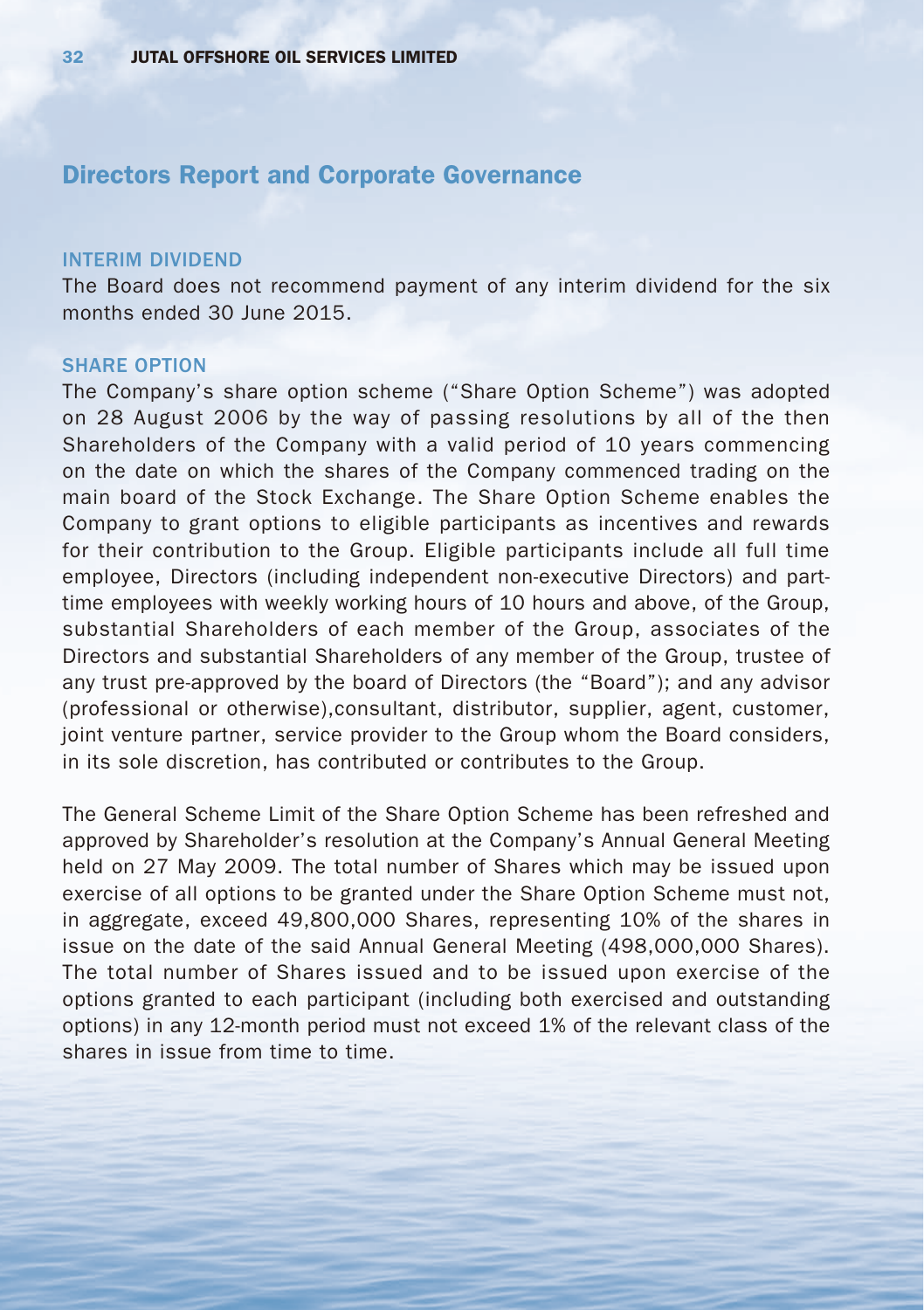#### SHARE OPTION (Continued)

The General Scheme Limit of the Share Option Scheme has been refreshed and approved by Shareholder's resolution at the Company's Annual General Meeting held on 25 May 2012. The total number of Shares which may be issued upon exercise of all options to be granted under the Share Option Scheme must not, in aggregate, exceed 62,279,927 shares, representing 10% of the shares in issue on the date of the said Annual General Meeting (622,799,278 Shares) and 7.78% of the shares in issue on the date of 2014 annual report (800,154,278) and this interim report (800,354,278 shares), unless approval of the shareholders has been obtained. The total number of Shares issued and to be issued upon exercise of the options granted to each participant (including both exercised and outstanding options) in any 12-month period must not exceed 1% of the relevant class of the shares in issue from time to time.

According to the terms of the Share Option Scheme, the consideration for the grant of the options should be HK\$1.00. The options may be exercised in accordance with the terms of the Share Option Scheme at any time during the exercise period as determined by the Board which shall in any event not be more than ten years from the date of grant.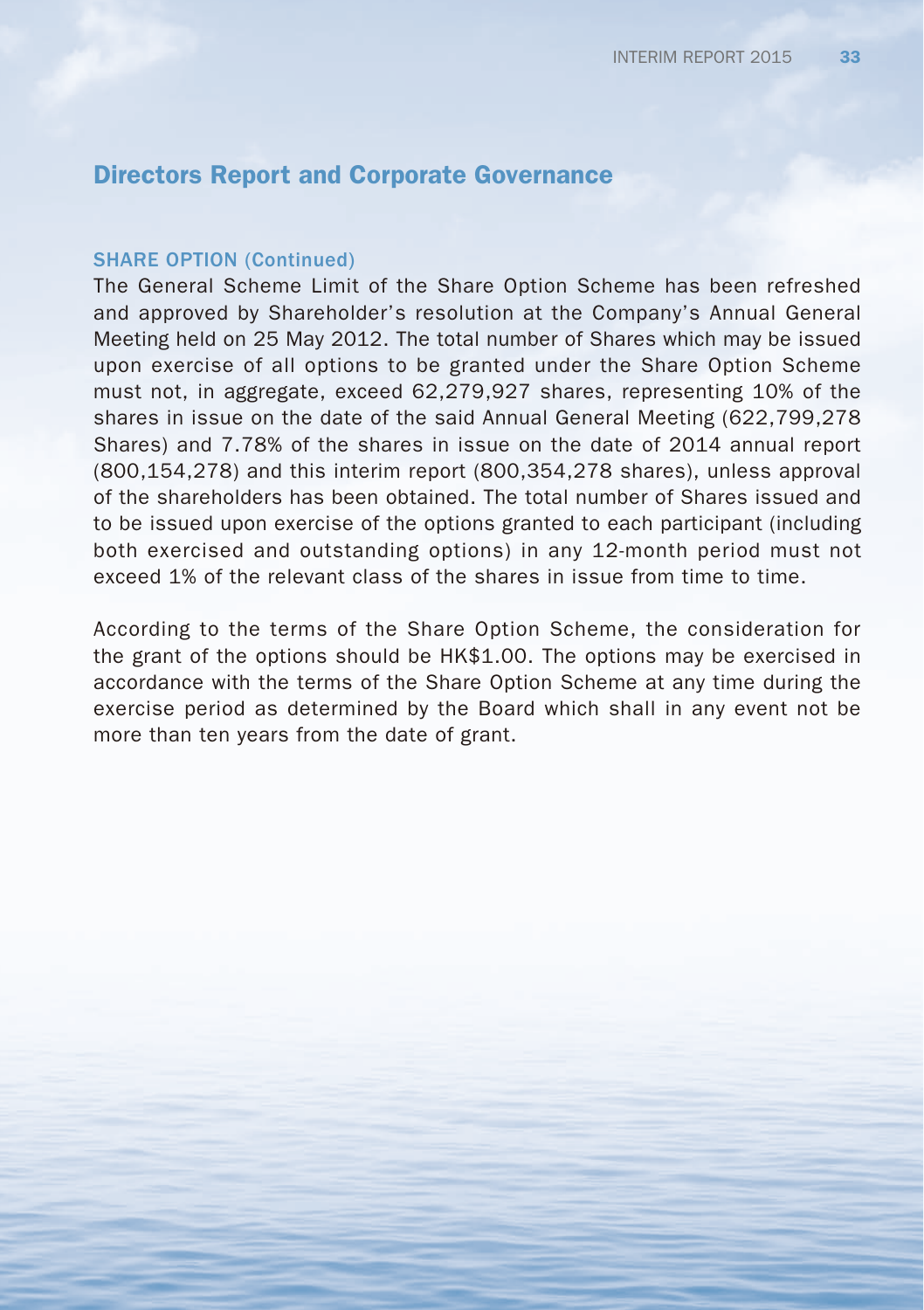### SHARE OPTION (Continued)

Details of the options approved by the Board and granted by the Company to Directors and other eligible participants under the Share Option Scheme from 1 January 2007 to 30 June 2015 are as follows:

## (i) Options granted in 2007

|                                |                |                             |                          |                       |               |            |                    |            | Number of      |               |                     |
|--------------------------------|----------------|-----------------------------|--------------------------|-----------------------|---------------|------------|--------------------|------------|----------------|---------------|---------------------|
|                                |                |                             |                          |                       |               |            | Weighted           |            | options lapsed |               |                     |
|                                |                |                             |                          |                       |               |            | average            |            | in accordance  |               | <b>Shareholding</b> |
|                                |                |                             |                          | <b>Closing price</b>  |               |            | closing price      |            | with the terms |               | percentage of       |
|                                |                |                             |                          | of the Shares         |               | Number of  | of the Shares      | Number of  | of the options | Number of     | the underlying      |
|                                |                |                             |                          | immediately           | Number of     | options    | immediately        | options    | or the share   | options       | shares for the      |
|                                |                |                             |                          | before the date       | options as at | exercised  | before             | cancelled  | option scheme  | outstanding   | Options in the      |
| Name of                        | Date of grant  | Exercise                    | <b>Exercise</b> price    | of granting           | 1 January     | during     | the dates of       | during the | during the     | as at 30 June | share capital       |
| grantee                        | of the options | period                      | of the options<br>(HK\$) | the options<br>(HK\$) | 2015          | the period | exercise<br>(HK\$) | period     | period         |               | 2015 of the Company |
| Wang Lishan                    | 16/03/2007     | 16/03/2008 to<br>15/03/2017 | 1.68                     | 1.63                  | 2,000,000     |            |                    |            |                | 2,000,000     | 0.25%               |
| Cao Yunsheng                   | 16/03/2007     | 16/03/2008 to<br>15/03/2017 | 1.68                     | 1.63                  | 1,000,000     |            |                    |            |                | 1,000,000     | 0.13%               |
| Chen Guocai                    | 16/03/2007     | 16/03/2008 to<br>15/03/2017 | 1.68                     | 1.63                  | 1,000,000     |            |                    |            | 1,000,000      |               |                     |
| Zhao Wuhui                     | 16/03/2007     | 16/03/2008 to<br>15/03/2017 | 1.68                     | 1.63                  | 450,000       |            |                    |            |                | 450,000       | 0.06%               |
| Other eligible<br>participants | 16/03/2007     | 16/03/2008 to<br>15/03/2017 | 1.68                     | 1.63                  | 200,000       |            |                    |            |                | 200,000       | 0.02%               |
| Total                          |                |                             |                          |                       | 4,650,000     |            |                    |            | 1,000,000      | 3,650,000     | 0.46%               |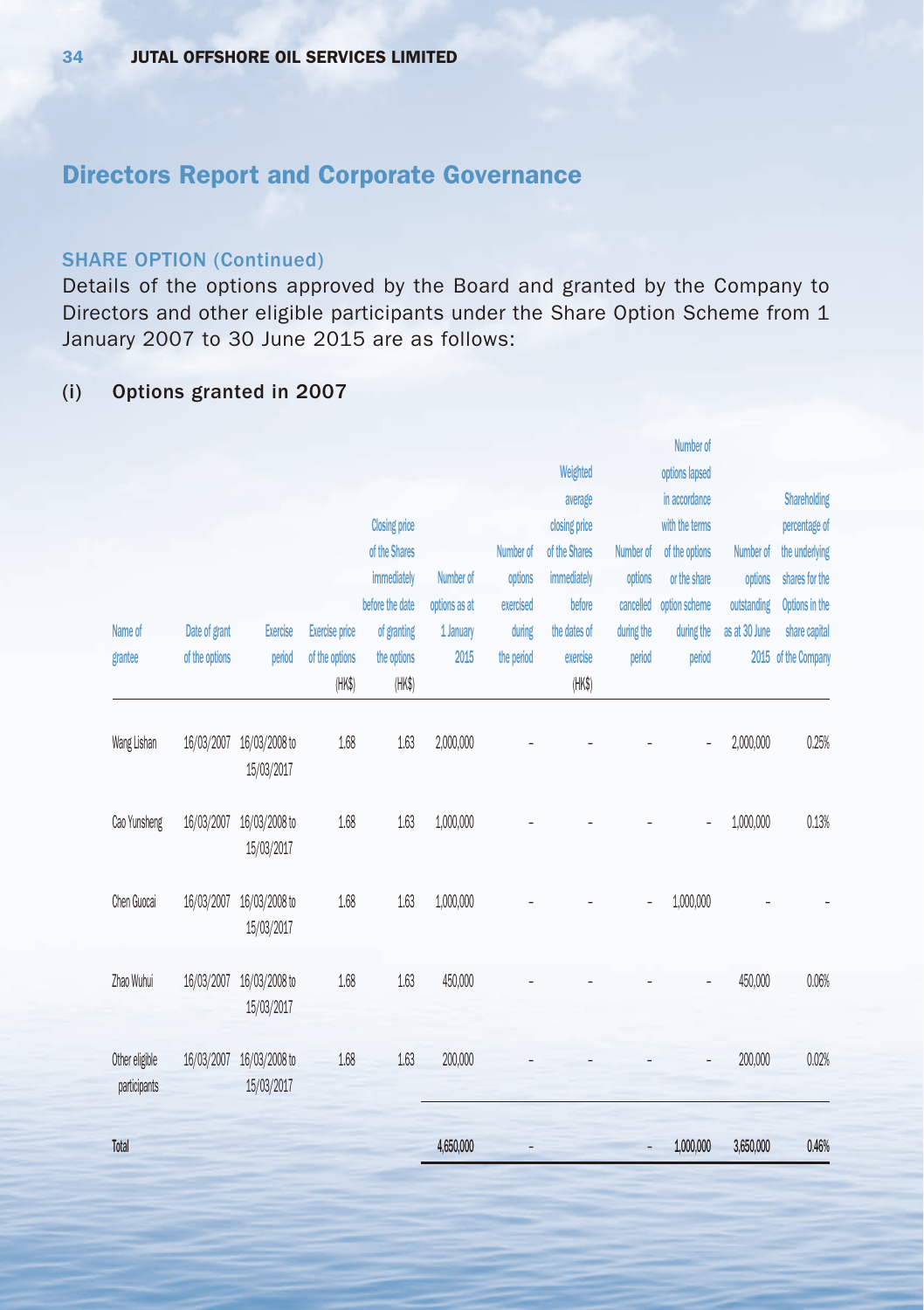## SHARE OPTION (Continued)

## (ii) Options granted in 2008

|                |                |                                        |                       |                      |               |            |               |            | <b>IANITIACI AI</b> |               |                     |
|----------------|----------------|----------------------------------------|-----------------------|----------------------|---------------|------------|---------------|------------|---------------------|---------------|---------------------|
|                |                |                                        |                       |                      |               |            | Weighted      |            | options lapsed      |               |                     |
|                |                |                                        |                       |                      |               |            | average       |            | in accordance       |               | <b>Shareholding</b> |
|                |                |                                        |                       | <b>Closing price</b> |               |            | closing price |            | with the terms      |               | percentage of       |
|                |                |                                        |                       | of the Shares        |               | Number of  | of the Shares | Number of  | of the options      | Number of     | the underlying      |
|                |                |                                        |                       | immediately          | Number of     | options    | immediately   | options    | or the share        | options       | shares for the      |
|                |                |                                        |                       | before the date      | options as at | exercised  | before        | cancelled  | option scheme       | outstanding   | Options in the      |
| Name of        | Date of grant  | Exercise                               | <b>Exercise price</b> | of granting          | 1 January     | during     | the dates of  | during the | during the          | as at 30 June | share capital       |
| grantee        | of the options | period                                 | of the options        | the options          | 2015          | the period | exercise      | period     | period              |               | 2015 of the Company |
|                |                |                                        | (HK\$)                | (HK\$)               |               |            | (HK\$)        |            |                     |               |                     |
|                |                |                                        |                       |                      |               |            |               |            |                     |               |                     |
| Wang Lishan    |                | 12/03/2008 12/03/2009 to               | 1.62                  | 1.55                 | 2,000,000     |            |               |            |                     | 2,000,000     | 0.25%               |
|                |                | 11/03/2018                             |                       |                      |               |            |               |            |                     |               |                     |
| Cao Yunsheng   |                | 12/03/2008 12/03/2009 to               | 1.62                  | 1.55                 | 1,200,000     |            |               |            |                     | 1,200,000     | 0.15%               |
|                |                | 11/03/2018                             |                       |                      |               |            |               |            |                     |               |                     |
| Chen Guocai    |                | 12/03/2008 12/03/2009 to               | 1.62                  | 1.55                 | 1,200,000     |            |               |            | 1,200,000           |               |                     |
|                |                | 11/03/2018                             |                       |                      |               |            |               |            |                     |               |                     |
|                |                |                                        |                       |                      |               |            |               |            |                     |               |                     |
| Zhao Wuhui     |                | 12/03/2008 12/03/2009 to<br>11/03/2018 | 1.62                  | 1.55                 | 500,000       |            |               |            |                     | 500,000       | 0.06%               |
|                |                |                                        |                       |                      |               |            |               |            |                     |               |                     |
| Other eligible |                | 12/03/2008 12/03/2009 to               | 1.62                  | 1.55                 | 1,400,000     |            |               |            |                     | 1,400,000     | 0.18%               |
| participants   |                | 11/03/2018                             |                       |                      |               |            |               |            |                     |               |                     |
| Total          |                |                                        |                       |                      | 6,300,000     |            |               |            | 1,200,000           | 5,100,000     | 0.64%               |
|                |                |                                        |                       |                      |               |            |               |            |                     |               |                     |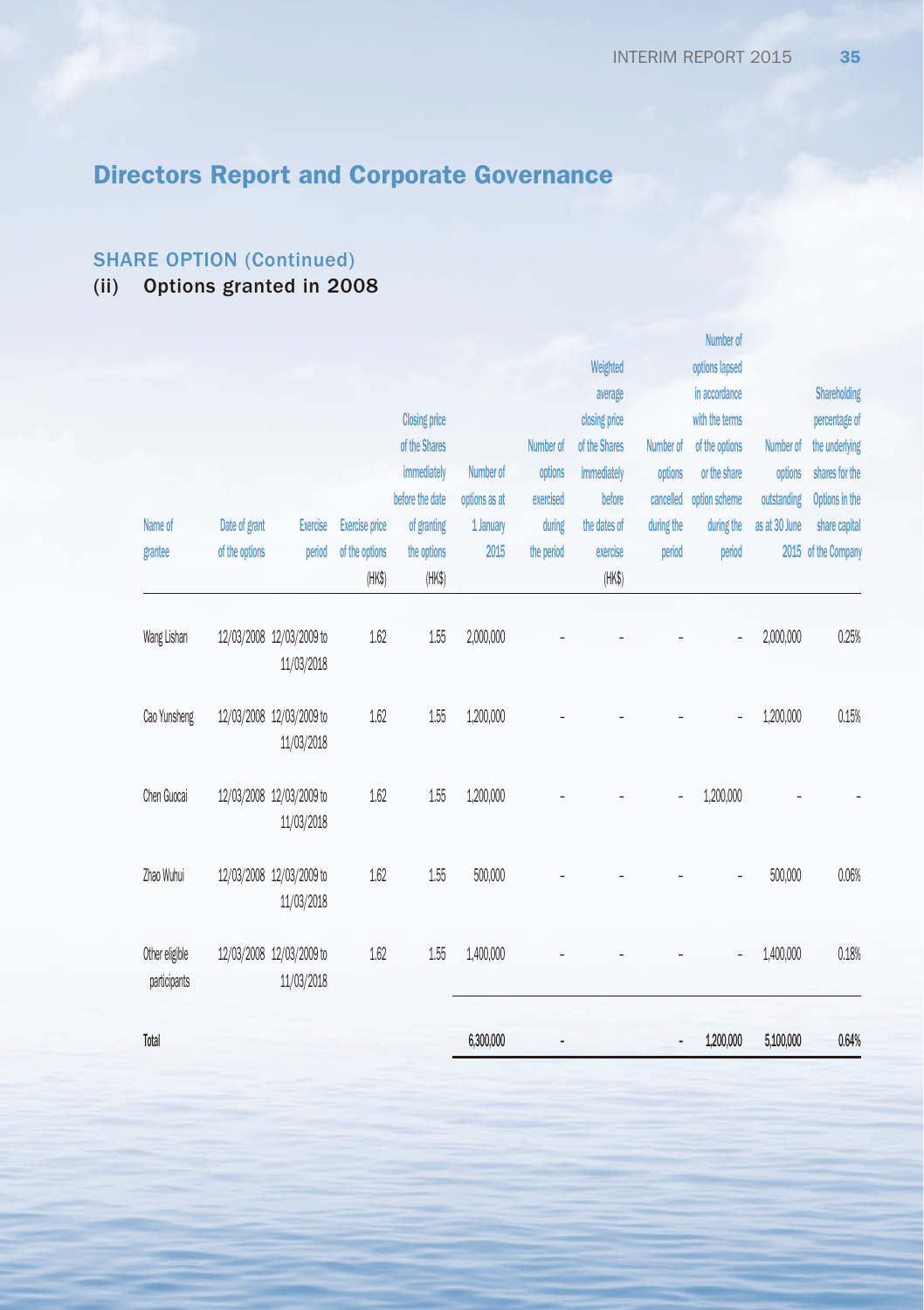## SHARE OPTION (Continued)

(iii) Options granted in 2009

|                                |                |                                        |                          |                       |               |            |                    |            | <b>INITIUSI UI</b>       |               |                |
|--------------------------------|----------------|----------------------------------------|--------------------------|-----------------------|---------------|------------|--------------------|------------|--------------------------|---------------|----------------|
|                                |                |                                        |                          |                       |               |            | Weighted           |            | options lapsed           |               |                |
|                                |                |                                        |                          |                       |               |            | average            |            | in accordance            |               | Shareholding   |
|                                |                |                                        |                          | <b>Closing price</b>  |               |            | closing price      |            | with the terms           |               | percentage of  |
|                                |                |                                        |                          | of the Shares         |               | Number of  | of the Shares      | Number of  | of the options           | Number of     | the underlying |
|                                |                |                                        |                          | immediately           | Number of     | options    | immediately        | options    | or the share             | options       | shares for the |
|                                |                |                                        |                          | before the date       | options as at | exercised  | before             | cancelled  | option scheme            | outstanding   | Options in the |
| Name of                        | Date of grant  | Exercise                               | Exercise price           | of granting           | 1 January     | during     | the dates of       | during the | during the               | as at 30 June | share capital  |
| grantee                        | of the options | period                                 | of the options<br>(HK\$) | the options<br>(HK\$) | 2015          | the period | exercise<br>(HK\$) | period     | period                   | 2015          | of the Company |
| Cao Yunsheng                   | 14/08/2009     | 14/08/2010 to<br>13/08/2019            | 0.92                     | 0.92                  | 800,000       |            |                    |            | $\overline{\phantom{a}}$ | 800,000       | 0.10%          |
| Other eligible<br>participants |                | 14/08/2009 14/08/2010 to<br>13/08/2019 | 0.92                     | 0.92                  | 200,000       |            |                    |            | ٠                        | 200,000       | 0.02%          |
| Total                          |                |                                        |                          |                       | 1,000,000     |            |                    |            |                          | 1,000,000     | 0.12%          |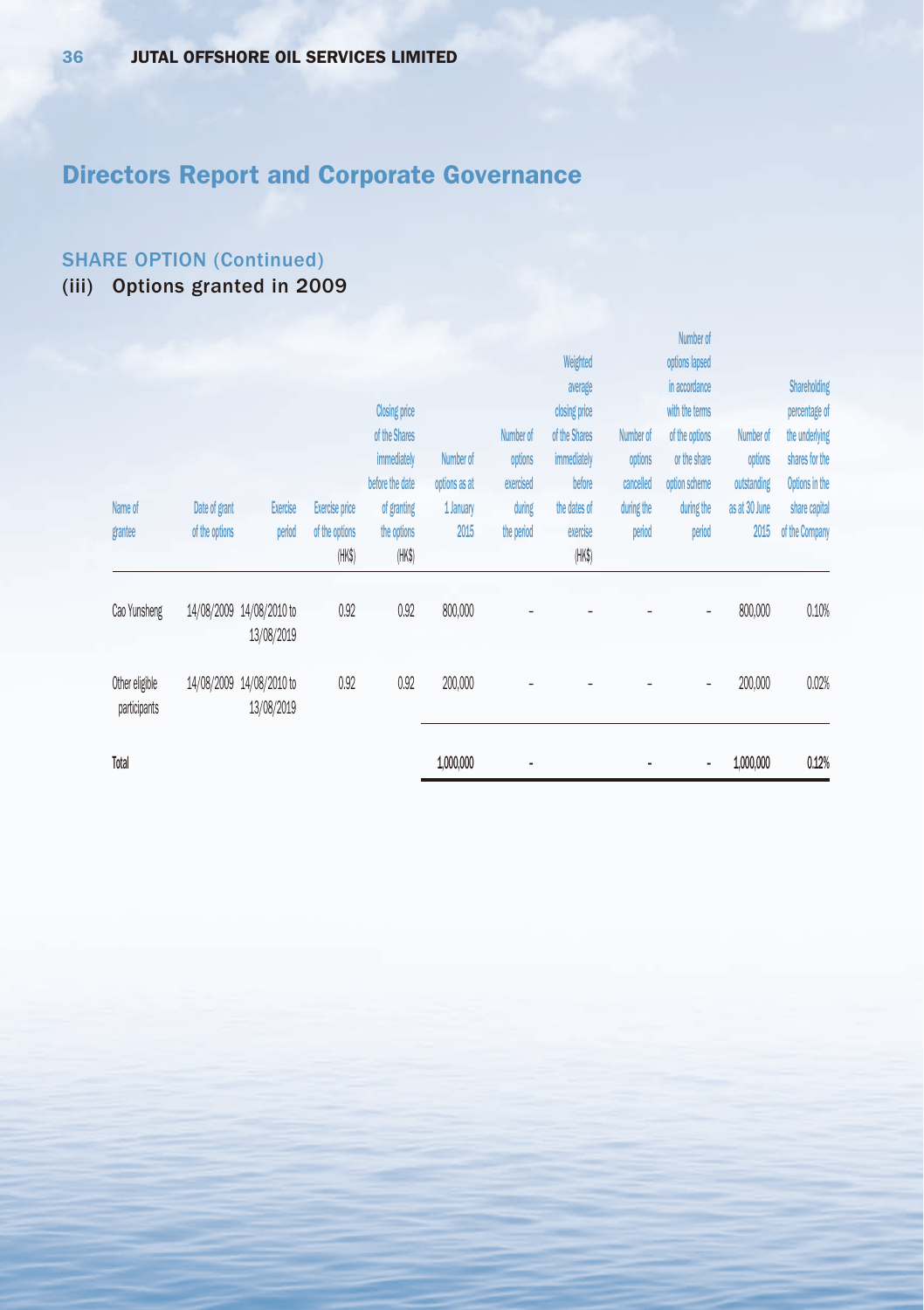## SHARE OPTION (Continued)

# (iv) Options granted in 2010

| in accordance<br>average<br>closing price<br><b>Closing price</b><br>with the terms<br>of the Shares<br>of the Shares<br>of the options<br>Number of<br>Number of<br>Number of<br>immediately<br>immediately<br>Number of<br>options<br>options<br>or the share<br>options<br>shares for the<br>before the date<br>cancelled<br>options as at<br>exercised<br>before<br>option scheme<br>outstanding<br>during<br>during the<br>during the<br>as at 30 June<br>Name of<br>Date of grant<br>Exercise<br>Exercise price<br>of granting<br>1 January<br>the dates of<br>2015<br>period<br>2015<br>of the options<br>period<br>of the options<br>the options<br>the period<br>exercise<br>period<br>grantee<br>(HK\$)<br>(HK\$)<br>(HK\$)<br>0.88<br>0.93<br>3,900,000<br>1,500,000<br>2,400,000<br>27/05/2010 27/05/2013 to<br>Eligible participants<br>$\overline{\phantom{a}}$<br>26/05/2020 | Total |  |  | 3,900,000 | ٠ |          | ٠ | 1,500,000      | 2,400,000 | 0.30%                                             |
|---------------------------------------------------------------------------------------------------------------------------------------------------------------------------------------------------------------------------------------------------------------------------------------------------------------------------------------------------------------------------------------------------------------------------------------------------------------------------------------------------------------------------------------------------------------------------------------------------------------------------------------------------------------------------------------------------------------------------------------------------------------------------------------------------------------------------------------------------------------------------------------------|-------|--|--|-----------|---|----------|---|----------------|-----------|---------------------------------------------------|
|                                                                                                                                                                                                                                                                                                                                                                                                                                                                                                                                                                                                                                                                                                                                                                                                                                                                                             |       |  |  |           |   |          |   |                |           | 0.30%                                             |
|                                                                                                                                                                                                                                                                                                                                                                                                                                                                                                                                                                                                                                                                                                                                                                                                                                                                                             |       |  |  |           |   |          |   |                |           | Options in the<br>share capital<br>of the Company |
| Number of                                                                                                                                                                                                                                                                                                                                                                                                                                                                                                                                                                                                                                                                                                                                                                                                                                                                                   |       |  |  |           |   | Weighted |   | options lapsed |           | Shareholding<br>percentage of<br>the underlying   |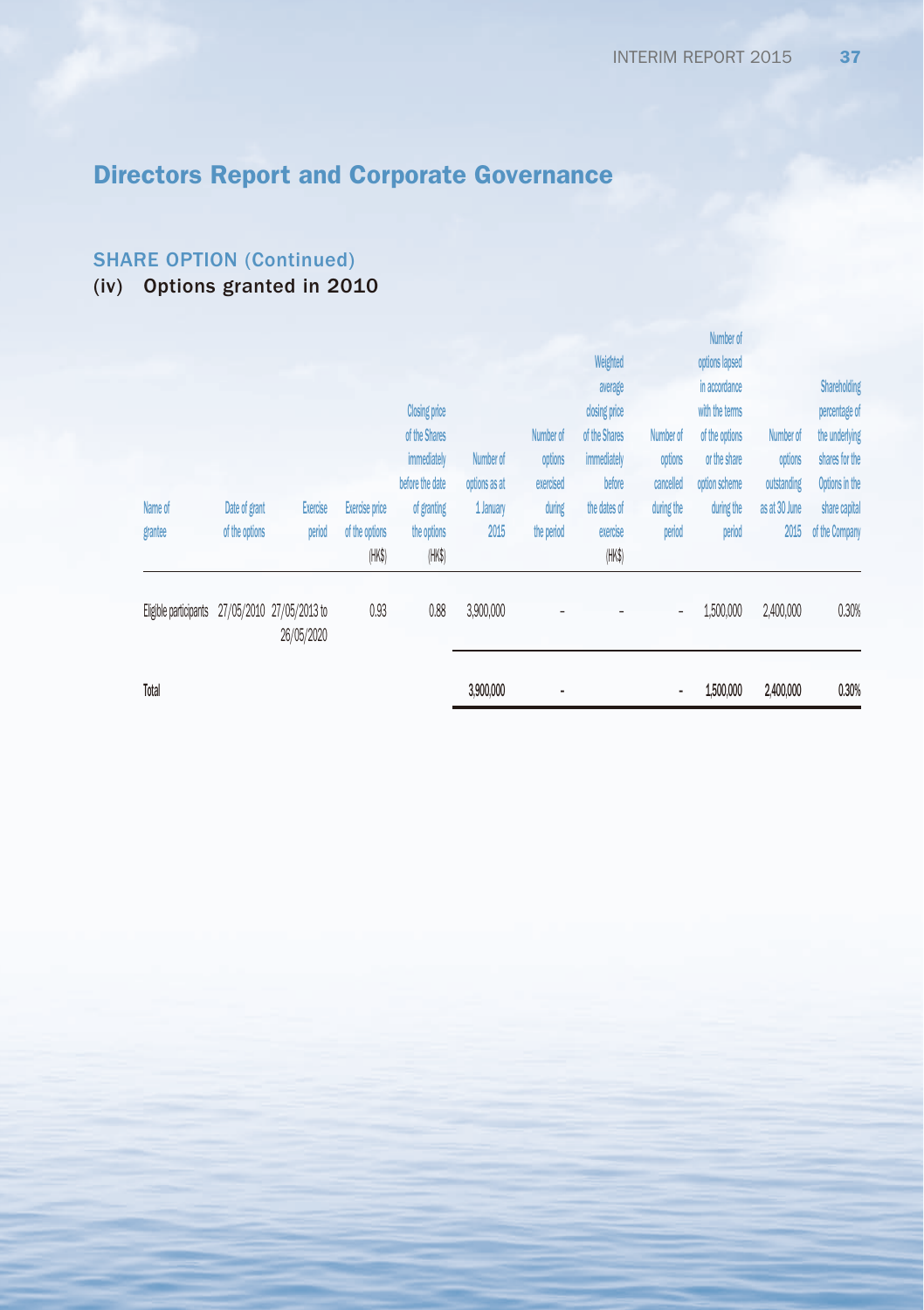#### SHARE OPTION (Continued)

(v) Options granted in 2011

| Name of<br>grantee             | Date of grant<br>of the options | Exercise<br>period          | Exercise price<br>of the options | <b>Closing price</b><br>of the Shares<br>immediately<br>before the date<br>of granting<br>the options | Number of<br>options as at<br>1 January<br>2015 | Number of<br>options<br>exercised<br>during<br>the period | Weighted<br>average<br>closing price<br>of the Shares<br>immediately<br>before<br>the dates of<br>exercise | Number of<br>options<br>cancelled<br>during the<br>period | <b>INITIANI AI</b><br>options lapsed<br>in accordance<br>with the terms<br>of the options<br>or the share<br>option scheme<br>during the<br>period | Number of<br>options<br>outstanding<br>as at 30 June<br>2015 | <b>Shareholding</b><br>percentage of<br>the underlying<br>shares for the<br>Options in the<br>share capital<br>of the Company |
|--------------------------------|---------------------------------|-----------------------------|----------------------------------|-------------------------------------------------------------------------------------------------------|-------------------------------------------------|-----------------------------------------------------------|------------------------------------------------------------------------------------------------------------|-----------------------------------------------------------|----------------------------------------------------------------------------------------------------------------------------------------------------|--------------------------------------------------------------|-------------------------------------------------------------------------------------------------------------------------------|
| Cao Yunsheng                   | 23/05/2011                      | 23/05/2013 to<br>22/05/2021 | (HK\$)<br>1.06                   | (HK\$)<br>1.04                                                                                        | 1,000,000                                       |                                                           | (HK\$)                                                                                                     |                                                           | $\overline{\phantom{a}}$                                                                                                                           | 1,000,000                                                    | 0.13%                                                                                                                         |
| Other eligible<br>participants | 23/05/2011                      | 23/05/2013 to<br>22/05/2021 | 1.06                             | 1.04                                                                                                  | 2,900,000                                       | 200,000                                                   | 1.61                                                                                                       | $\overline{\phantom{a}}$                                  | 1,000,000                                                                                                                                          | 1,700,000                                                    | 0.21%                                                                                                                         |
| Total                          |                                 |                             |                                  |                                                                                                       | 3,900,000                                       | 200,000                                                   |                                                                                                            | ٠                                                         | 1,000,000                                                                                                                                          | 2,700,000                                                    | 0.34%                                                                                                                         |

Each option granted under the Share Option Scheme during the period gives the holder the right to subscribe for one Share. The price for granting the options is HK\$1. The exercise price determined by the Board is not less than the highest of:

- (i) the closing price of the shares as stated in the daily quotation sheet issued by the Stock Exchange on the date of grant;
- (ii) the average closing price of the Shares as stated in the daily quotation sheets issued by the Stock Exchange for the five trading days immediately preceding the date of grant; and
- (iii) the nominal value of the share of the Company at the time of exercise of an option.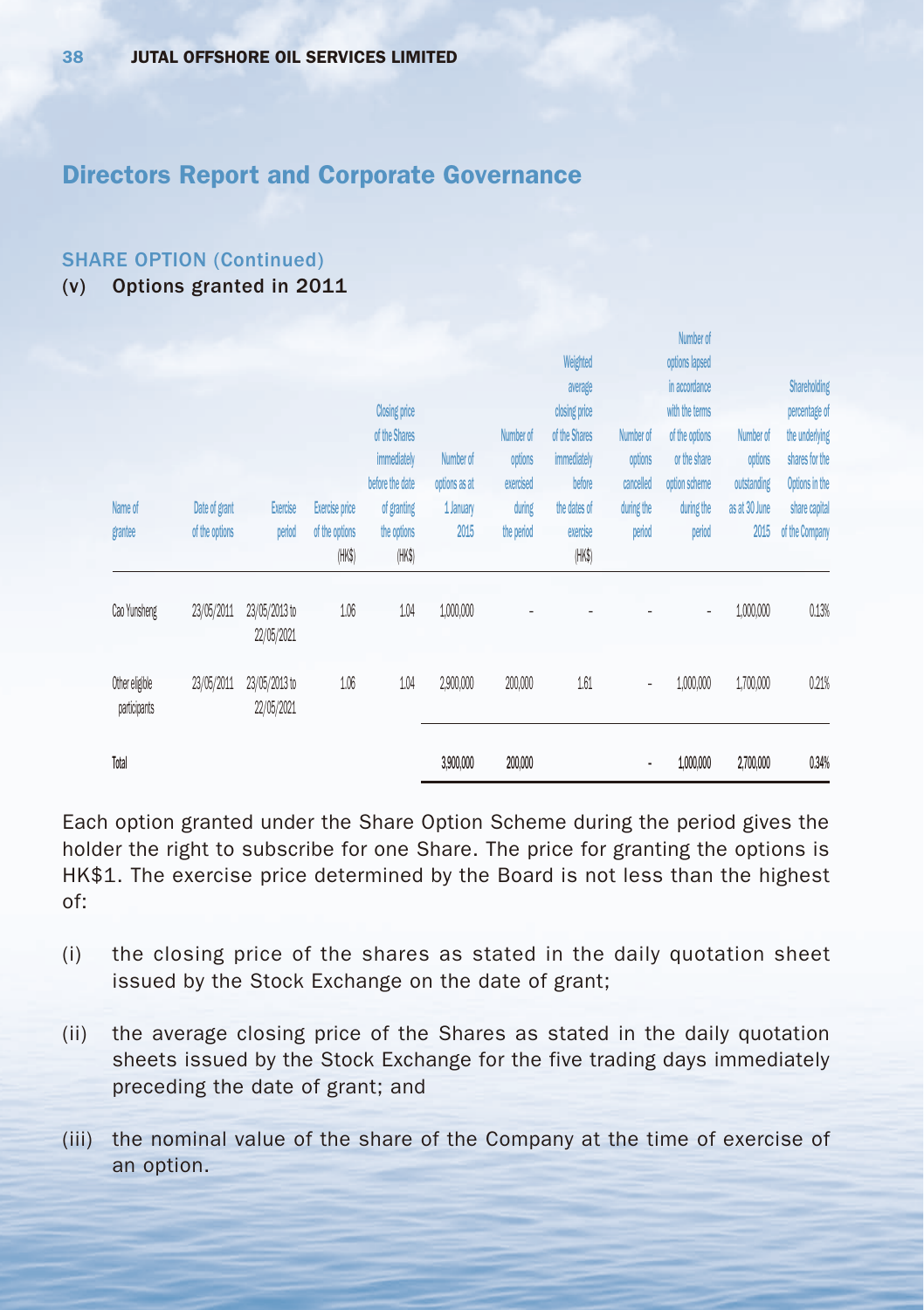## INTERESTS AND SHORT POSITION OF DIRECTORS IN THE SHARE CAPITAL OF THE COMPANY AND ITS ASSOCIATED CORPORATIONS

As at 30 June 2015, the interests of the Directors and their associates in the equity shares, underlying shares or debenture of the Company and its associated corporations (within the meaning of Part XV of the SFO), to be entered in the register maintained by the Company pursuant to section 352 of the SFO referred to therein, or to be notified to the Company and the Stock Exchange pursuant to the "Model Code for Securities Transactions by Directors of Listed Issuers" in the Listing Rules, were as follows:

## (i) The Company

| <b>Name of Directors</b> | Capacity                                         | <b>Number of Shares</b><br>(Note 1) | Approximate<br>percentage of<br>shareholding |
|--------------------------|--------------------------------------------------|-------------------------------------|----------------------------------------------|
| Wang Lishan              | Interest of a controlled<br>corporation (Note 2) | 396,911,278 (L)                     | 49.59%                                       |
|                          | Share options                                    | 4.000.000 (L)                       | 0.50%                                        |
| Cao Yunsheng             | Interest of a controlled<br>corporation (Note 3) | 12,000,000 (L)                      | 1.50%                                        |
|                          | Share options                                    | 4,000,000 (L)                       | 0.50%                                        |
| Zhao Wuhui               | Share options                                    | 950,000 (L)                         | 0.12%                                        |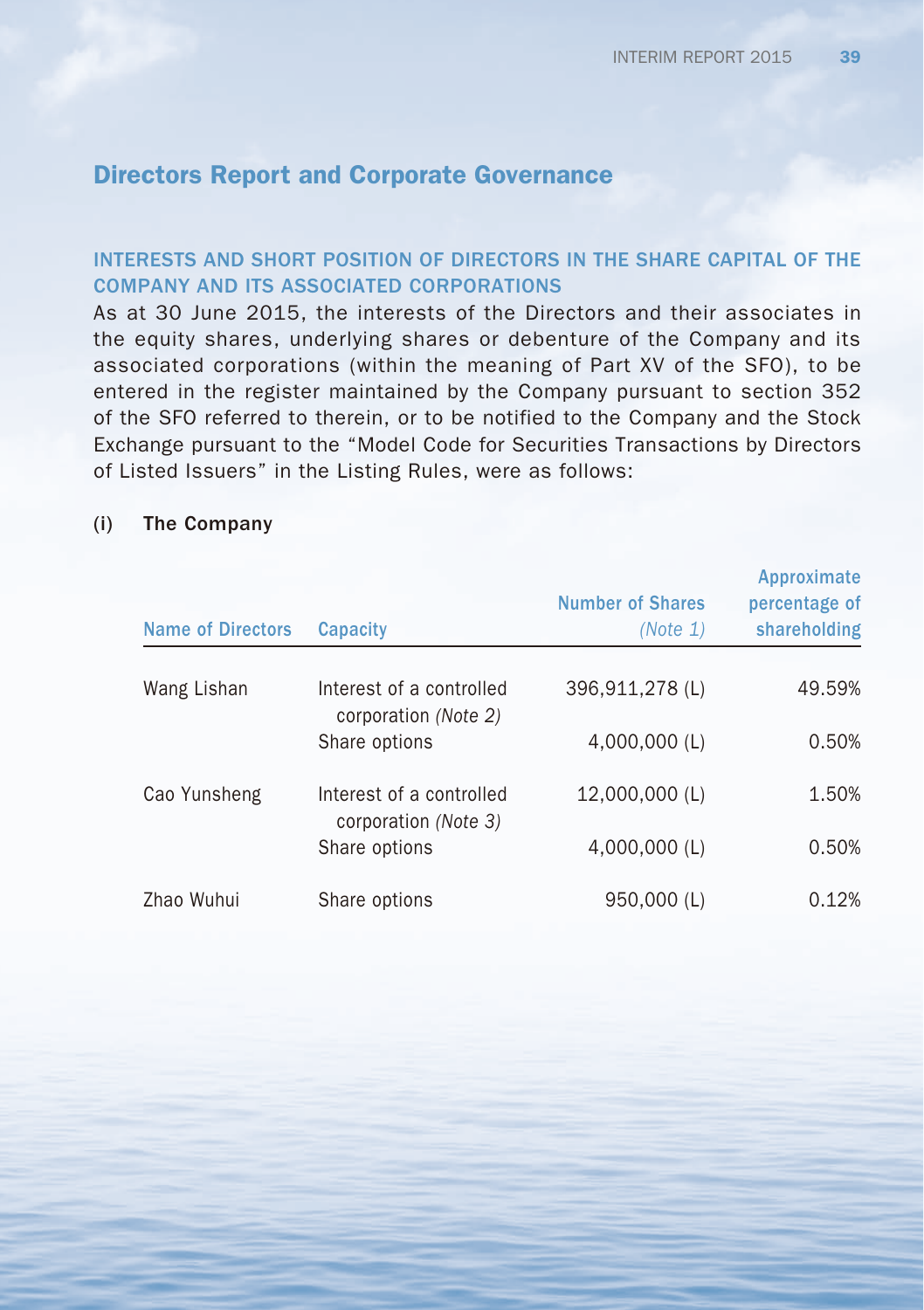## INTERESTS AND SHORT POSITION OF DIRECTORS IN THE SHARE CAPITAL OF THE COMPANY AND ITS ASSOCIATED CORPORATIONS (Continued)

#### (ii) Associated Corporation

|                  | Name of associated                                     |          |                         | Percentage of<br>shareholding in<br>the associated |
|------------------|--------------------------------------------------------|----------|-------------------------|----------------------------------------------------|
| Name of Director | corporation                                            | Capacity | <b>Number of Shares</b> | corporation                                        |
| Wang Lishan      | Cheung Hing Investments Beneficial<br>Limited (Note 4) | owner    | 1(L)                    | 100%                                               |

#### *Notes:*

- 1. The letter "L" denotes a long position in the Shares.
- 2. The 396,911,278 Shares are held by Cheung Hing Investments Limited, which is wholly-owned by Wang Lishan.
- 3. The 12,000,000 shares are held by Sino Joint International Limited, which is wholly-owned by Cao Yunsheng.
- 4. Cheung Hing Investments Limited in turn owns 1 ordinary share of Prospering Investments Limited (representing 100% shareholding in Prospering Investments Limited), and 1 ordinary share of Gold Designs International Limited (representing 100% shareholding in Gold Designs International Limited).

Save as disclosed above, none of the Directors or chief executive of the Company aware of any other Director or chief executive of the Company who has any interests or short positions in any Shares and underlying shares in, and debentures of, the Company or any associated corporation as at 30 June 2015. Save and except Wang Lishan, director of Cheung Hing Investments Limited, none of the Director or proposed Director is a director or employee of a company which has an interest or short position in the Shares and underlying shares of the Company which would fall to be disclosed to the Company under the provisions of Divisions 2 and 3 of Part XV of the SFO.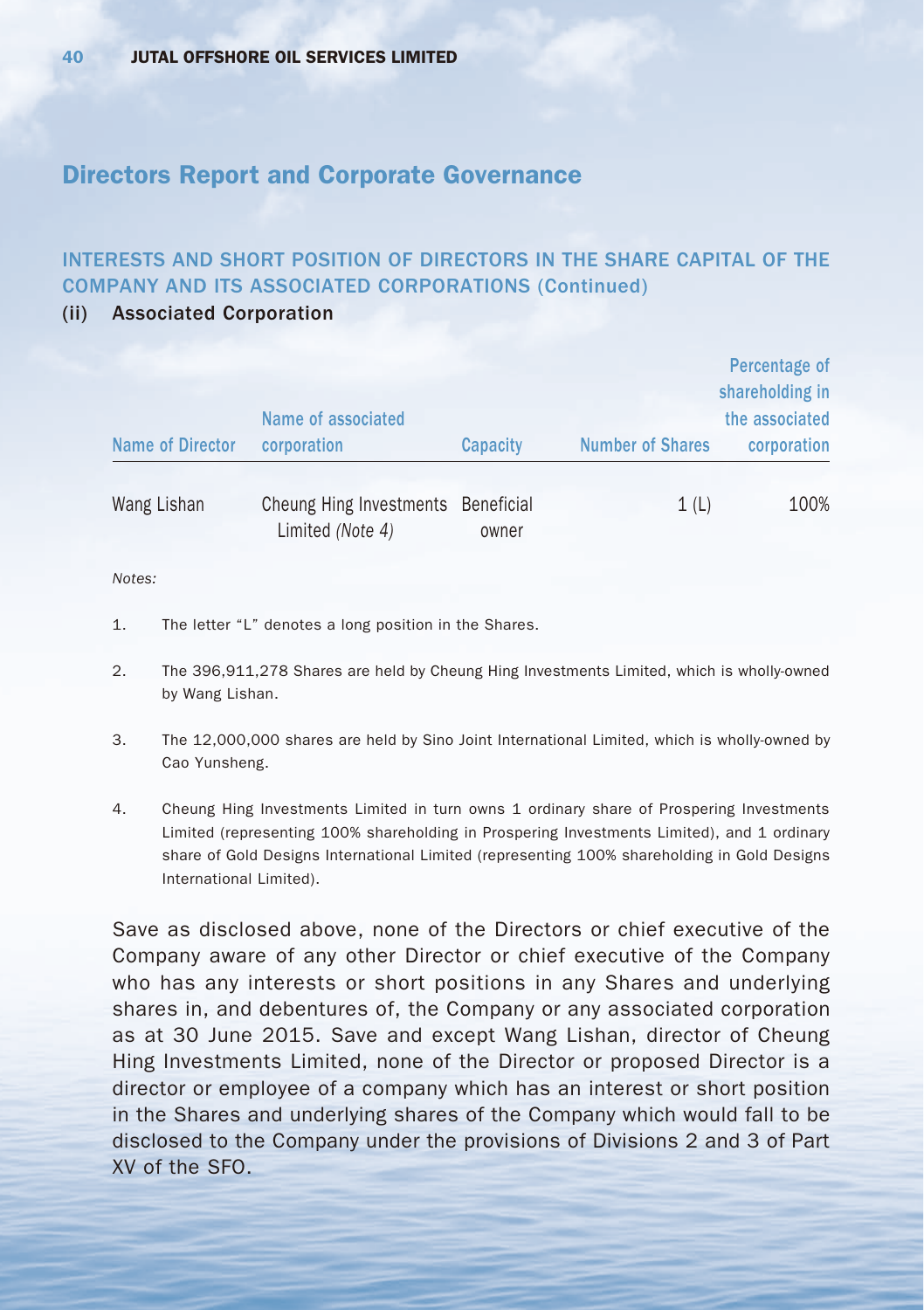#### SUBSTANTIAL SHARFHOLDERS

As at 30 June 2015, the following persons had has an interest or short position in the Shares and underlying shares of the Company which would fall to be disclosed to the Company under the provisions of Divisions 2 and 3 of Part XV of the SFO, or, who is interested in 5% or more shares or underlying shares which be entered in the register maintained by the Company pursuant to section 336 of the SFO referred to therein:

| Name of Shareholder | <b>Capacity</b>         | <b>Number of shares</b> | Percentage of<br>shareholding |
|---------------------|-------------------------|-------------------------|-------------------------------|
| Cheung Hing         | <b>Beneficial Owner</b> | 396,911,278 (L)         | 49.59%                        |
| Investments Limited | (Note 2)                | (Note 1)                |                               |

*Notes:*

- 1. The letter "L" denotes a long position in the Shares.
- 2. The 396,911,278 Shares are held by Cheung Hing Investments Limited, which is wholly-owned by Mr. Wang Lishan, our chairman, director and substantial shareholder of the Company.

Save for the disclosed above, the Company has not been notified of any other relevant interests or short positions in the issued share capital of the Company which will have to be disclosed to the Company and the Stock Exchange pursuant to Divisions 2 and 3 of Part XV of the SFO as at 30 June 2015.

#### DIRECTORS' RIGHTS TO ACQUIRE SHARES OR DEBENTURE

No time during the period was the Company, or any of its subsidiaries a party to any arrangements to enable the directors of the Company to acquire by means of acquisition of shares in, or debt securities, including debentures, of the Company or any other body corporate.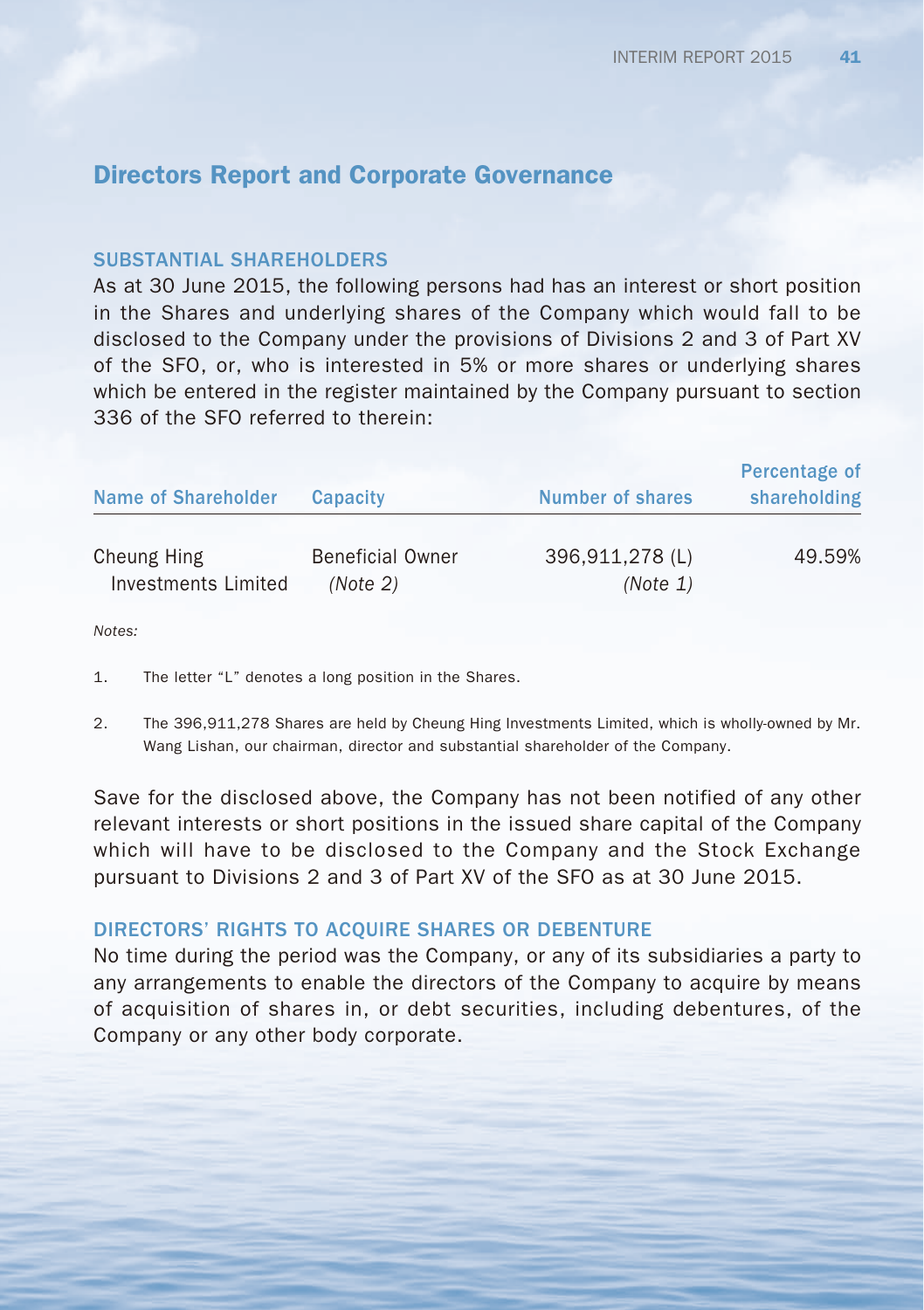#### PURCHASE, SALE OR REDEMPTION OF THE COMPANY'S LISTED SECURITIES

In the reporting period, 200,000 ordinary shares were issued by exercising share options under the Company's share option scheme.

Saved as disclosed above, neither the Company nor any of its subsidiaries purchased, sold or redeemed any of the Company's listed securities during the six months ended 30 June 2015.

### CORPORATE GOVERNANCE

The Company had adopted the Corporate Governance Code ("CG Code") introduced in Appendix 14 of the Listing Rules by the Stock Exchange to maintain a high standard of corporate governance so as to improve the corporate transparency and protect the interests of the Company's shareholders. The Company has complied with the CG Code during the reporting period.

#### DIRECTORS' SECURITIES TRANSACTIONS

The Company adopted the Model Code for Securities Transactions by Directors of Listed Issuers ("Model Code") set out in Appendix 10 of the Listing Rules as its own code of conduct regarding Directors' securities transactions.

Having made specific enquiry of all Directors, the Directors have complied with the required standard set out in the Model Code regarding directors' securities transactions in the reporting period.

#### AUDIT COMMITTEE

The Company has established an audit committee in compliance with the Rule 3.21 of the Listing Rules. The Audit Committee comprises three independent non-executive Directors. The primary duties of the Audit Committee (inter alia) are to review the financial reporting process and internal control system of the Group, and to make proposals to the Board as to appointment, renewal and resignation of the Company's external auditor and the related remuneration and appointment terms. The Audit Committee has reviewed the unaudited interim financial information of the Group for the period ended 30 June 2015 and is of the opinion that such information comply with the applicable accounting standards, and the Listing Rules and legal requirements, and that adequate disclosures have been made.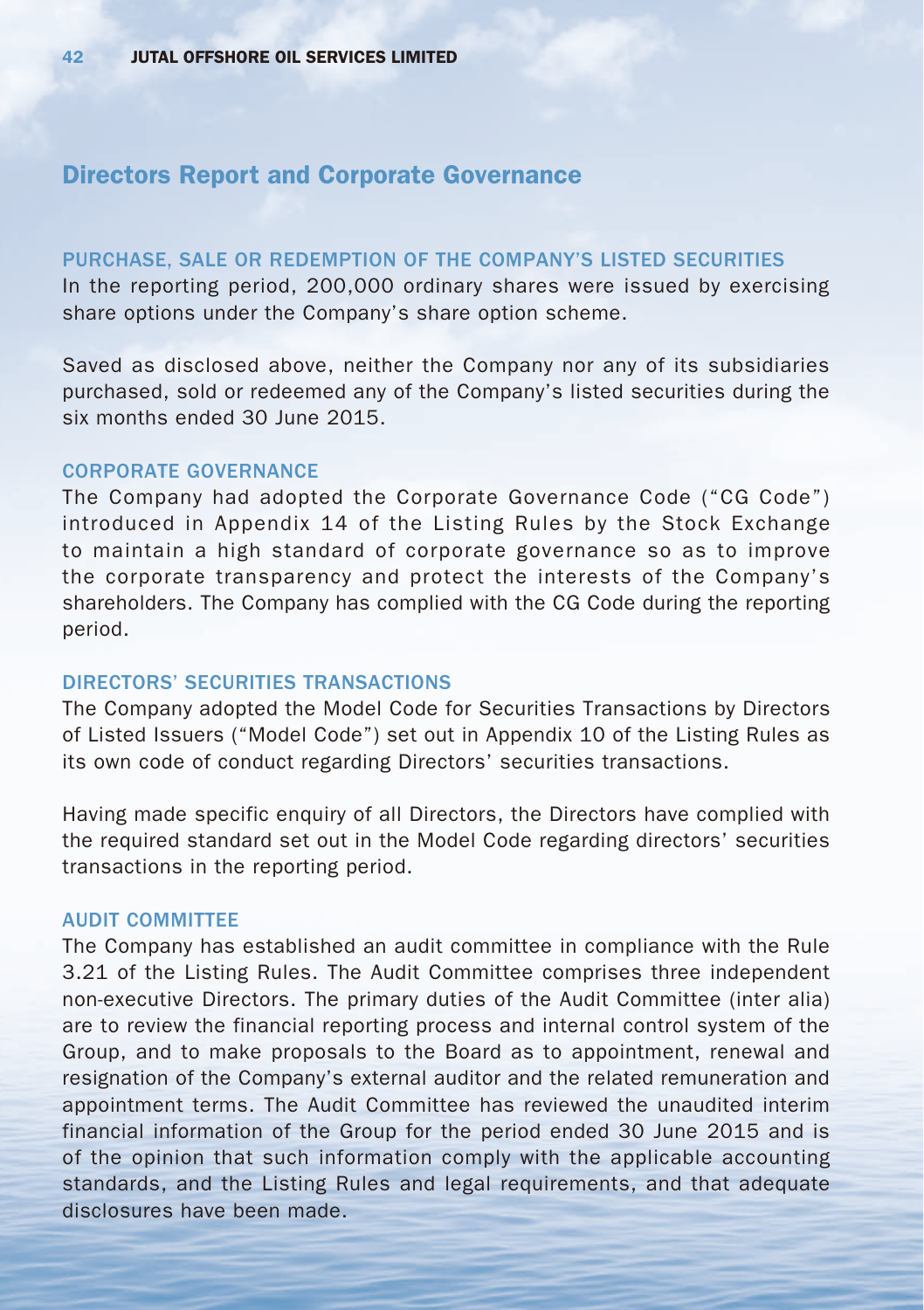#### OTHER COMPLIANCE

The Company has complied with Rules  $3.10(1)$ ,  $3.10(2)$  and  $3.10A$  of the Listing Rules and appointed three independent non-executive Directors including one with financial management expertise, details of their biographies were set out in the 2014 Annual Report and the announcement of the Company dated 31 July 2015.

> By Order of the Board Jutal Offshore Oil Services Limited Wang Lishan *Chairman*

Hong Kong, 31 August 2015